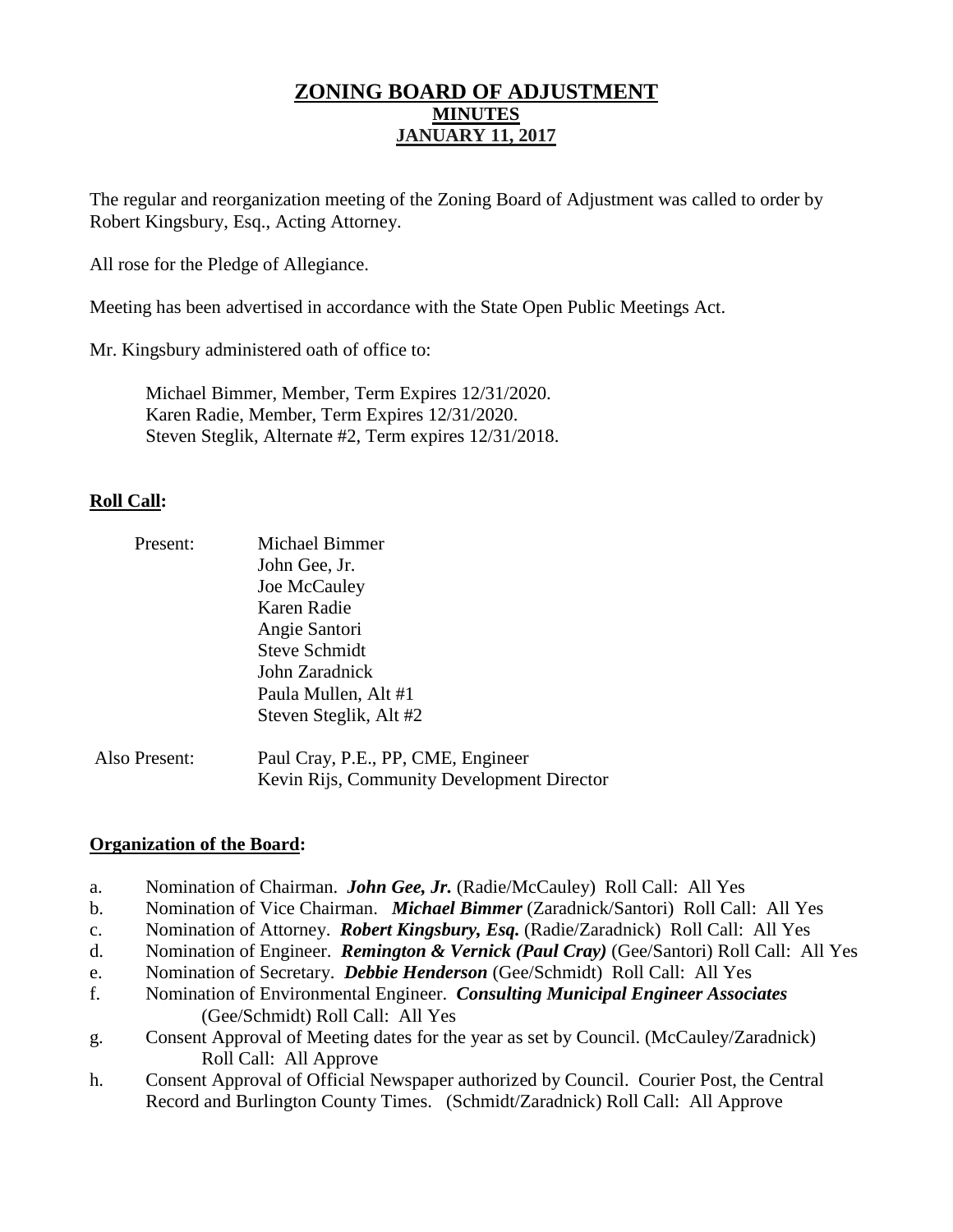Zoning Board of Adjustment **Minutes** January 11, 2017 Page 2

### **New Business:**

Zone: Business Development (BD) with Redevelopment Overlay. 570 Rt.38 E (B189.05, L1) Group 1 Realty Inc., "d" Variance & Site Plan ZBA411 Existing Use: Golden Dawn Diner (Vacant) Proposed Use: Auxiliary vehicle inventory storage parking (86 spaces) to Elite Acura property. Diner to be demolished.

## Motion to Continue Application to February 8: Radie/Santori; Roll Call: All Approve *RESCHEDULED FOR MEETING ON FEBRUARY 8, 2017*

# 2990 Rt. 73N (B77.02, L1) Home Evolution NJ LLC, "d" Variance & Site Plan Waiver Susie Wong, ZBA412

Zone: Business Development (BD). D Variance, with Site Plan Waiver Request.

Proposed Use: Contractor showroom for kitchen & bath furnishings, warehouse, office space, cutting and polishing of granite. Outside storage of granite slabs.

### Motion to Continue Application to February 8: Zaradnick/Bimmer; Roll Call: All Approve *RESCHEDULED FOR MEETING ON FEBRUARY 8, 2017*

702 Stiles Ave. Oliveira Builders (B72 L1.01) "d" Variance ZBA2017-2

Zone: Business Development (BD)

Application to demolish existing substantially damaged single family home (non-conforming use) and construct new single family home. D Variance application.

Paul H. Scholtz, Esq., Leonard, Sciolla, Hutchison, Leonard & Tinari, LLP, representing Oliveira Builders, LLC. David Ferreira, Oliveira Builders, 1622 Napfle Avenue, Philadelphia, PA, sworn in by Attorney Kingsbury. Mr. Scholtz explained that the home was damaged almost two years ago; was struck by a vehicle which left the road. Substantially damaged the foundation (unsafe/unstable). Homeowners are Graciano Oliveira and Charlene Cunha. They are seeking a use variance approval. David Ferreira, Director/Manager of Oliveira Builders, contracted to evaluate, demolish, and rebuild property after obtaining appropriate approvals from the Board. Mr. Oliveira confirms that property is unsafe to live in at this point, is substantially damaged, and needs to be demolished; intends to rebuild a two-story home. Home will be consistent in look, size, feel, and appearance to homes that are currently there. In Mr. Ferreira's opinion, and that of his architect, the size of lot would not be appropriate for a business. Per Chairman Gee, they are only requesting a use variance – not for site plan of new dwelling. Mr. Cray inquired as to what was to be done with the detached garage currently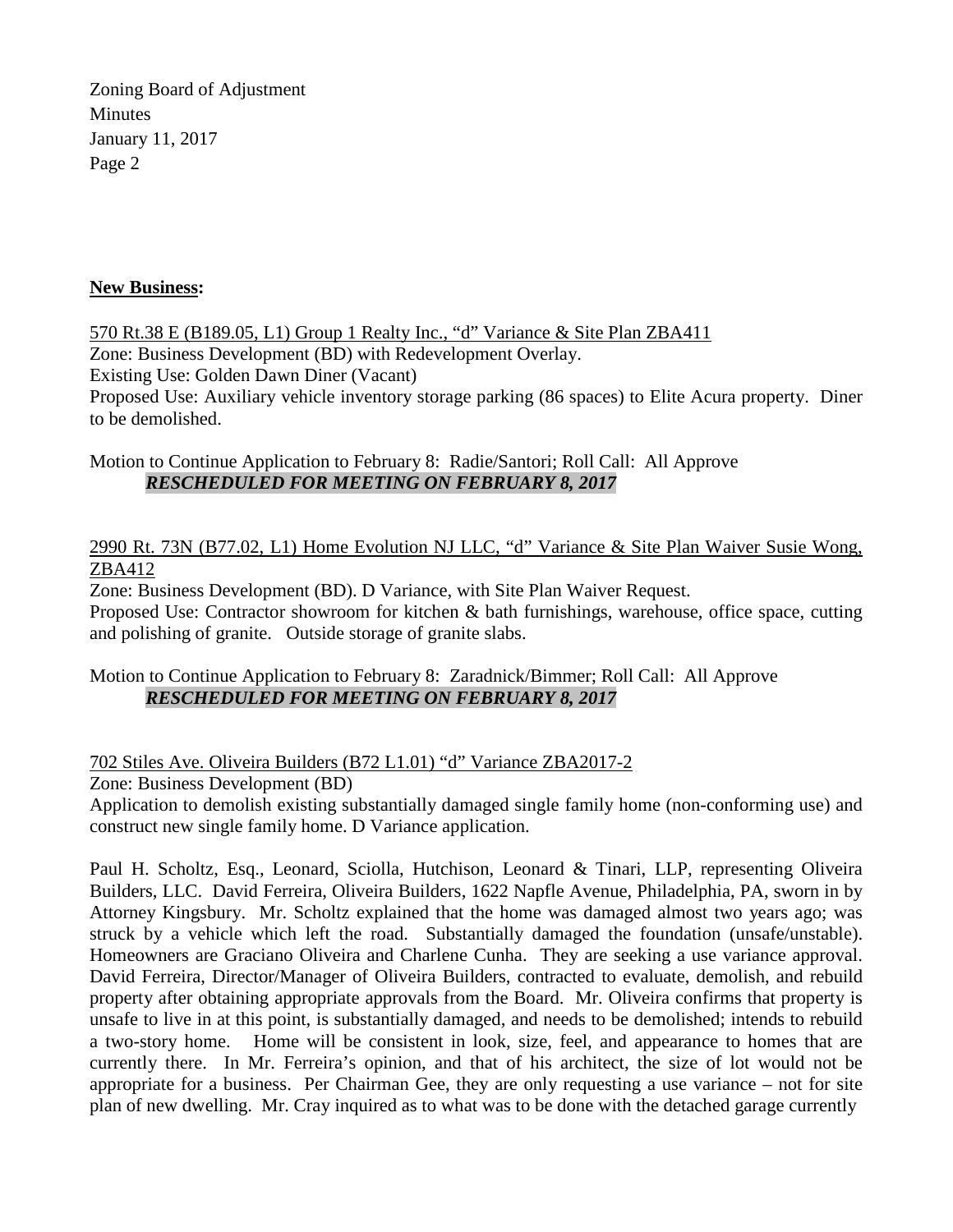Zoning Board of Adjustment **Minutes** January 11, 2017 Page 3

on property. Mr. Ferreira advised that it will be demolished and area will be converted to lawn. Per Mr. Cray, Woodlawn is actually DOT jurisdiction so if the driveway was modified, DOT approval would be needed.

**Board:** Question as to how old the existing house is. [Based on deeds, can be traced back to 1987.]

**Public:** Question from Allison Hankammer, 710 Stiles Avenue (sworn in by Attorney Kingsbury) as to appearance of new home and construction.

Motion to approve: Schmidt/Bimmer. Roll Call: All Approve. (7 members/no alternates.)

#### **Solicitor – Resolutions**

2016ZB25 290 S. Lenola (B172, L4.08) Zhang Mei Xue ZBA410

Motion to approve: Bimmer/Radie Roll Call: All Approve.

Eligible to Approve: Mike Bimmer Angie Santori Steve Schmidt Karen Radie Chairman Gee

**Engineer:** Mr. Cray thanked Board for reappointment.

#### **Community Development:**

2016 Annual ZBA report.

Per Attorney Kingsbury, there will be a resolution for meeting February 11 – adoption. Mr. Rijs discussed changes to report.

Chairman Gee commented on flagpoles (discussed at previous meeting). After meeting with Mr. Rijs, it was determined that what the ordinance provides – which is a 15 ft. pole with a 1 sq. ft. sign – the sign is not a flag. Thanked Mr. Bimmer for guidance. No further definition is needed regarding a flag's dimension size, and it is no longer a Board matter.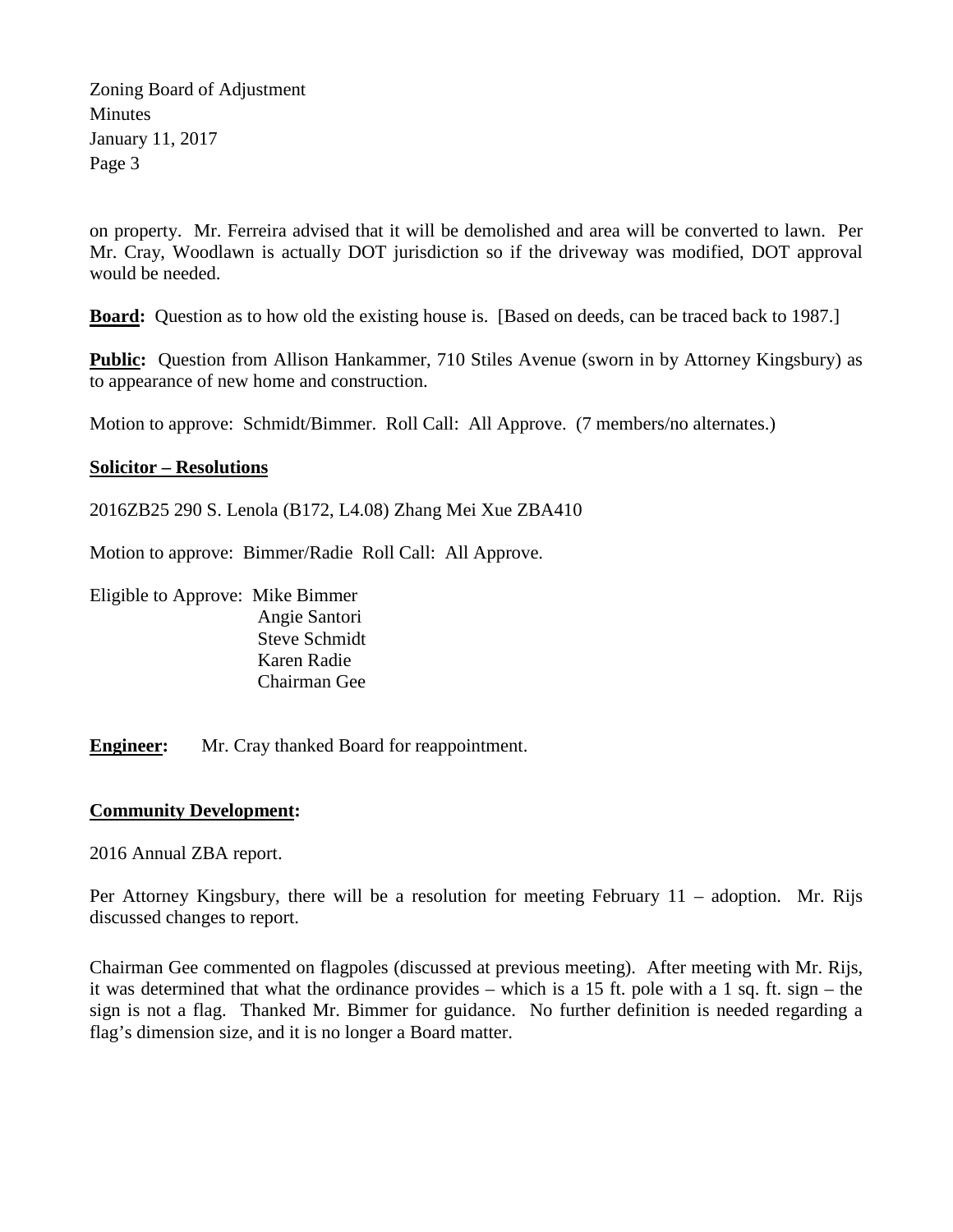Zoning Board of Adjustment Minutes January 11, 2017 Page 4

### **Minutes :**

December 14, 2016

Motion to approve: McCauley/Schmidt. All in favor.

Mr. Gee did a once-around for comments. Thank you's from members appointed and new member. Happy New Year. Chairman Gee complimented Board members.

Adjournment.

Motion to Adjourn: Gee/Santori. All in favor.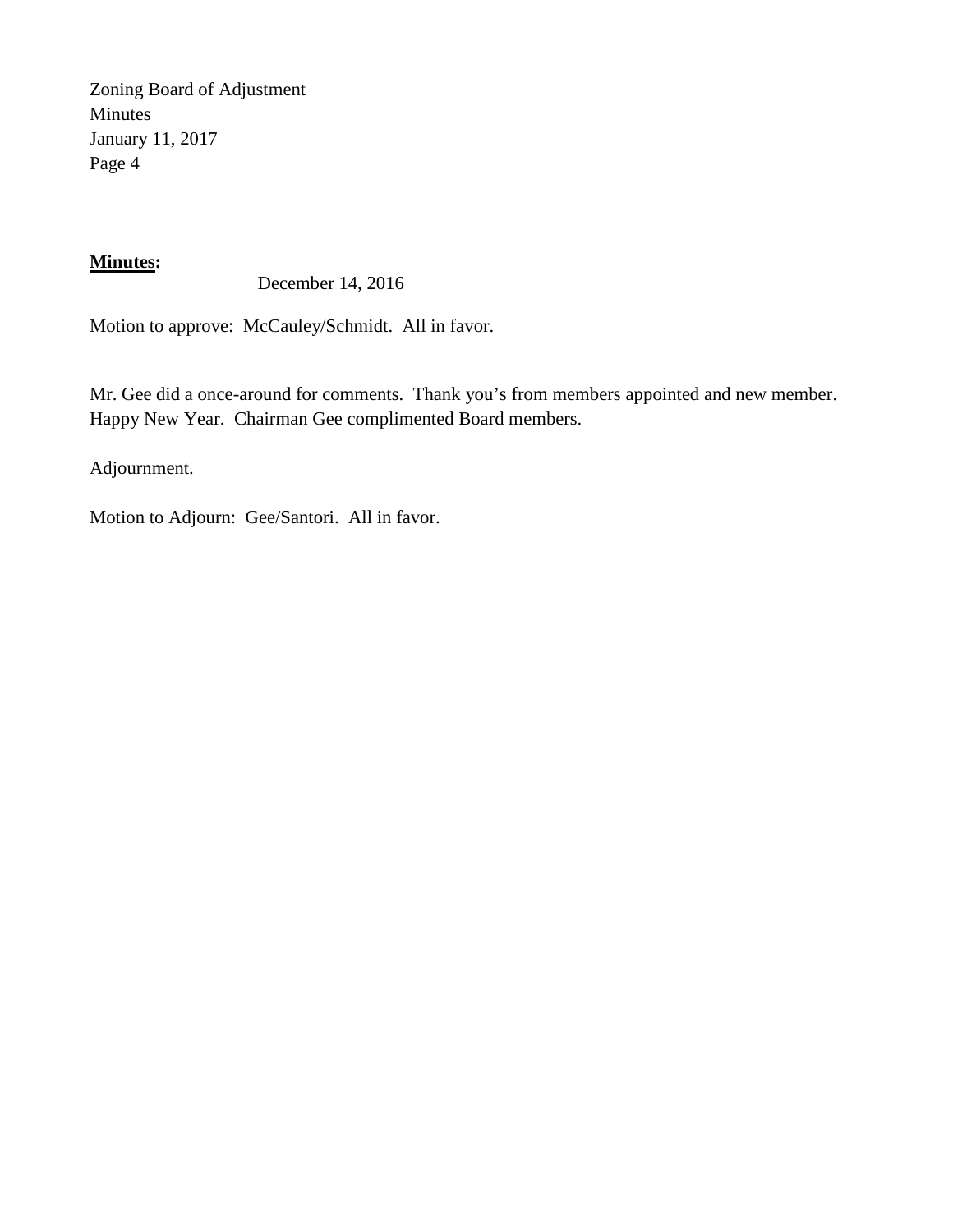The regular and reorganization meeting of the Zoning Board of Adjustment was called to order by John Gee, Jr., Chairman.

All rose for the Pledge of Allegiance.

Meeting has been advertised in accordance with the State Open Public Meetings Act.

### **Roll Call:**

| Present:      | Michael Bimmer                                                                                                       |                    |
|---------------|----------------------------------------------------------------------------------------------------------------------|--------------------|
|               | Joe McCauley                                                                                                         |                    |
|               | Karen Radie                                                                                                          |                    |
|               | Angie Santori                                                                                                        |                    |
|               | <b>Steve Schmidt</b>                                                                                                 |                    |
|               | John Zahradnick                                                                                                      |                    |
|               | John Gee, Jr., Chairman                                                                                              |                    |
|               | Paula Mullen, Alt #1                                                                                                 |                    |
|               | Steven Steglik, Alt #2                                                                                               | Arrived at 7:55 PM |
| Absent:       | Angie Santori                                                                                                        |                    |
| Also Present: | Robert Kingsbury, Esq., Attorney<br>Paul Cray, P.E., PP, CME, Engineer<br>Kevin Rijs, Community Development Director |                    |

#### **New Business:**

# **2990 Rt. 73N (B77.02, L1) Home Evolution NJ LLC, "d" Variance & Site Plan Waiver Susie Wong, ZBA412**

#### **Zone: Business Development (BD).**

**Proposed Use: Contractor showroom for kitchen & bath furnishings, warehouse, office space, cutting and polishing of granite. Outside storage of granite slabs.** 

Melanie M. Levan, Esq., McDowell Posternock Apell & Detrick, PC. Brian Peterman, P.E. and Susie Wong, Owner, sworn in by Attorney Kingsbury.

Per Chairman Gee, application was before Site Plan in December. They planned on having a retail showroom; after lengthy discussion with regard to tricky access to property, applicant was asked to return for a wholesale showroom that would involve contractors, not general public; they elected to do so, and return this evening under those circumstances.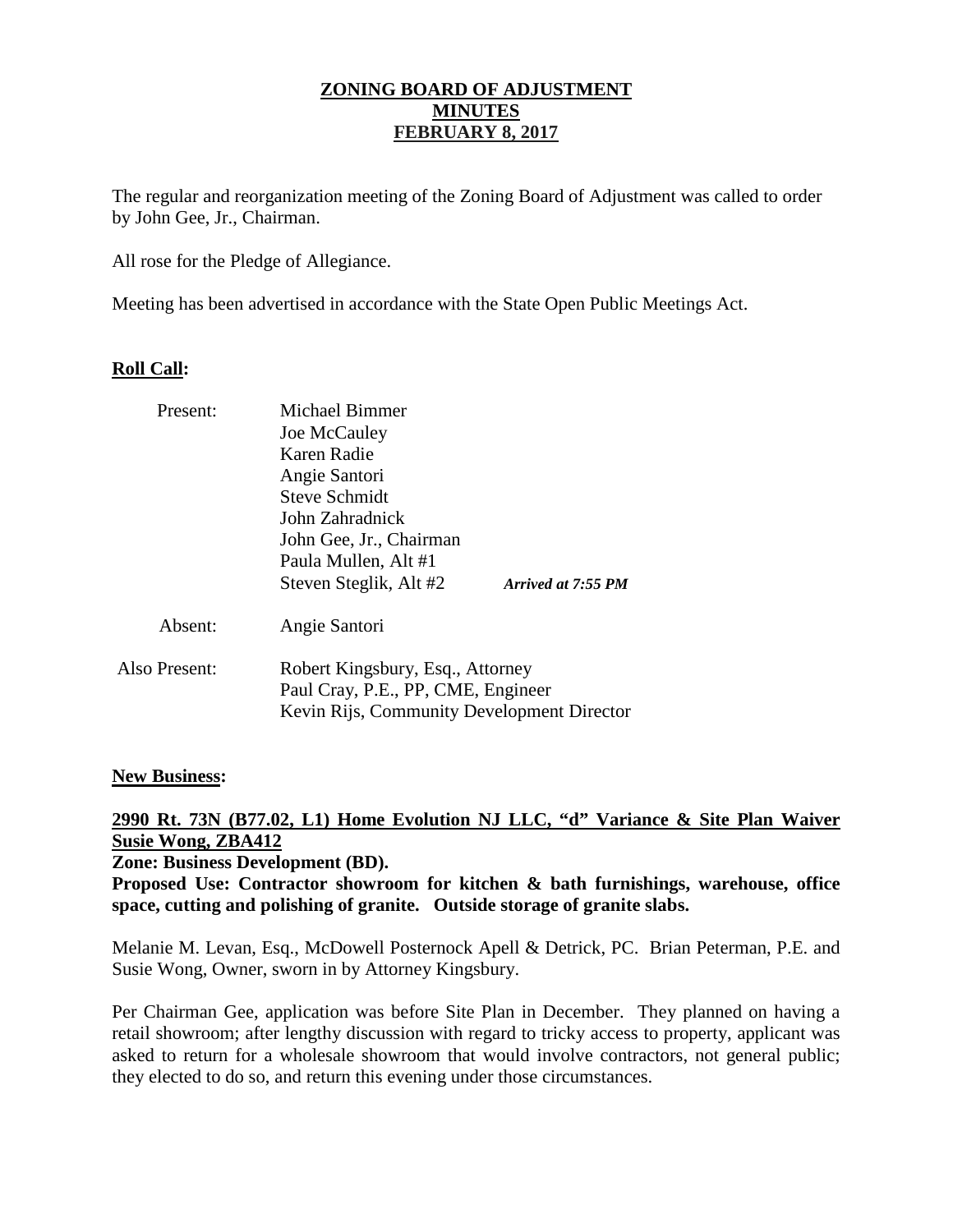Ms. Levan: Ms. Wong purchased property approximately 1<sup>1</sup>/<sub>2</sub> years ago. Small business; wholesalers only by appointment. Not proposing any improvements to exterior, other than parking lot improvements – installing landscaping, power washing, and general maintenance (repairing cracks/seal coat/handicapped spaces). Testimony of Ms. Wong: will be selling kitchen cabinets, bath fixtures, and granite to wholesale contractors; will have a showroom at the property. Will not be open to the public or retail. There will be three employees at any one time, and occasionally, one part-time employee – Ms. Wong will be in the office and two employees will be in warehouse working with the granite. Hours: Monday – Friday,  $9 AM - 5 PM$ ; Saturday, by appointment only. Floor plan explained. Proposing to store granite outside – behind building/behind gate (towards the back of property). One dumpster will be outside; one dumpster inside gate. In addition, proposing to have large dumpster behind gate for the granite waste. This dumpster will be emptied two – three times per year (by appointment). Deliveries: granite is delivered by small flatbed  $(18' - 20'$  in length); delivery approximately twice a month. Per Mr. Rijs, roll-back truck that empties large dumpster may not be able to negotiate turns. Ms. Radie inquired about signage. Any signage would be conforming/propose non-illuminated façade sign. Mr. Peterman discussed minor site plan, describing existing conditions of property, to assist with use variance application. Due to hours of operation, not much of a need for exterior lighting; existing lighting will be sufficient. Water/sewage usage will be less than that previously used by GeoTech. Ms. Levan presented revised parking variance: 16 spaces required; 15 present. Requesting variance for one space. Mr. Cray presented his report. Per Chairman Gee, issue brought up by subcommittee was that the site, because of its difficulty in access, should be site that has a use requiring infrequent trips; retail required too many trips.

**Board Comments:** Mr. Rijs: The tractor trailer in front is going to be removed; in back, on side of building, there is a white camping trailer. What will be done with the trailer? Per Ms. Wong, trailer will be removed.

**Public:** No comments.

Per Attorney Kingsbury, there three motions: use, variance, and site plan.

Motion to approve use variance: Radie/McCauley. Roll Call: All approve.

Motion to approve variance for one parking space: Bimmer/Schmidt. Roll Call: All approve.

Motion to approve of minor site plan, to include dumpster locations, truck circulation plan, truck size, architectural plans update, landscaping improvements, lighting, paving improvements, ADA acceptance by the Construction Official, tractor trailer will be removed, and camping trailer will be removed: Schmidt/Radie. Roll Call: All approve.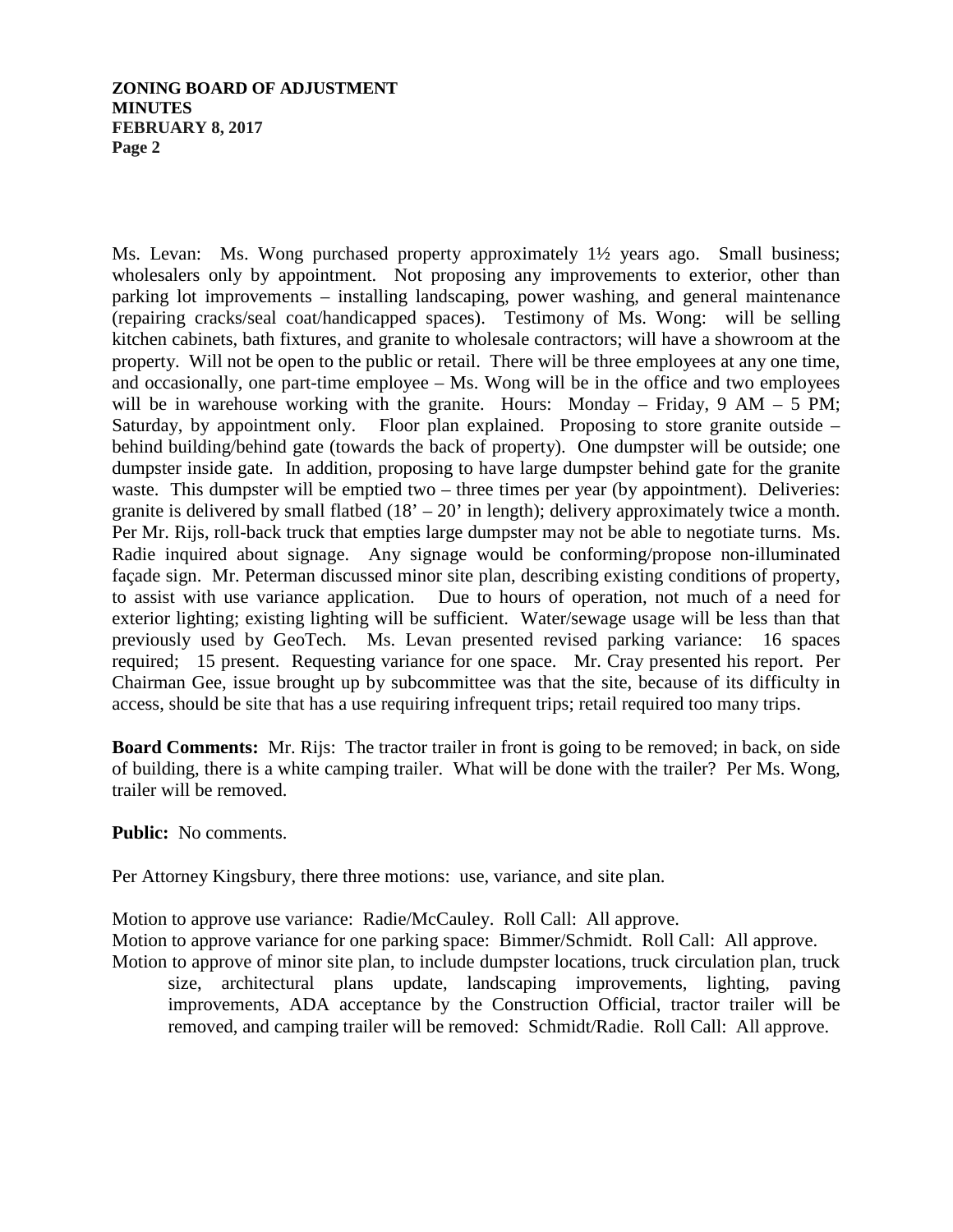**Zone: Downtown Business (DB) & Residence 2 (R-2) Zone Immanuel Baptist Church, Main St. & 6 S. Poplar (B96, L1.05, 4, 5, 6) "d" Variance & Site Plan ZBA2017-1 Existing Use: House or Worship and Single Family Home. Proposed Use: House of Worship Expansion. 10,250sf building addition and increase onsite parking from 46 to 67 spaces.**

Ted Costa, Esq., representing Immanuel Baptist Church. Rev. Daniel McDonald, Immanuel Baptist Church; Ted Wilkinson, P.E., Cape Engineering, LLC, sworn in by Attorney Kingsbury.

Per Chairman Gee, application was before Zoning Board for use variance; they elected to return for Site Plan as a separate application. They have not been back to Site Plan. Chairman Gee questioned Paul Cray as to outstanding items.

Rev. McDonald testified as to his role with Immanuel Baptist and stated that there is Mass on Sunday morning and evening. They are building an all-purpose building to be used as gym and banquet hall; also enlarging foyer, installing elevators, creating better access, and enlarging parking lot. Currently, youth group meets across the street (233 East Main Street); upon completion of new building, they plan on selling that property. Building will not be for church services. Does not feel that the construction will increase the size of congregation. Will use new building on Wednesday nights for youth groups; also will be used for senior groups, Sunday school, etc.

Mr. Wilkinson addressed variances. Four residential lots were consolidated into the original Church facility. Lot held 46 parking stalls; increase to 69. Priority is to improve square footage, parking, driveway, in/out. Access from Poplar/exit on Spruce; new plan gets rid of access from Poplar. Request variance in internal drive aisles width from 25' to 24'; isles to street remain at 25'. 16 South Poplar Avenue will be used as a missionary home, residential use. Discussion of buffers. Proposed 6' fence (currently 4'). Discussion of waivers. Major problem with drainage. Will curb at intersections. Will not curb along Spruce because it is completely flat; if curbed, would cause flooding, ponding, and icing problems. Proposal is to get water off edge of road – remove asphalt, install river rock, and landscape. Mr. Cray responded, expressing concerns about sump pump discharge, and suggested that Township engineer be contacted. Mr. Wilkinson proposes putting an inlet in the parking lot and drain to create less ponding (running to Gradwell). Mr. Zhradnick questioned sump pump drainage. Street trees waiver discussed.

Mr. Rijs inquired about shed (which will be used for lawn equipment) and three-bedroom home which will be used as a missionary house (used by families who are members of the congregation approximately four months out of the year).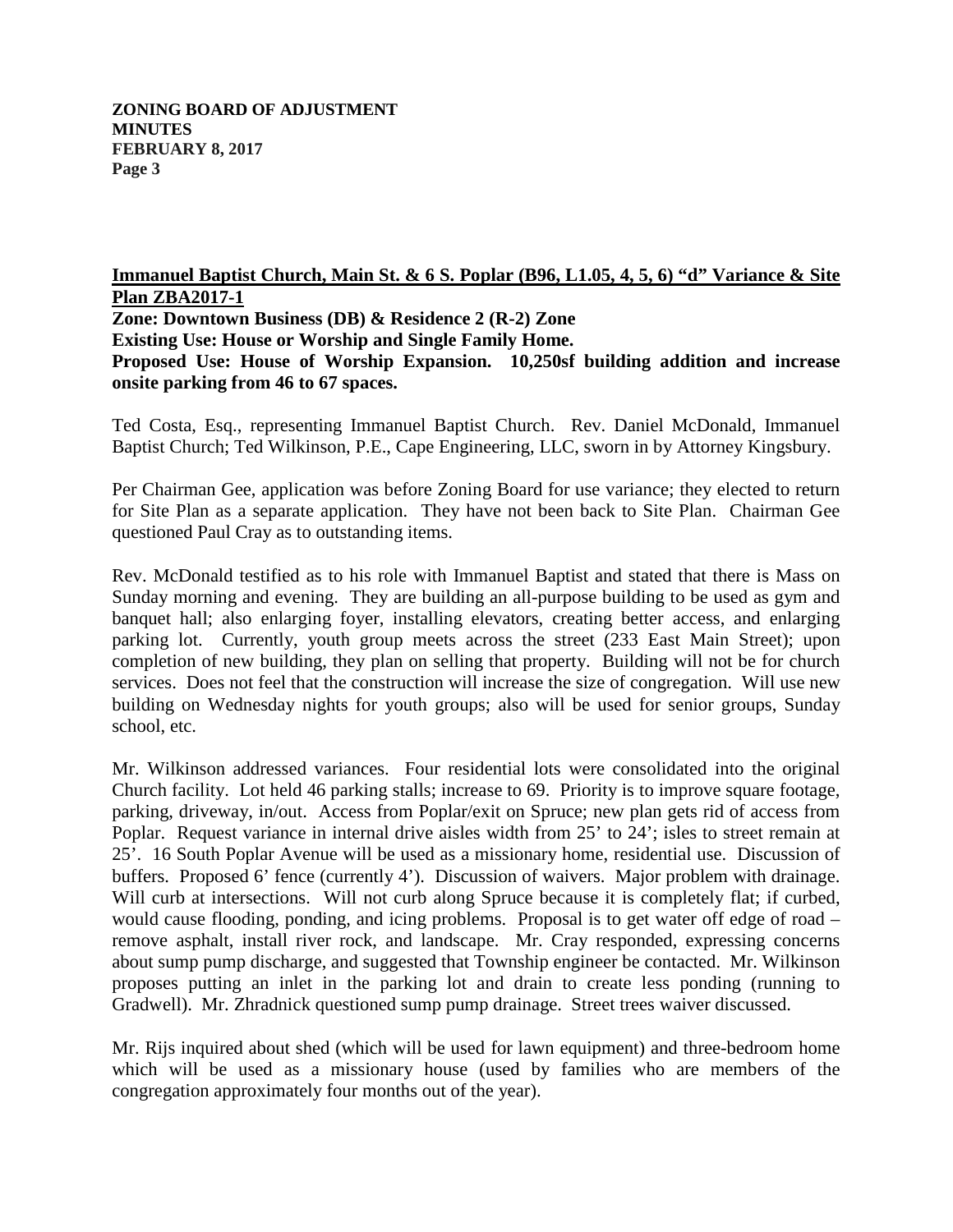Preliminary/final site plan approval.

**Board:** Members requested clarification on trees and hours gym would be open.

**Public:** Tom McGlinn, 26 Spruce Avenue, sworn in by Attorney Kingsbury. Inquired as to what activities there will be in new building.

Motions to approve:

- 1st vote: Use Variances. Whether or not building extension is allowed. Schmidt/Radie. Roll Call: All Approve.
- $2<sup>nd</sup>$  vote: Variances for side yard (existing condition); side yard – rear; parking spaces. Variances/Wavers. Waivers for curbing along Spruce; sidewalk along Spruce; trees not in front of building. Bimmer/Schmidt. Roll Call: All Approve.
- $3<sup>rd</sup>$  vote: McCauley/Schmidt. Roll Call: All Approve. Site Plan Preliminary/Final (subject to compliance with engineer's recommendations).

**Zone: Business Development (BD) with Redevelopment Overlay. 570 Rt.38 E (B189.05, L1) Group 1 Realty Inc., "d" Variance & Site Plan ZBA411 Existing Use: New Golden Dawn Diner (Vacant) Proposed Use: Auxiliary vehicle inventory storage parking (86 spaces) to Elite Acura property. Diner to be demolished.**

Frank Wieniewski, Esq., Flaster Greenberg. Neil E. Sander, PE, Dynamic Engineering Consultants; Tom Alfinito sworn in by Attorney Kingsbury.

Comments by Chairman Gee. They did not attend Site Plan. This is a unique use, and a public safety issue exists due to the fact that they have a non-contiguous property with a transition road coming from Route 73 to Route 38 and have it operate in conjunction with two separated properties. First concern is someone trying to make a trip across transition road and being injured. Second concern is that a parking lot on a main highway not aesthetically looking like there was a business there. In the future, if Acura expands, he doesn't want lot to become a used car parking lot.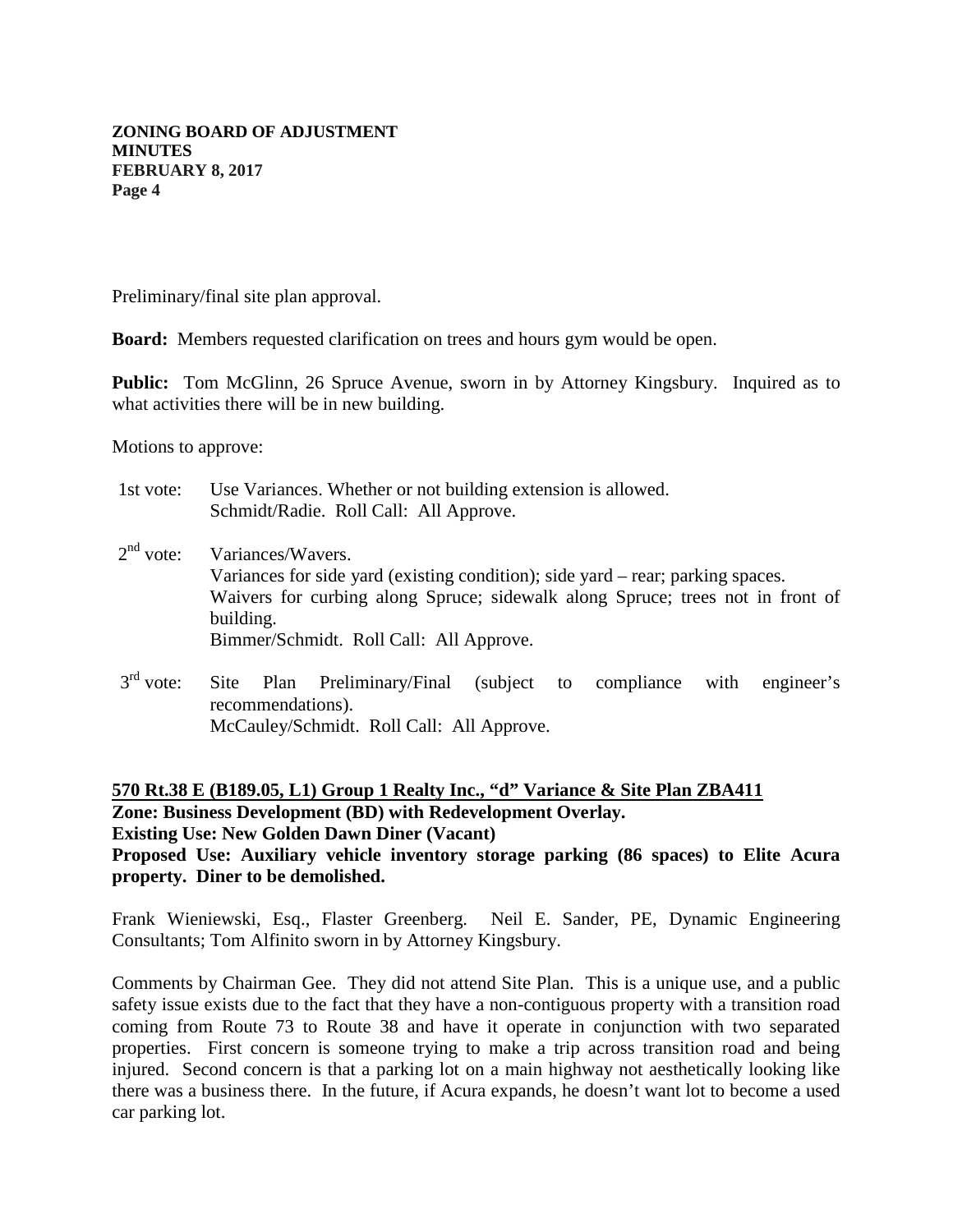Mr. Wisniewski: Chain link fence has been removed; they are installing 2' pipe fence. All you will see is shrubbery. It will be strictly an off-site storage area. Board wants to know how site will be accessed and how cars will get on/off site. Also wants fencing that will preclude people walking from showroom across main road to get to storage site. Cars will be driven to storage area from dealership. There will be strict regulations against employees walking from Acura dealership to storage area. Extensive conversation between Mr. Wisniewski and Board with regard to signage and fencing designed to keep public away from area. Chairman Gee feels a better alternative would be a 4' wrought iron fence.

86 storage spaces; variance for 6 spaces which are 8½' wide (ordinance requires 9'). Variance: Drive isles are 18'and one-way access. Waiver requested for sidewalk. Discussion regarding sign in DOT right-of-way.

Comments by Mr. Cray. Discussion regarding signage and utilities.

Fencing should go around entire property  $-6'$  chain link in area which cannot be seen; 2' piping in second section; decorative 4' high metal fence in third section.

#### **Public:** None.

**Board:** No comments.

Motions to Approve:

| $1st$ vote: | Conditional use variance which consists of two variances $-$ lot size; 15' to property<br>line.<br>Radie/Schmidt. Roll Call: All approve.                                                                                                                |
|-------------|----------------------------------------------------------------------------------------------------------------------------------------------------------------------------------------------------------------------------------------------------------|
| $2nd$ vote: | Bulk variance for six 8½ parking spaces, 18' one-way drive.<br>Bimmer/Schmid. Roll Call: All approve.                                                                                                                                                    |
| $3rd$ vote: | Premiminary/final Site Plan. No sales on site; landscaping approval; sign approval;<br>irrigation approval; fencing; no public access to property; new cars only; no car<br>carriers; operation procedures.<br>Schmidt/McCauley. Roll Call: All approve. |
| $4th$ vote: | Waiver – not install sidewalks.<br>Zhradnick/Radie. Roll Call: All approve.                                                                                                                                                                              |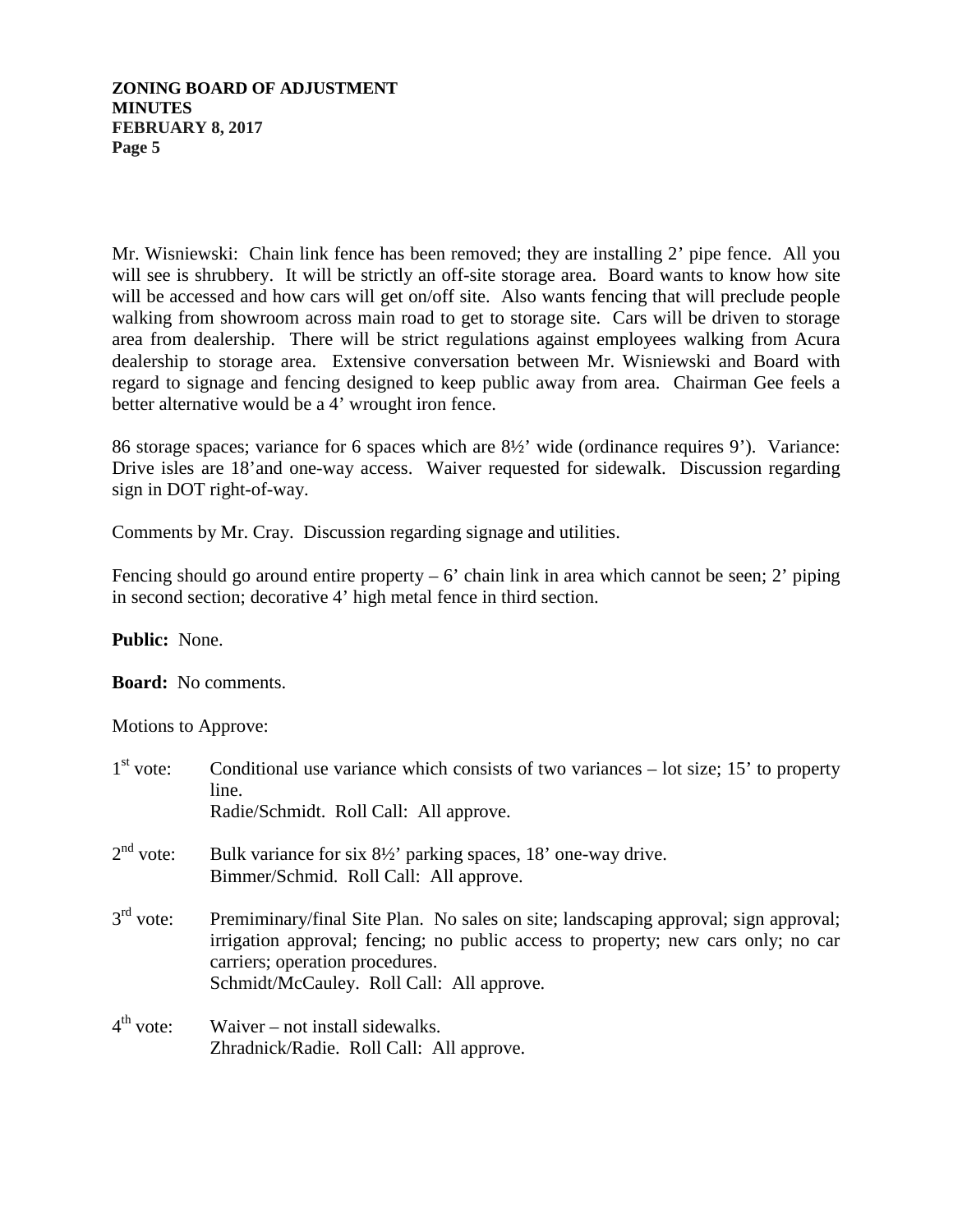#### **Old Business:**

#### **Minutes:**

January 11, 2017 Gee/Bimmer. All approve.

#### **Reports**

#### **Solicitor – Resolutions**

2017ZB01: 702 Stiles Ave. Oliveira Builders (B72 L1.01) "d" Variance Z2017-2

McCauley/Bimmer. Roll Call: All approve.

Eligible to Approve: Michael Bimmer Joe McCauley Karen Radie Angie Santori **(Absent)** Steve Schmidt John Zahradnick John Gee, Jr., Chairman

#### **Community Development:**

2016 Annual ZBA report Gee/Zhradnick. Roll Call: All approve.

### **Once-Around**

### **Adjourn**

Gee/Zhradnick. All approve.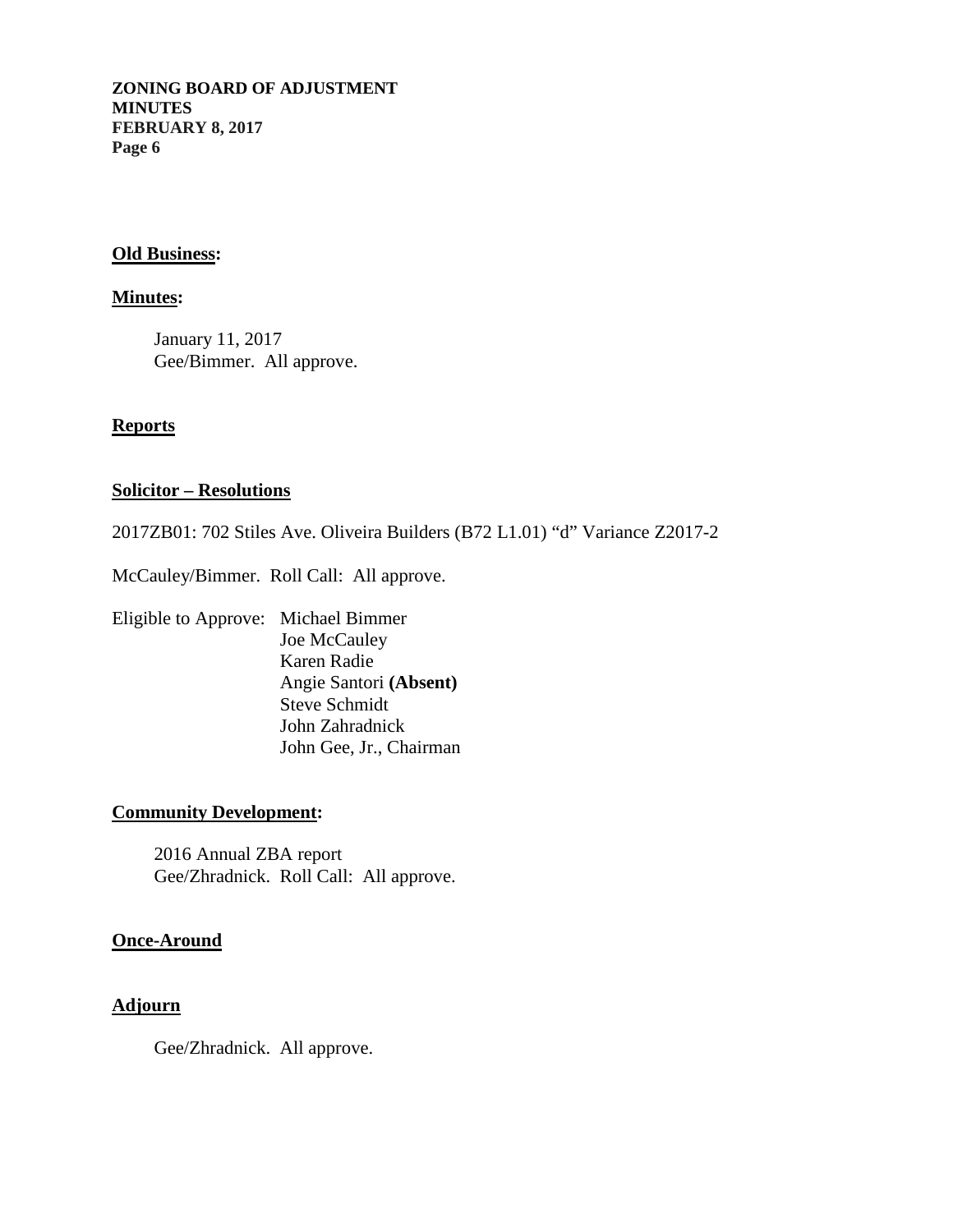### **ZONING BOARD OF ADJUSTMENT MINUTES MARCH 8, 2017**

The regular and reorganization meeting of the Zoning Board of Adjustment was called to order by John Gee, Jr., Chairman.

All rose for the Pledge of Allegiance.

Meeting has been advertised in accordance with the State Open Public Meetings Act.

### **Roll Call:**

| Present:      | Joe McCauley                               |
|---------------|--------------------------------------------|
|               | Karen Radie                                |
|               | Angie Santori                              |
|               | Steve Schmidt                              |
|               | John Zahradnick                            |
|               | John Gee, Jr., Chairman                    |
| Absent:       | Michael Bimmer                             |
|               | Paula Mullen, Alt #1                       |
|               | Steven Steglik, Alt #2                     |
| Also Present: | Robert Kingsbury, Esq., Attorney           |
|               | Paul Cray, P.E., PP, CME, Engineer         |
|               | Kevin Rijs, Community Development Director |

#### **New Business:**

**603 Laurelton Ave. - Block 72.01; Lot 6.01; Fred Bentley – Freedom Truck Properties Zone: RA & BD (Split Zone) Annex LLC, Use Variance; Z-17-1 Existing Use: Single Family Home with Office Proposed Use: Business Office for adjacent lot truck leasing business – Bentley Trucking (Lots 5 & 6) Application: "d" Variance.** 

Michael J. McKenna, Esq., McKenna Law. Fred Bentley, Applicant, sworn in by Attorney Kingsbury.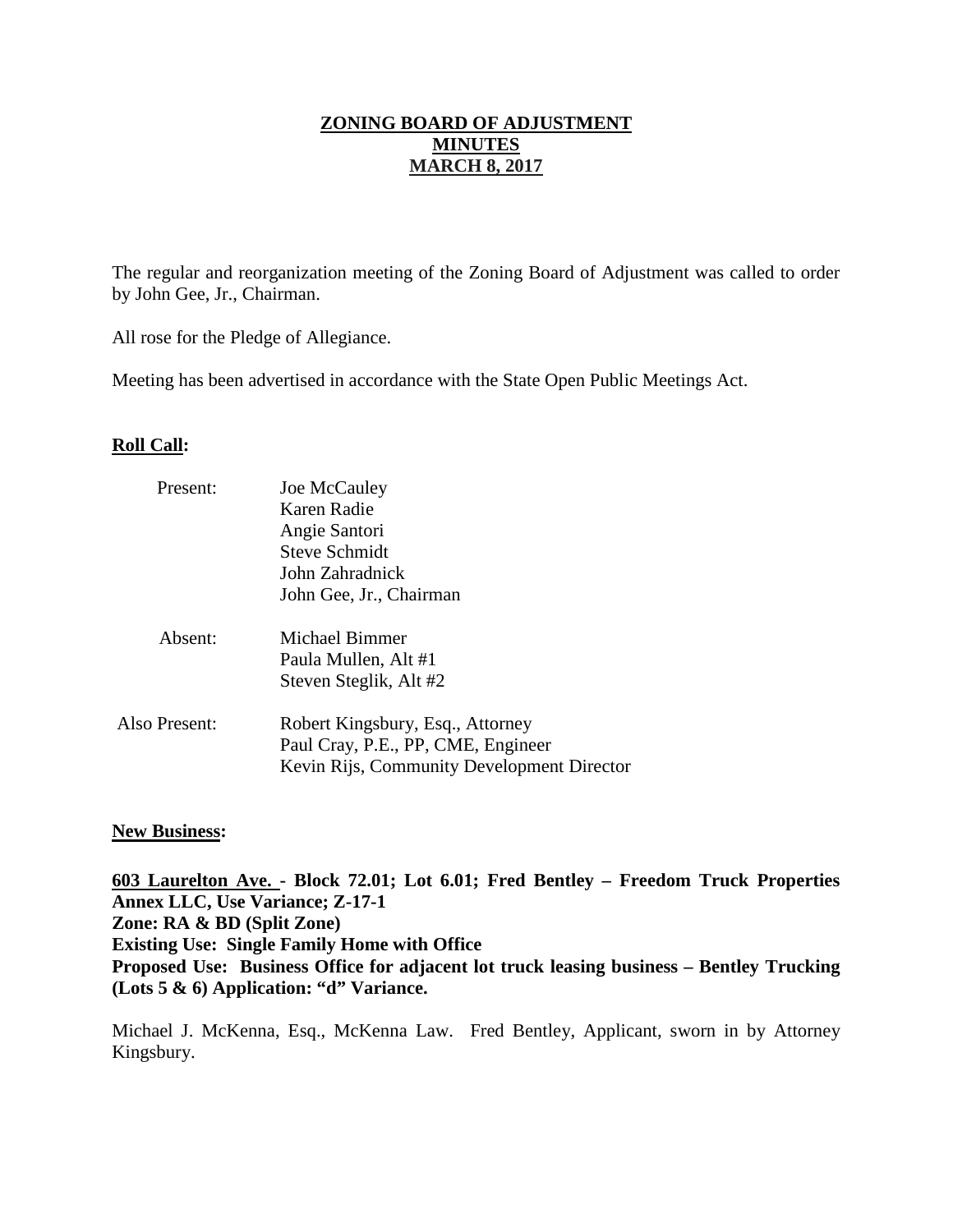**Mr. McKenna:** Use variance only; no improvements necessary/none proposed. Split zone lot – part residential/part commercial going to all commercial. Mr. Bentley has both properties – the variance property and property he operates a business on – under contract; upon acquiring the properties, he will consolidate the two lots. For some 30 years, the prior owner lived and maintained an office in the building, and operated his business next door. Historically, home has always been a Route 73 property; property is surrounded by commercial properties. Because it is split zone, they cannot be either a legitimate residence or commercial. Office employees will park and access from the gate.

**Mr. Bentley:** Principal of Freedom Truck Properties Annex, LLC; presently operates business on the larger property ("mother lot"). Will eliminate invisible lot lines; will be one lot with a unified use. If any site improvements are required of the site – either the home or "mother lot," Mr. Bentley agrees to come back to Site Plan. Will submit a deed to Mr. Cray for review/approval. Will abandon the residential use completely.

Mr. Cray comments on application.

**Board:** Mr. Zahradnick expressed several concerns. In 2014, a use variance was granted for Mr. Bentley to use the "mother lot." There was no site plan submitted; 25 trucks were to be parked on lot. This was not adhered to; fifty trucks were parked into the other lot. Mr. Bentley was given a variance to use that lot and all of the trucks were to be parked behind the fence. No one was to be brought onto property; trucks were to be brought out. Trucks are currently parked on Rt. 73, under billboard, with a "For Sale" sign on them. Also, buffer zone was never completed on paper street up to the fence; some work was done on the Laurelton side. Four new arborvitae were put in; two are now dead. Two variances were already granted, and never complied with. Mr. Zahradnick has seen construction in the house and on the property. Fence is gone on adjacent property and it looks as if area is being paved. Is concerned that, if a variance is granted for consolidation of two properties, Mr. Bentley will not come back to Site Plan and will make changes to property. Chairman Gee would like prior approvals to be addressed by Mr. Rijs with Mr. Bentley and complied with. Mr. Cray clarified his letter with regard to improvements: was referring to footprint of building, not interior fit-out. Handicapped parking would be the purview of Construction Code Official. "Mother lot" has a handicapped parking space. Mr. Rijs commented on buffering, which will be handled as part of the punch list. Parking of trucks will also be handled as part of the punch list. Discussion of street parking. Mr. Rijs asked if garage on residence will still be used as a garage; Mr. McKenna stated that it will possibly be used as a storage room.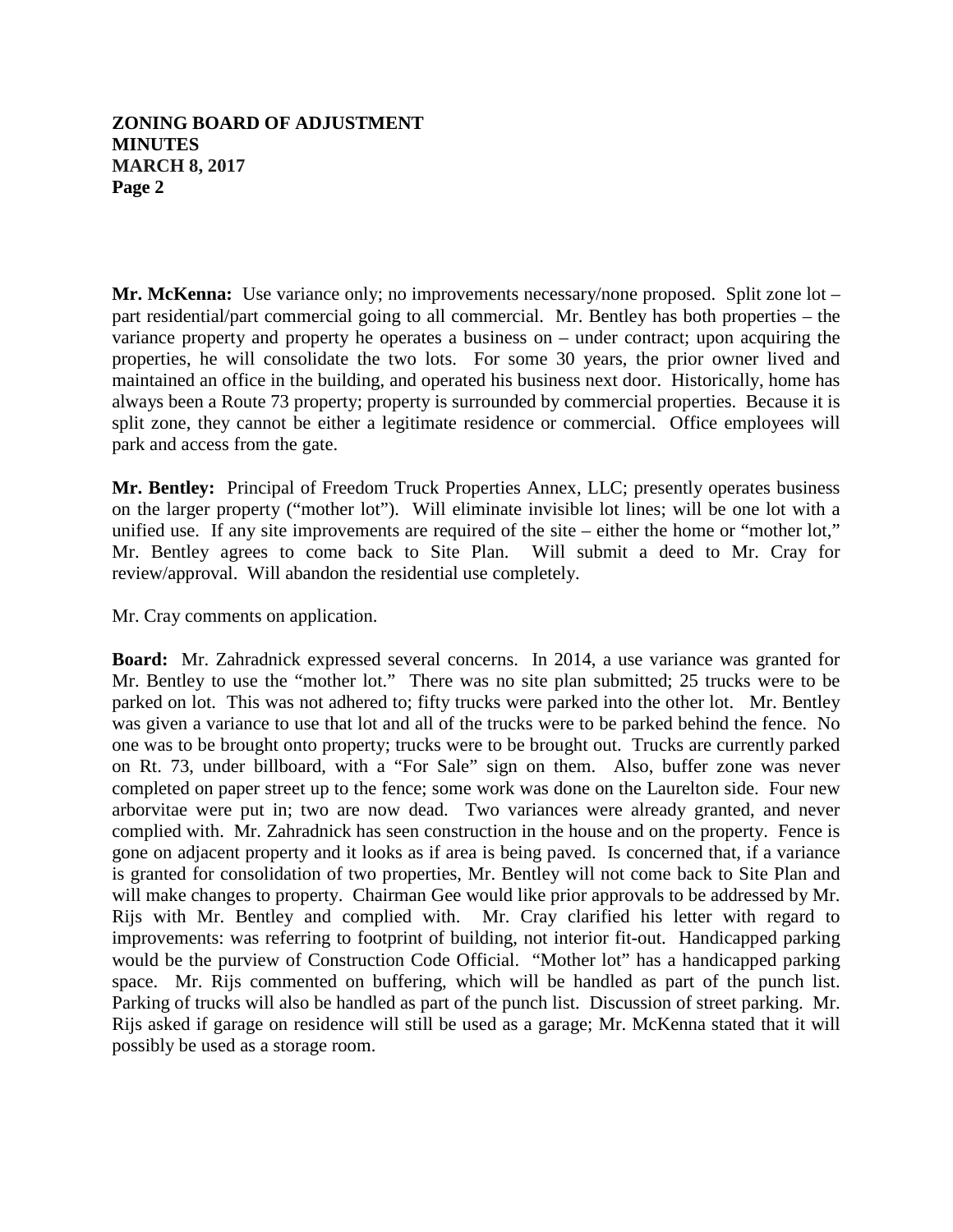**Public:** None

Chairman Gee and Mr. Rijs commented on code enforcement.

Motion to Approve: Radie (they comply with conditions of Engineer's letter)/Schmidt. Roll Call: All approve.

#### **Old Business:**

#### **Minutes:**

February 8, 2017 Motion to Approve: Zahradnick/McCauley. Roll Call: Approved/Ms. Santori abstained.

#### **Solicitor – Resolutions:**

2017ZB04: 570 Rt.38 E (B189.05, L1) Group 1 Realty Inc., ZBA411 *CONTINUE ADOPTION OF GROUP 1 RESOLUTION TO APRIL 12, 2017* Motion to Continue Adoption of Resolution: Schmidt/Gee. Roll Call: All Approve.

2017ZB02: 2990 Rt. 73N (B77.02, L1) Home Evolution NJ LLC, ZBA412 Radie/Zahradnick. Roll Call: All approve.

2017ZB03: Immanuel Baptist Church, Main St. & 6 S. Poplar (B96, L1.05, 4, 5, 6 ZBA2017-1 McCauley/Schmidt. Roll Call: All approve.

2017ZB05: 2016 Annual ZBA report Radie/Zahradnick. Roll Call: All approve. *Chairman Gee complimented Mr. Rijs on the nice job done on annual report.*

Eligible to Approve: Michael Bimmer **(Absent)** Joe McCauley Karen Radie Steve Schmidt John Zahradnick John Gee, Jr., Chairman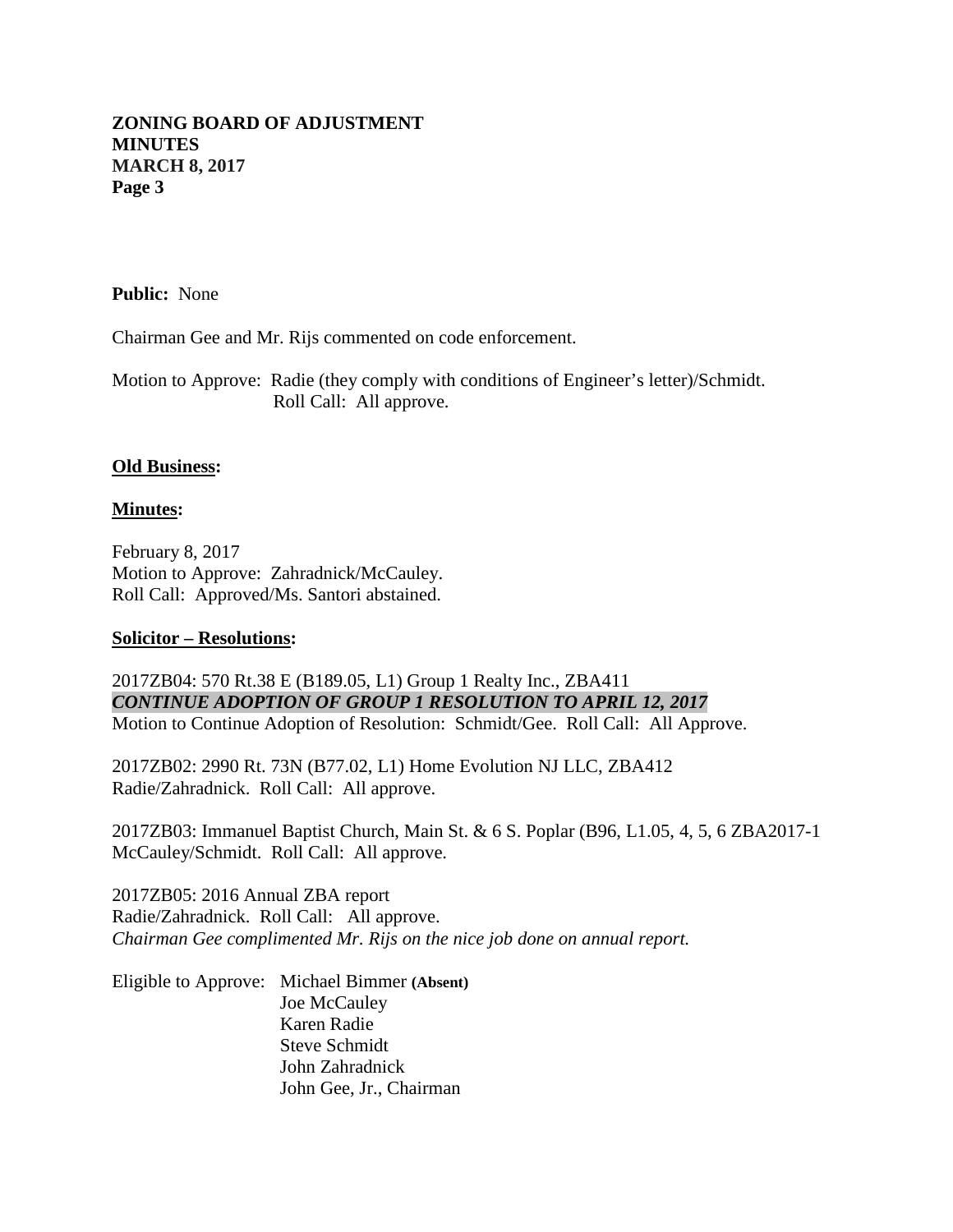### **Engineer:** None

**Community Development:** Mr. Rijs requested clarification from Attorney Kingsbury on Board recommendations.

**Once Around:** Comments from Ms. Santori; Mr. Zahradnick; Chairman Gee – suggested adopting: (a) no new application begins after 10:30 PM; and (b) no voting on any application occurs after 11 PM.

#### **Adjournment:**

Zahradnick/Santori. All approve.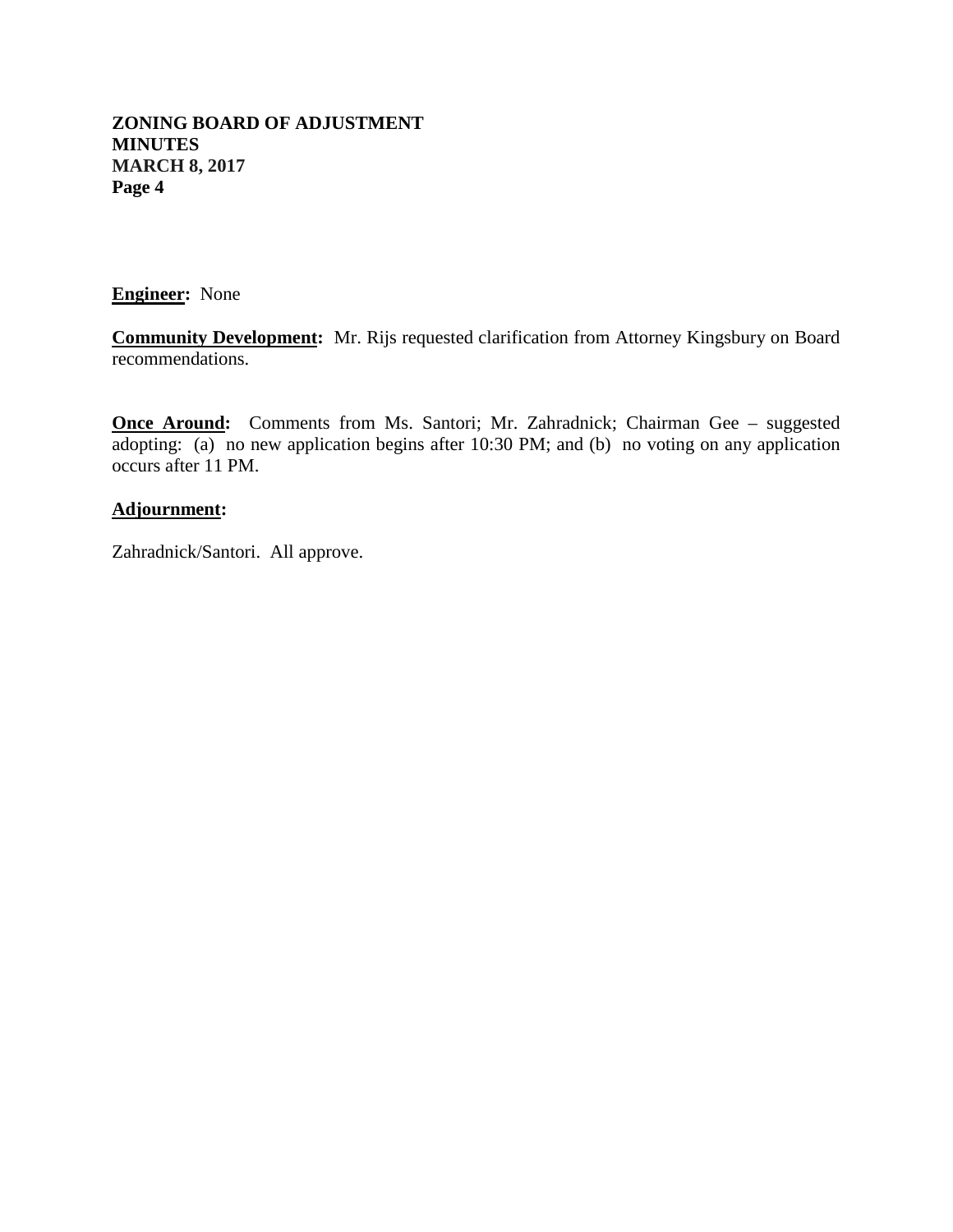# Maple Shade Township Zoning Board of Adjustment **Meeting Minutes** April 12, 2017

# 7:30 P.M.

- I. Meeting called to order by Chairman Gee
- II. Pledge of Allegiance: All stand.
- III. Open Public Meeting Act: Public notice of this meeting, pursuant to the Open Public Meetings Act, has been given by the Township Council in the following manner:
	- 1. Notifying the Township Clerk December 25, 2016.
	- 2. Mailing Notice to the Courier Post, The Central Record & Burlington County Times on December 25, 2016.
	- 3. Posting Notice on the Official Municipal Bulletin Board on December 25, 2016.

#### IV. Roll Call:

J. Gee, Jr., Chairman  $X$ <sub>-</sub> M. Bimmer, Vice Chair \_\_\_\_ K. Radie \_\_\_\_ A. Santori \_\_\_\_ J. McCauley X J. Zahradnick S. Schmidt X P. Mullen, Alt # 1 S. Steglik, Alt #2  $\_X$ 

*Board Staff: R. Kingsbury, Esq. \_\_X\_ P. Cray, PE, PP, CME \_\_X\_ D. Henderson, Recording \_\_\_\_ K. Rijs, Planning & Zoning \_X\_\_*

IV. New Business:

- V. Old Business:
- VI. Minutes:
	- a. March 8, 2017 not ready for distribution, carry to next month
- VII. Reports:

a. Solicitor – Resolutions

### **2017ZB04: 570 Rt.38 E (B189.05, L1)** Group 1 Realty Inc., ZBA411

Motion (M) to continue adoption of resolution until next meeting. J. Gee, Jr., Chairman  $X$ <sup>M.</sup> Bimmer, Vice Chair M. Radie A. Santori M. Radie J. McCauley  $2^{ND}$ . Zahradnick \_\_\_\_\_\_ S. Schmidt \_\_Motion\_\_\_\_\_\_\_\_ P. Mullen, Alt # 1 \_\_\_\_\_\_ S. Steglik, Alt #2 \_\_\_\_\_

### **2017ZB05: 603 Laurelton Ave (B72.01; L6.01);** Fred Bentley Z-17-1

Motion to approve application.

J. Gee, Jr., Chairman \_\_X\_ M. Bimmer, Vice Chair \_\_\_\_ K. Radie \_\_\_\_ A. Santori \_\_\_\_ J. McCauley \_\_Motion\_ J. Zahradnick \_\_\_\_\_ S. Schmidt  $2^{ND}$ . Mullen, Alt # 1 \_\_\_\_\_ S. Steglik, Alt #2 \_\_\_\_

- b. Engineer no report
- c. Community Development – no report

VIII. Adjournment Motion Schmidt,  $2<sup>nd</sup>$  McCauley – all yes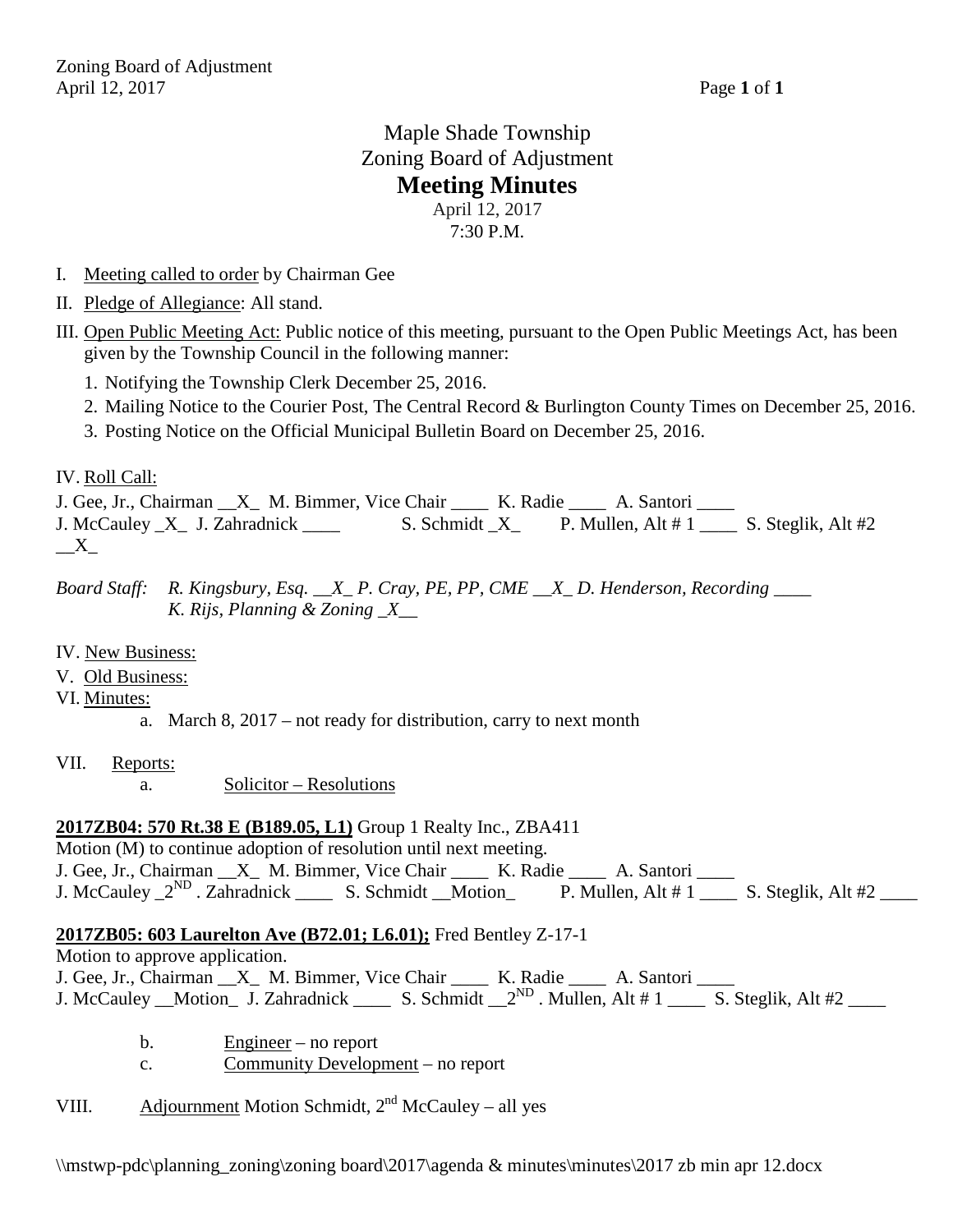## **ZONING BOARD OF ADJUSTMENT MINUTES MAY 10, 2017**

The regular meeting of the Zoning Board of Adjustment was called to order by John Gee, Jr., Chairman.

All rose for the Pledge of Allegiance.

Meeting has been advertised in accordance with the State Open Public Meetings Act.

### **Roll Call:**

| Present:      | Michael Bimmer, Deputy Chairman                                                                     |
|---------------|-----------------------------------------------------------------------------------------------------|
|               | John Gee, Jr., Chairman                                                                             |
|               | Joe McCauley                                                                                        |
|               | Karen Radie                                                                                         |
|               | Angie Santori                                                                                       |
|               | <b>Steve Schmidt</b>                                                                                |
|               | John Zahradnick                                                                                     |
|               | Paula Mullen, Alt #1                                                                                |
| Absent:       | Steven Steglik, Alt #2                                                                              |
| Also Present: | Robert Kingsbury, Esq., Attorney<br>Paul Cray, P.E., PP, CME, Engineer<br>Daniel Hennessy, Engineer |
|               | Kevin Rijs, Community Development Director                                                          |
|               |                                                                                                     |

**New Business:**

### **300 S. Lenola Rd. – Block 189; Lot 4.04; Varga Brothers Z-17-2 Zone: Business Development (BD); Existing Use: Kingsway Plaza; Sign Variance Application**

Patrick McAndrew, Esq.

Frank Criniti, Architect, sworn in by Attorney Kingsbury. Background information; did architectural design for façade and concepts for signage. Owners are doing comprehensive façade renovation, paving work, and additional landscaping. Currently, there is a Kings Highway pylon sign advertising ACME, an MOT (multiple occupancy tenants) sign at South Lenola Road, and an existing monument sign on Kings Highway (will be removed). The existing sign on building is an engraved "Kingsway Plaza." Size will remain same and raised lettering will be put over top of existing sign.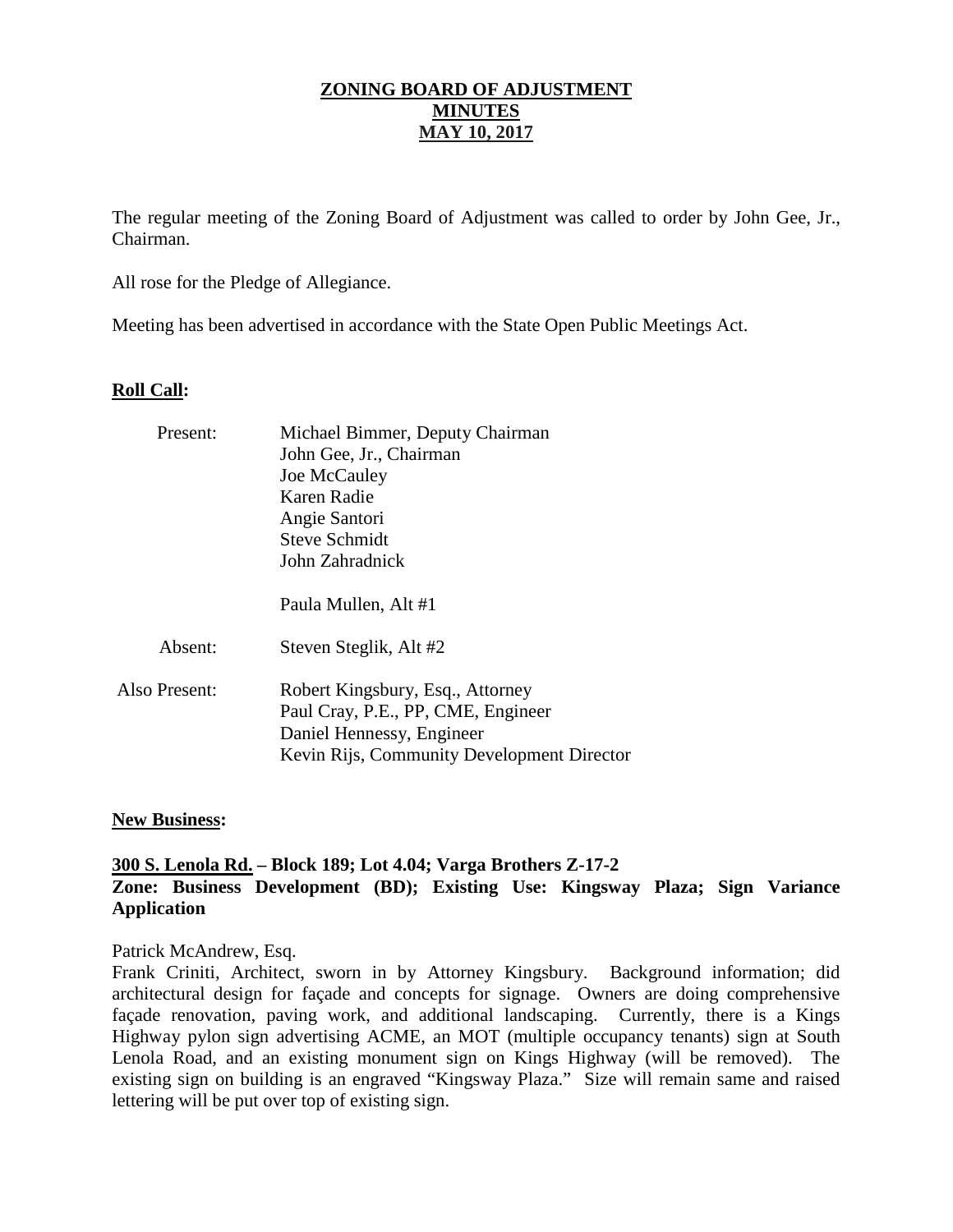Signs on Kings Highway and South Lenola Road: signage will be wrapped, both will be MOT signs, and height will remain same as existing signage. Materials will be the same as that in entire complex. Building signage: Kingsway Plaza – metal raised lettering and gooseneck lighting.

Greg Disbot, Owner's rep, sworn in by Attorney Kingsbury. MOT signs will advertise multiple tenants below; above is a small digital sign (3'5" X 8' 8") for on-site, tenant-related advertising only. No animation.

Mr. Cray discussed directives in his letter to applicant and articulated variances: two MOT signs; area; height. Existing MOT sign being reduced;  $2<sup>nd</sup>$  MOT sign is of a similar size as the reduced one; one sign being eliminated.

Public: None

Motion to approve with variances: Radie; Zahradnick. Roll Call: All approve.

**300 N. Forklanding Rd. – Block 15; Lot 12; Paramanik; "d" Variance Z-17-4 Zone: Commercial (C) Existing Use: Harry's Dry Cleaner (Vacant) with apartment in rear. Proposed Use: Catering Kitchen. No dine in or takeout service. Majority of food will be delivered; occasionally small catering orders may be picked up by customers. Applicant to reside in residential section of the property.**

Mr. Cray has a conflict with application; Dan Hennessy will be subbing for Mr. Cray.

Melanie Levan, Esq., attorney for Sankar Paramanik and Minu Paramanik.

Sankar Paramanik and Jyoti Dutta (translator and realtor involved with property) sworn in by Attorney Kingsbury. Small catering business; living in adjoining property. Mr. Paramanik has owned a catering business in New York for 18 years. Four employees (Mr. and Mrs. Paramanik, brother, and aunt); working in front/living in back. Open seven days a week (not open to public). They are going to deliver orders; however, occasionally a customer will pick up order (once or twice a week). They will deliver, using a Honda Odyssey van. Dumpster is not needed; will use  $2 - 3$  trash cans (municipal service). They are proposing to take down sign. Hours of Operation, 10 AM – 10 PM, Monday – Friday; weekend, 7 AM – 7 PM. Commercial kitchen; inspected by Department of Health. Any existing non-conformaties are preexisting; they do not have a survey or site plan. Commercial kitchen is in the front of the building; residence is in the back. Food will not be delivered; they shop for supplied themselves.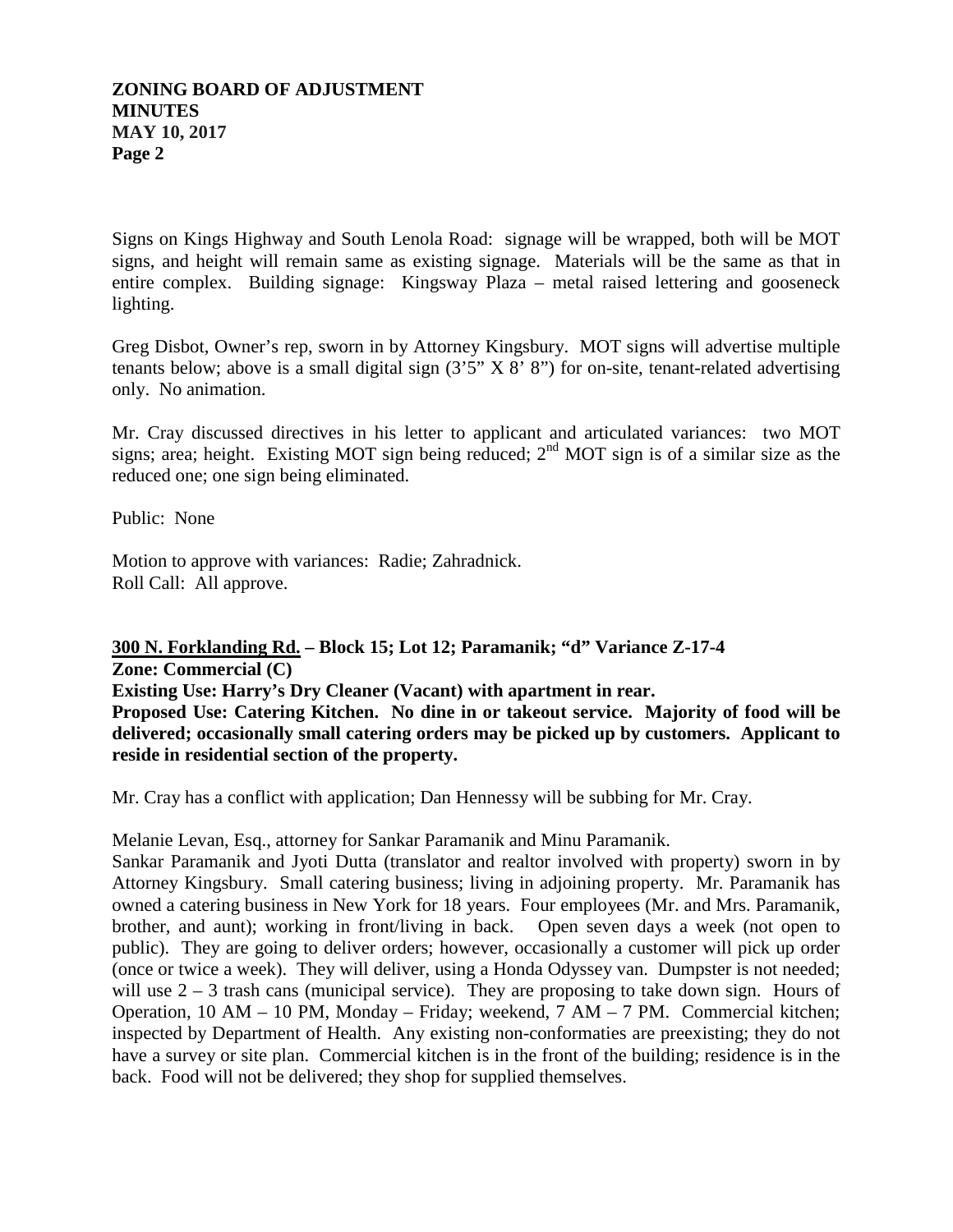**Board:** Discussion of trash removal. Are they purchasing the building? Answer: Yes. Should there be handicapped facilities? Answer: They are not opened to the general public; the construction official would decide. Per Mr. Rijs, is there a shared parking agreement with pizza business? Per Ms. Levan, there is not and there is no survey. Discussion regarding removal of sign; they will comply with whatever the Township needs and there will be no tripping hazard. Per Mr. Gee, motion to approve would include that trash receptacles be covered.

**Public:** Marlene Curnew sworn in by attorney. Mother lives at location of Sam's Barbarshop (across the street). There is a fenced area in back where trash cans will have to be put inside the fence. Parking is horrendous. Lighting is deplorable.

Board discussed these three items with applicant. Subject to engineering, applicant will provide lighting for public safety.

Public portion closed.

Motion to approve subject to: Compliance with engineering on lighting; Trash would be contained; Parking would be limited to one commercial van; Trash cans will be covered; Sign will be removed in accordance with requirements of Construction Code Official; Construction Code Official will determine if there is a need for a handicapped entrance. Motion to Approve: Schmidt; Zahradnick.

Roll Call: All approve.

**570 Rt.38 E. – Block 189.05; Lot 1; Group 1 Realty Inc., "d" Variance & Site Plan Z-17-6 Zone: Business Development (BD) with Redevelopment Overlay. Existing Use: Golden Dawn Diner (Vacant)**

**Proposed Use: Auxiliary vehicle inventory storage parking (86 spaces) to Elite Acura property. Diner to be demolished. Conditionally Approved by the Zoning Board on 1/11/2017.**

Frank Wisniewski, Esq., Flaster Greenberg

Neil E. Sander, PE, Dynamc Engineering Consultants, and Tom Alfinito sworn in by Attorney Kingsbury.

They are amending the conditional use approval.

1) The difference between plans is that the previous plan had fencing around the whole site; all of the fencing has been eliminated except for a 6' high black vinyl chain-link fence along a portion of the western property line. It prevents people from coming on to the site from the highway or ramp. Remainder of property will be landscaped.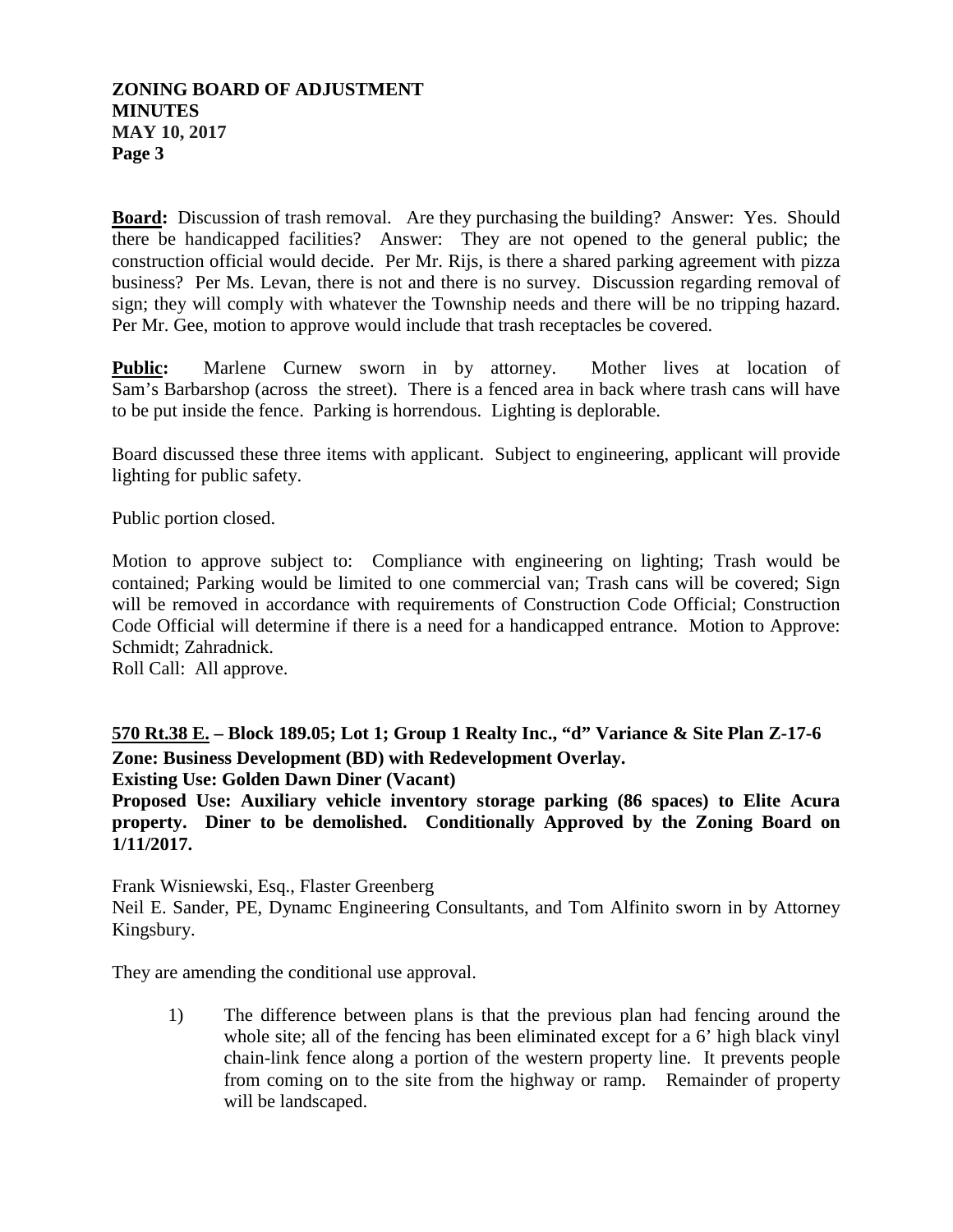- 2) Driveway will remain the same; will not be narrowed. This will eliminate involvement with the DOT and added expense.
- 3) Introducing sign. Pole-mounted electronic sign overall height is 50' tall. Proposed free-standing sign will feature LED changeable copy. No flashing or animation.
- 4) No gates.

Testimony and discussion with regard to landscaping, driveway, and signage.

Mr. Cray comments on application and review letter.

**Board:** Comment on sign.

**Public:** None.

Motion to Approve: Schmidt/ Radie. Roll Call: All approve.

#### **Old Business:**

**Solicitor – Resolutions:** None

**Engineer:** None

#### **Community Development:**

**Planned Development (PD) – Motor vehicle service station (205-43.D); Highway Commercial (205-39.J-L.) and Business Development 205-33.B.(4).(a) Automobile Service Station.**

Highway Commercial**:** Motor Vehicle Repair Shop, Motor Vehicle Sales & Leasing Dealership, and Motor Vehicle Service Station. Planned Development: Motor Vehicle Service Station. Business Development: Automobile Filling Station, Automobile Service Station, and Franchise Automobile Service & Leasing Dealership.

Business Development spells out what each really are; whereas, Highway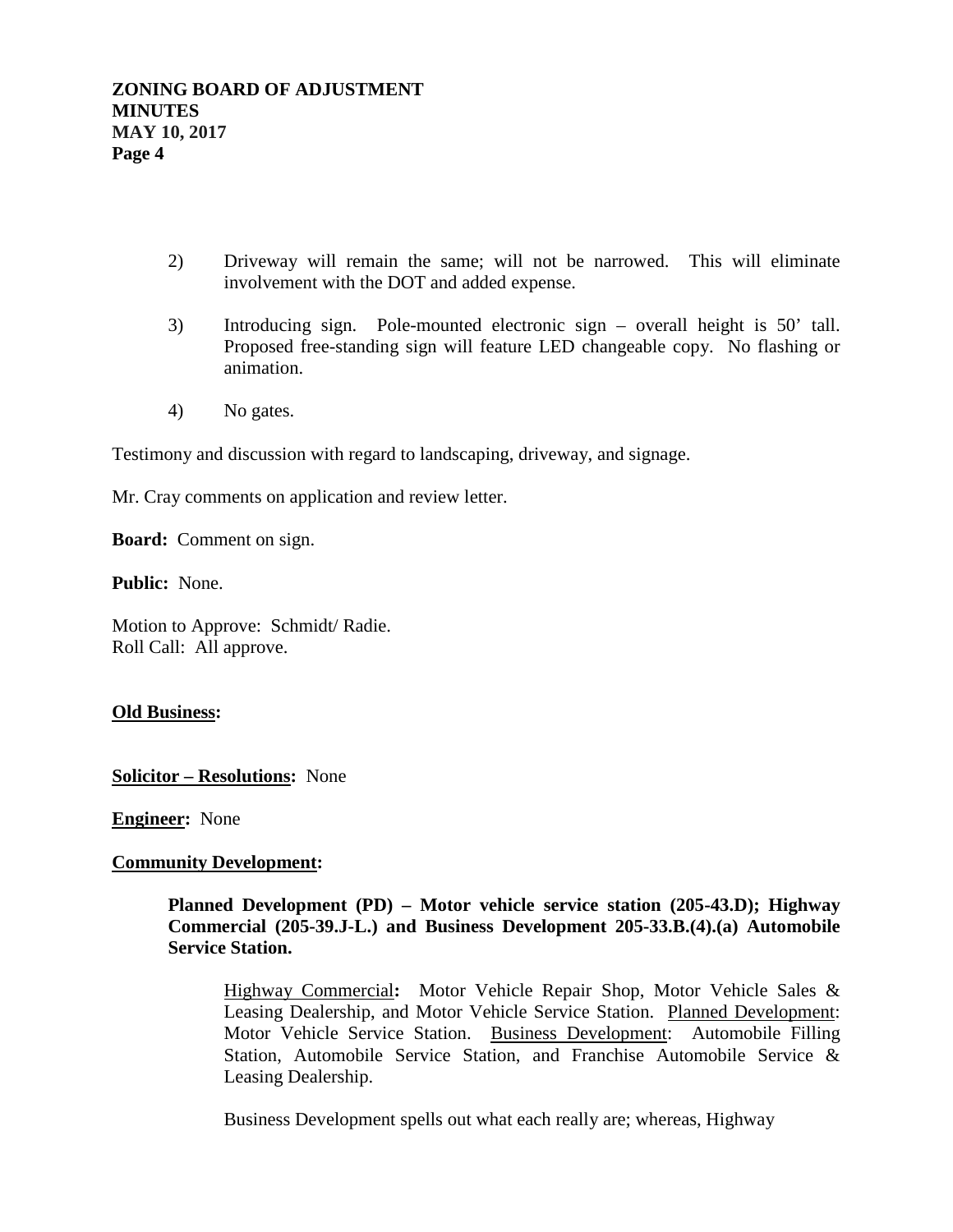Commercial & Planned Development use different terms in Motor Vehicle Repair Shop, Motor Vehicle Sales & Leasing Dealership, and Motor Vehicle Service Station. Mr. Rijs is looking for clarification as to whether a Motor Vehicle Service Station includes selling gas.

Motion as an interpretation that the D in PD – Planned Development District listed as Motor Vehicle Service Station is interpreted to mean gas station. Bimmer/McCauley. Roll Call: All approve.

#### **Minutes:**

April 12, 2017

Motion to Approve: Schmidt/Bimmer. All Approve.

**Once Around:** Happy Mother's Day.

#### **Adjournment:**

Bimmer/Gee. All approve.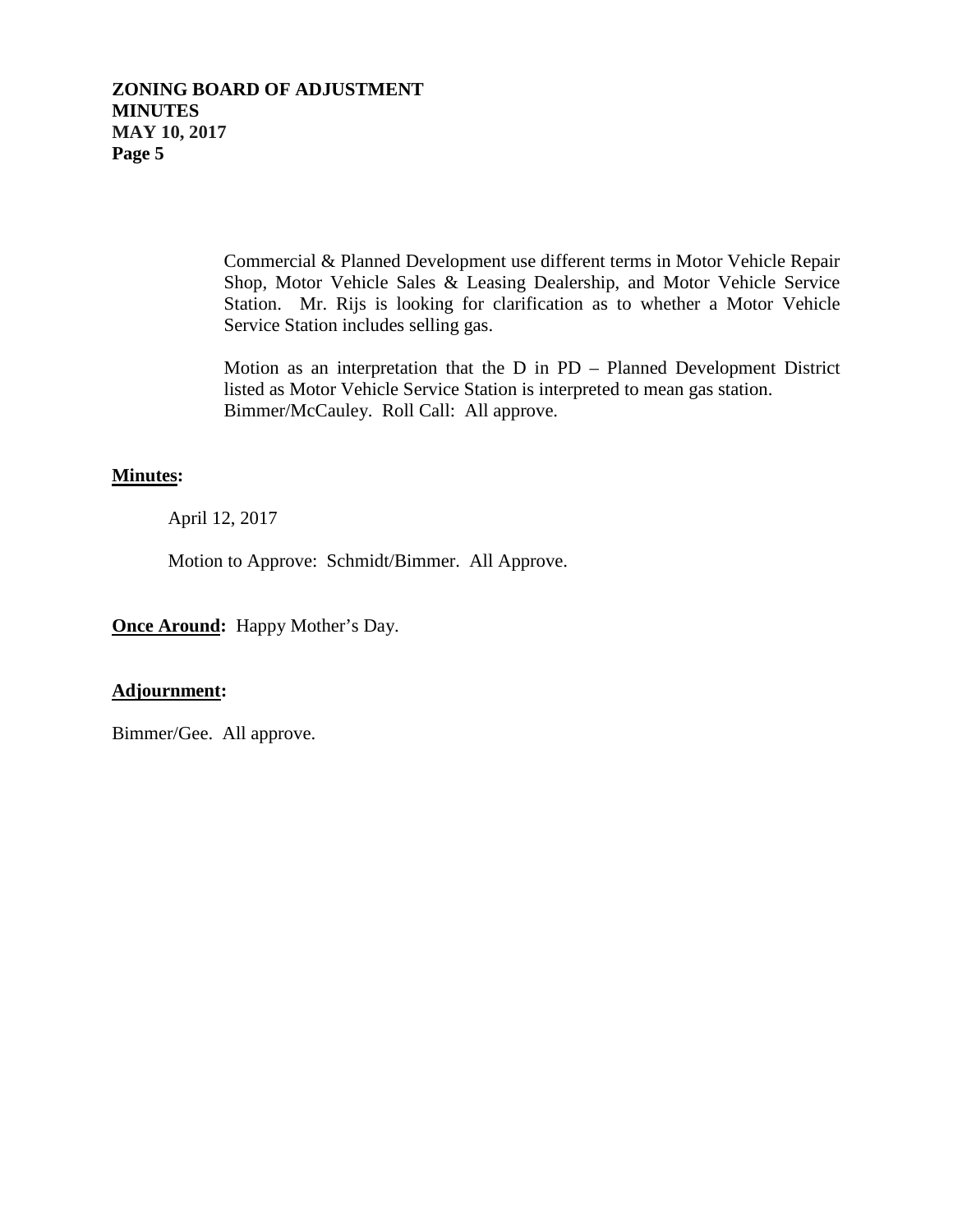### **ZONING BOARD OF ADJUSTMENT MINUTES JUNE 14, 2017**

The regular meeting of the Zoning Board of Adjustment was called to order by John Gee, Jr., Chairman.

All rose for the Pledge of Allegiance. Moment of Silence.

Meeting has been advertised in accordance with the State Open Public Meetings Act.

### **Roll Call:**

| Present:      | Michael Bimmer, Deputy Chairman<br>John Gee, Jr., Chairman<br>Joe McCauley<br>Angie Santori<br><b>Steve Schmidt</b><br>John Zahradnick<br>Steven Steglik, Alt #2 |
|---------------|------------------------------------------------------------------------------------------------------------------------------------------------------------------|
| Absent:       | Karen Radie<br>Paula Mullen, Alt #1                                                                                                                              |
| Also Present: | Robert Kingsbury, Esq., Attorney<br>Paul Cray, P.E., PP, CME, Engineer<br>Kevin Rijs, Community Development Director                                             |

#### **New Business:**

**464 Rt.38 E . – Block 144.01; Lots 19 & 20: MSN Holdings LLC; Z-17-7 Zone: Business Development (BD) Existing Use: Used Auto Sales Ordinance Interpretation regarding trailer office replacement and nonconforming use.**

Melanie M. Levan, Esq. Paul Murphy, owner of property, sworn in by Attorney Wells.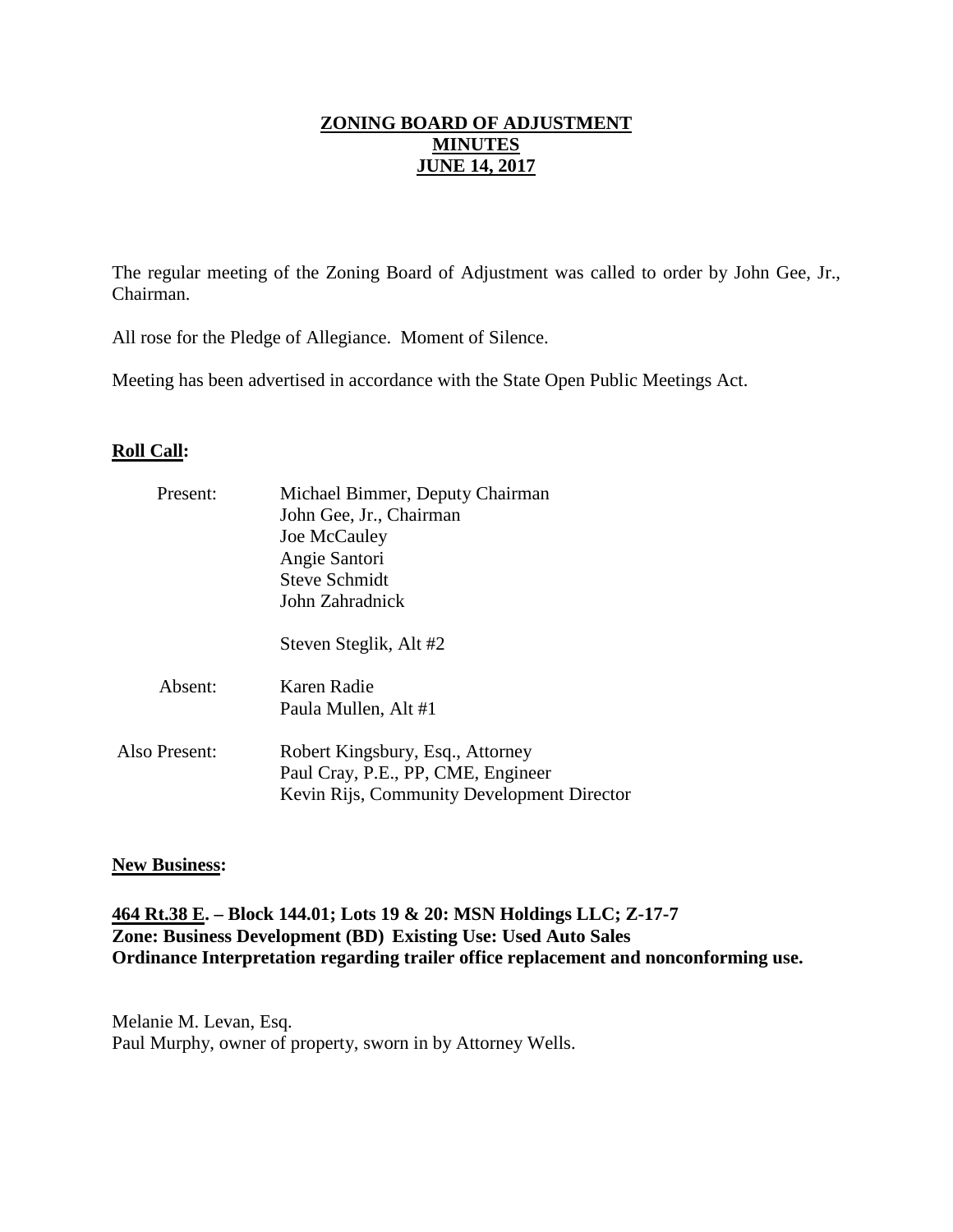### **ZONING BOARD OF ADJUSTMENT MINUTES JUNE 14, 2017 Page 2**

Business owner not present. Application to interpret current zoning. Used car lot owned by Mr. Murphy since 1954. Read into record a letter received by Mr. Murphy from the Township (Richard Brook) dated November 2, 1983 granting him approval to erect a trailer on the property. Trailer is old and dilapidated, and needs to be replaced. Ms. Levan stated that they will be replacing the existing, non-conforming trailer with a smaller trailer and that they will not need a use variance. Current trailer is 58' X 24'; replacement trailer is 54' X 24'. Chairman Gee asked for a picture of the existing trailer on site, and inquired about a foundation. Ms. Levan did not have a picture of the trailer, and Mr. Murphy stated that trailer sits on cinder blocks. They may put in a new foundation, depending on condition of current cinder blocks. Per Mr. Kingsbury, it can be an interpretation either way – using the existing foundation or putting in a new foundation (as long as they are not expanding the foundation or putting in a different type of foundation). Chairman Gee requested that Mr. Kingsbury give Board guidance as to things Board should consider with regard to interpretation.

Trailer is hooked up to sewer/water and will be used as an office. No site plan changes. Per Mr. Rijs, there is no approved site plan for the property. Mr. Murphy will look in his files to see if he has a survey of the property.

Mr. Cray distributed, to members of the Board, aerial maps of the business.

Per Chairman Gee, as there is no site plan or survey, and not on the record, would it be better to put it on the record so that, in the future, there would be a basis to make a decision. Discussion of non-conforming buildings/structures section of ordinance regarding restoration, dealing with repairs and maintenance.

Mr. Kingsbury's summation: Applicant is asking for a determination/interpretation that a use variance is not required, and is entitled to a vote. If it is decided that a use variance is required, applicant has to come back before the Board with a use variance application. If it is decided that a use variance is not required because it's a pre-existing situation and it's not being changed in any significant degree, that determination can be made; can also decide that it still requires a site plan application, or can grant a site plan waiver.

### **Public:** None

**Board:** Mr. Zahradnick questioned applicant.

Mr. Cray comments. No changes proposed for driveways, drive aisles, parking spaces; a twodimensional survey would be adequate.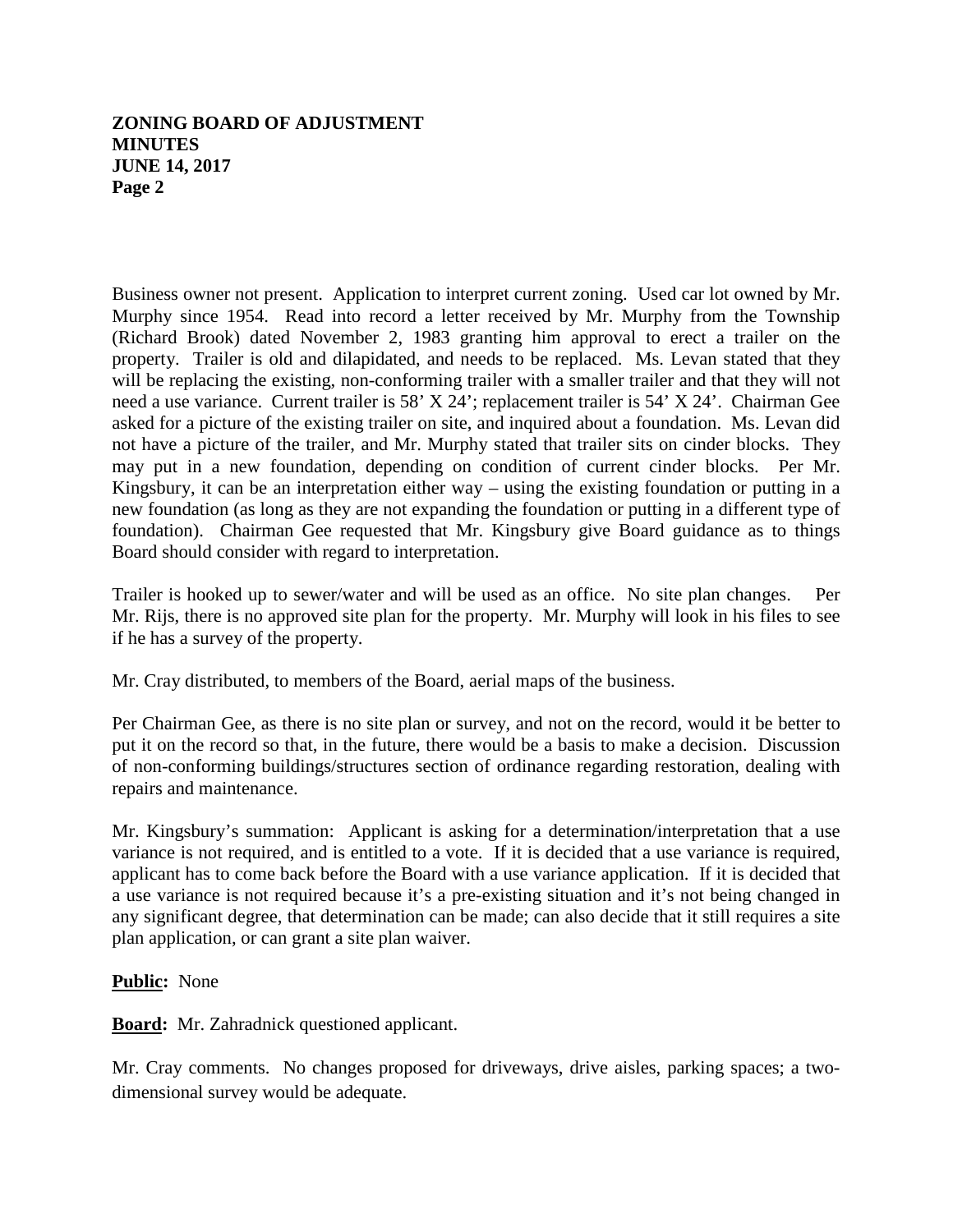### **ZONING BOARD OF ADJUSTMENT MINUTES JUNE 14, 2017 Page 3**

Motion to Approve #1: Use variance is not required. Bimmer/Zahradnick. Roll Call: All approve. Motion to Approve #2: Site plan waiver. Condition that a two-dimensional survey be provided along with a statement of operation supported by pictures so that baseline is established in the Township. Bimmer/Zahradnick. Roll Call: All approve.

#### **Old Business:**

#### **Minutes:**

May 10, 2017

Motion to Approve: Gee/Bimmer. All Approve.

#### **Solicitor – Resolutions:**

2017-ZB-06: 300 S. Lenola Rd. – Block 189; Lot 4.04; Varga Brothers Signs; Z-17-2 Motion to Approve: Bimmer/Schmidt. Roll Call: All Approve. 2017-ZB-07: 300 N. Forklanding Rd. – Block 15; Lot 12; Paramanik; Z-17-4 Motion to Approve: Santori/McCauley. Roll Call: All Approve. 2017-ZB-08: 570 Rt.38 E. – Block 189.05; Lot 1; Group 1 Realty Inc.; Z-17-6 Motion to Approve: McCauley/Schmidt. Roll Call: All Approve.

Eligible to Approve: Michael Bimmer, Deputy Chairman John Gee, Jr., Chairman Joe McCauley Karen Radie Angie Santori Steve Schmidt John Zahradnick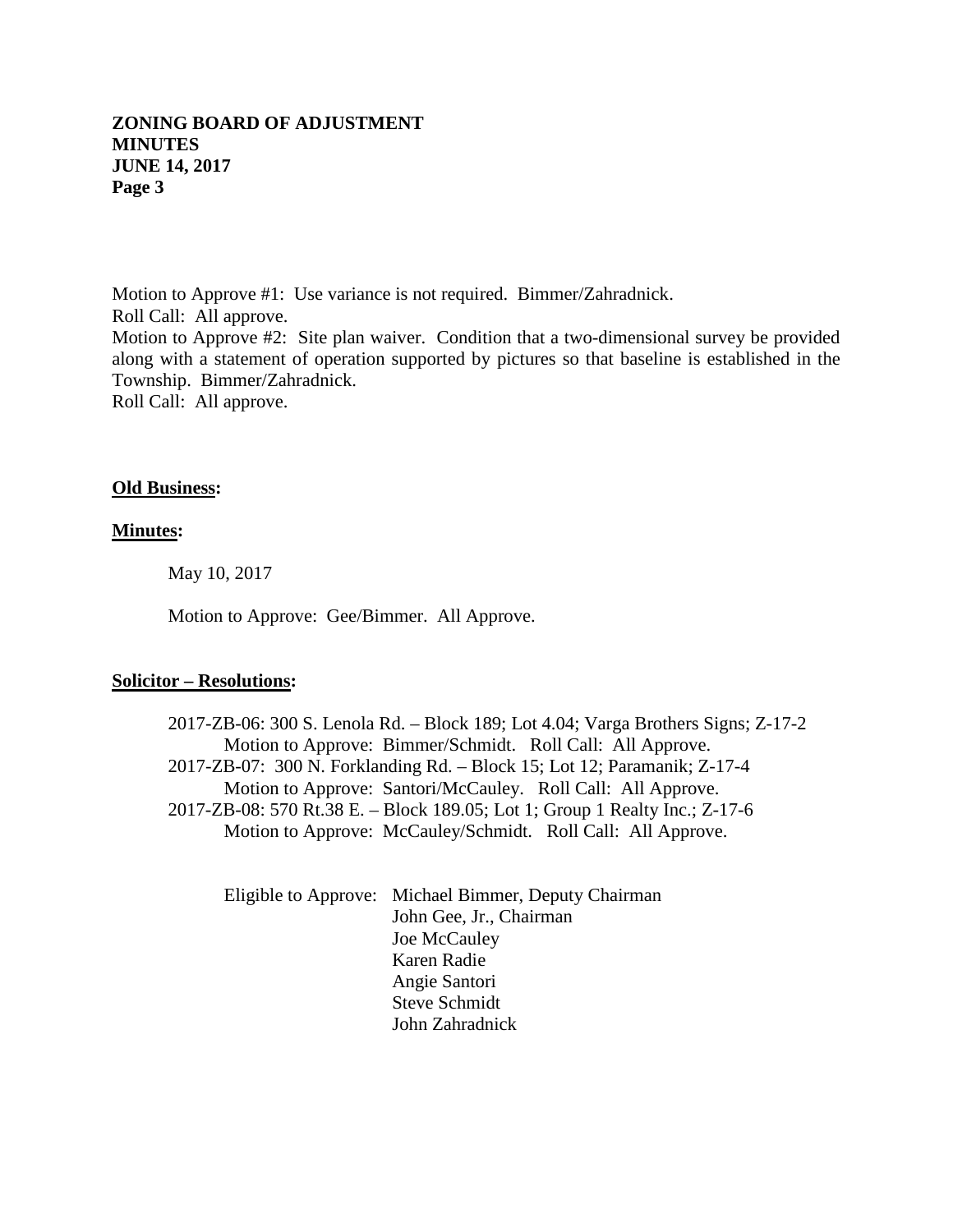**ZONING BOARD OF ADJUSTMENT MINUTES JUNE 14, 2017 Page 4**

**Engineer:** None.

**Community Development:** None.

**Once Around:** Happy Fourth of July; Happy Father's Day.

**Adjournment:** Santori/McCauley. All in favor.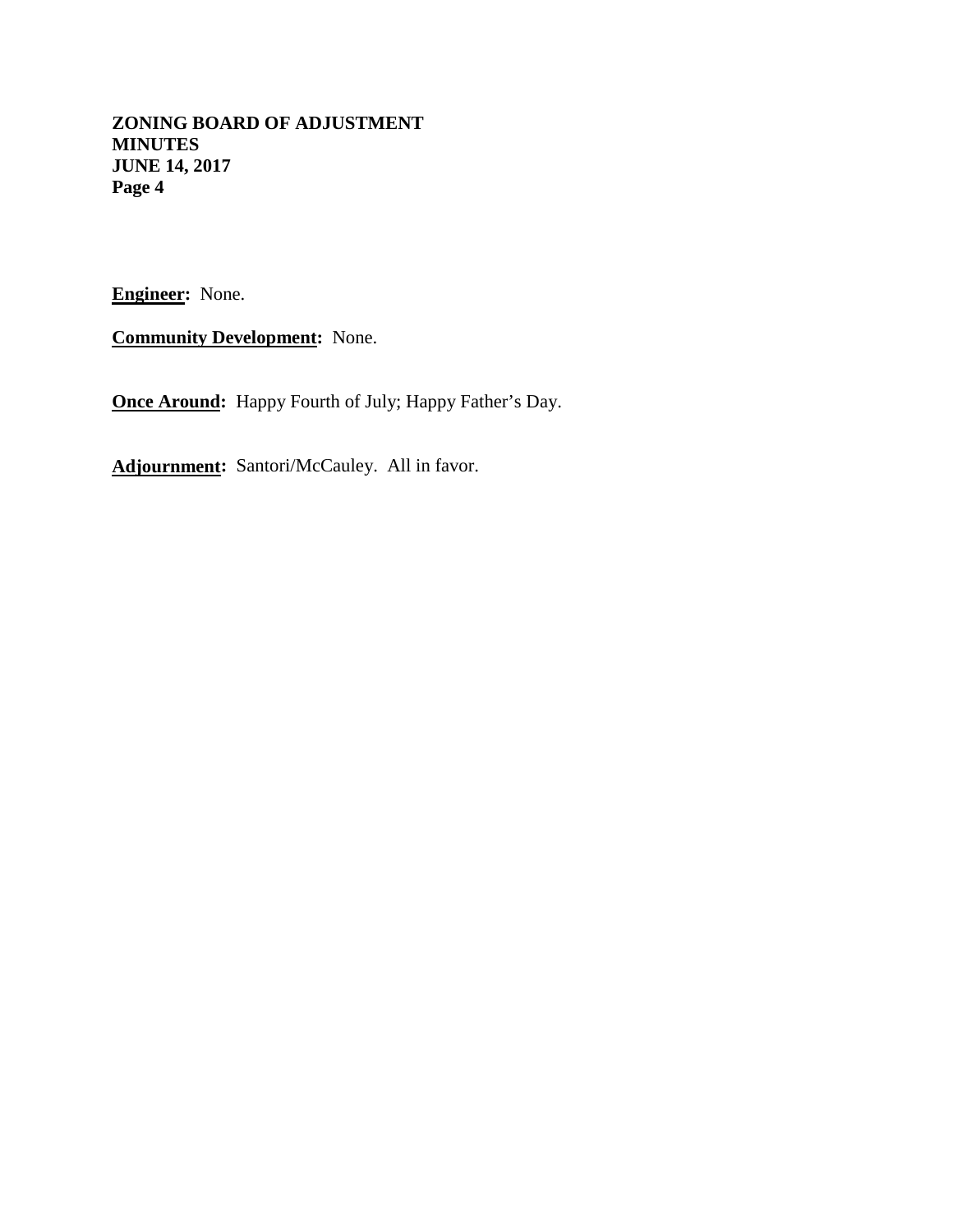## **ZONING BOARD OF ADJUSTMENT MINUTES JULY 12, 2017**

The regular meeting of the Zoning Board of Adjustment was called to order by John Gee, Jr., Chairman.

All rose for the Pledge of Allegiance.

Meeting has been advertised in accordance with the State Open Public Meetings Act.

### **Roll Call:**

| Present:      | Michael Bimmer, Deputy Chairman<br>John Gee, Jr., Chairman                                                                                       |
|---------------|--------------------------------------------------------------------------------------------------------------------------------------------------|
|               | Karen Radie<br>Angie Santori<br>Steve Schmidt<br>John Zahradnick                                                                                 |
| Absent:       | Joe McCauley<br>Paula Mullen, Alt #1<br>Steven Steglik, Alt #2                                                                                   |
| Also Present: | Gary F. Woodend, Esq. (for Robert Kingsbury, Esq.), Attorney<br>Paul Cray, P.E., PP, CME, Engineer<br>Kevin Rijs, Community Development Director |

#### **New Business:**

**552 S. Forklanding Rd. – Block 145; Lots 2 & 2.01; Steve Schaeffer; Z-17-5 Zone: Residence (RA) Proposed Use: Residential & General contracting business Use Variance (205-10)** 

Applicant requested continuance until August meeting.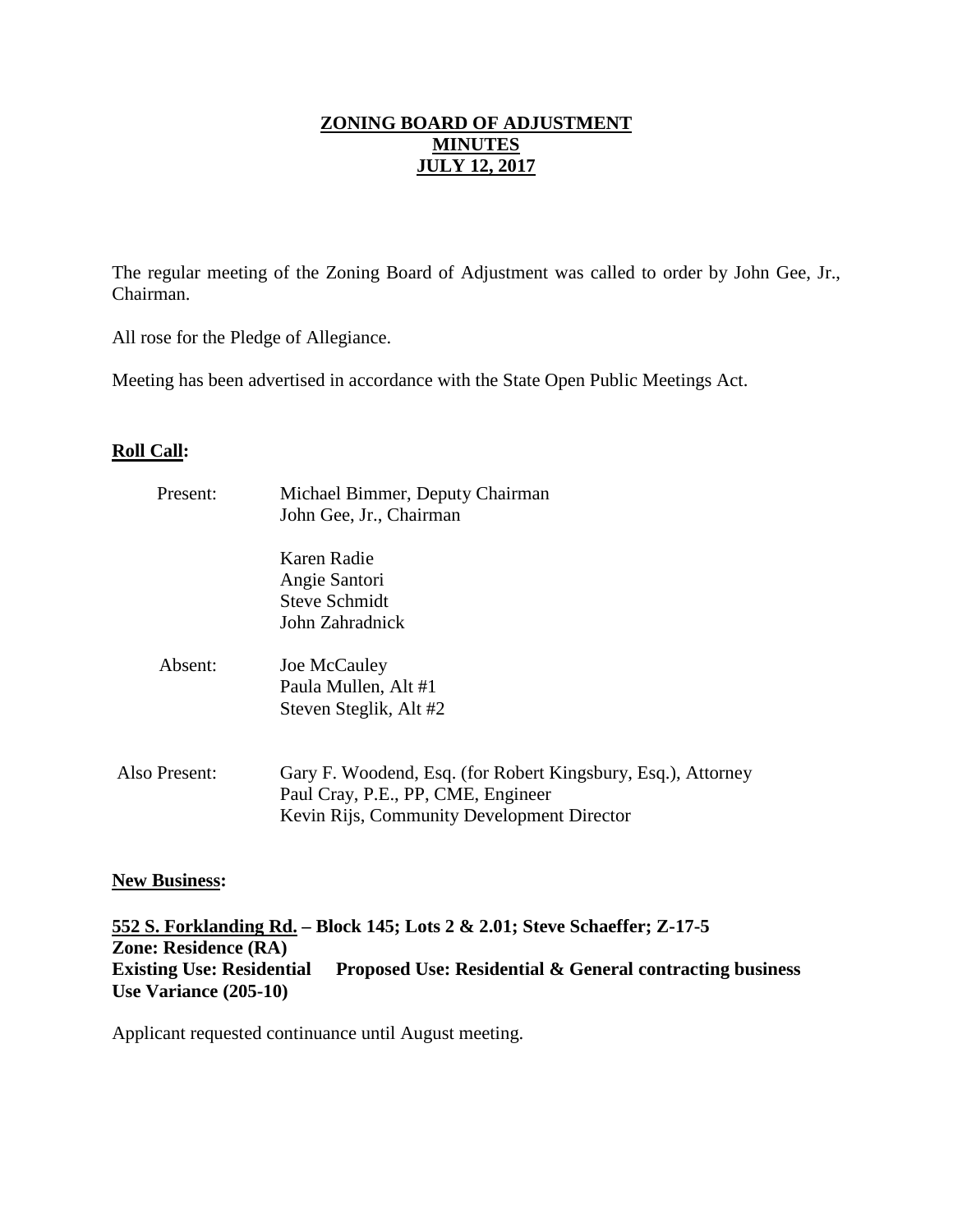### **ZONING BOARD OF ADJUSTMENT MINUTES JULY 12, 2017 Page 2**

**Public:** Heather Talarico, 553 Cutler Avenue, requesting that application be postponed until September Zoning Board meeting. She will be away in August and is prepared to speak on behalf of the applicant. Frank Troso, 621 South Forklanding Road, would like to be notified of when the next meeting regarding this applicant is scheduled.

Motion to continue until September 13: Zahradnick/Santori

Attorney Woodend inquired as to number of people that were notified. Mr. Rijs responded Public Utilities: 5; General Public: 28.

#### **CONTINUED – MEETING SEPTEMBER 13, 2017**

#### **Old Business**

#### **Minutes:**

June 14, 2017

Motion to Approve: Gee/Zharadnick. All Approve.

#### **Reports:**

#### **Solicitor – Resolutions**

2017-ZB-07: 464 Rt.38 E. – Block 144.01; Lots 19 & 20: MSN Holdings LLC; Z-17-7

Motion to Approve: Schmidt/Bimmer. Roll Call: All Approve.

Eligible to Approve: Michael Bimmer, Deputy Chairman John Gee, Jr., Chairman Joe McCauley Angie Santori Steve Schmidt John Zahradnick Steven Steglik*,* Alt #2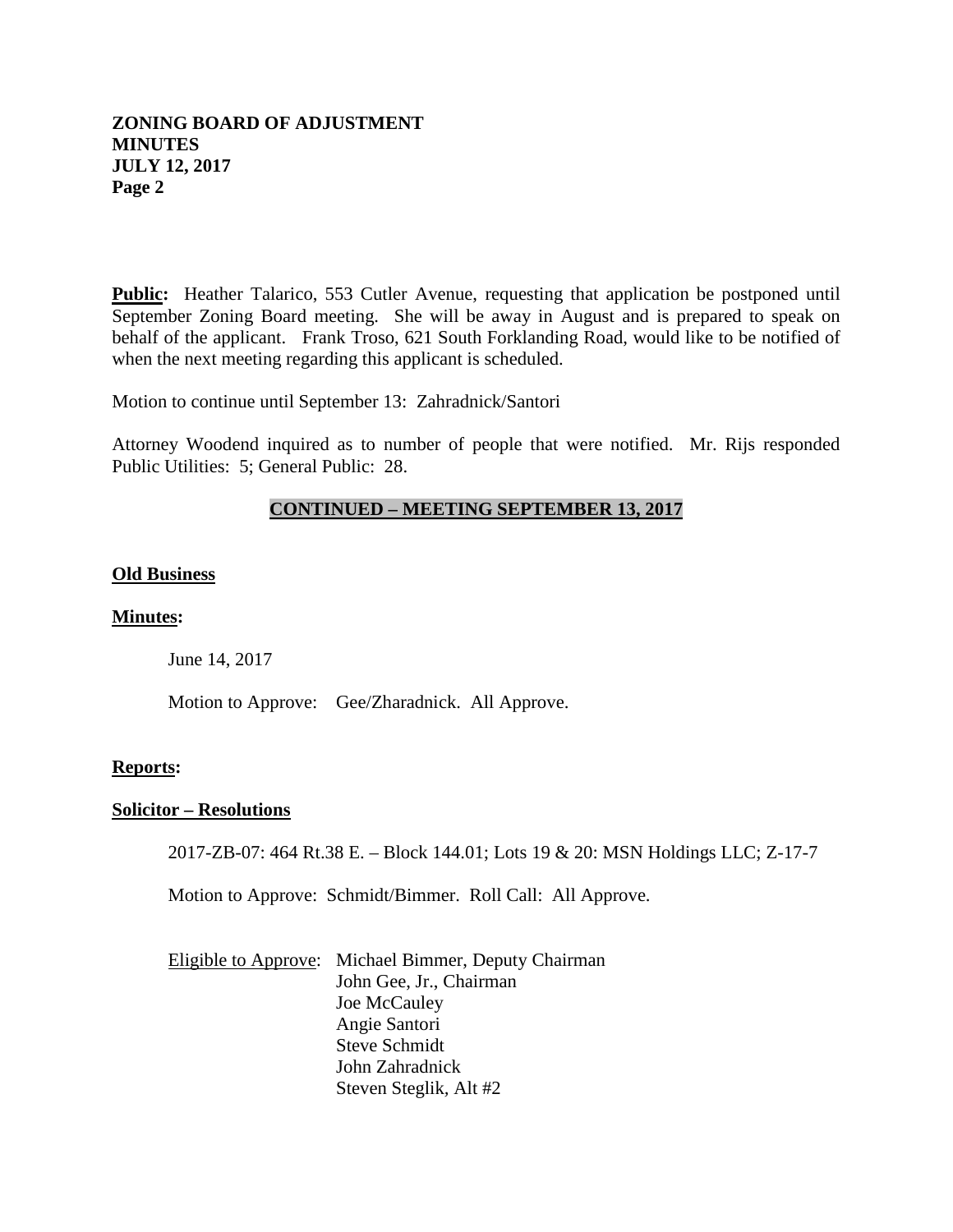### **ZONING BOARD OF ADJUSTMENT MINUTES JULY 12, 2017 Page 3**

**Engineer:** Mr. Cray complimented Board on its professionalism. He has accepted a position in Secaucus, NJ with Remington & Vernick and is in the process of transitioning from his current accounts. Introduced John Cantwell, who will be replacing him with the Zoning Board and Planning Board accounts. Comments by Mr. Cantwell.

### **Community Development:** None.

**Once Around:** Good luck to Paul Cray; National Night Out on August 1.

Adjournment: Gee; Bimmer. All in favor.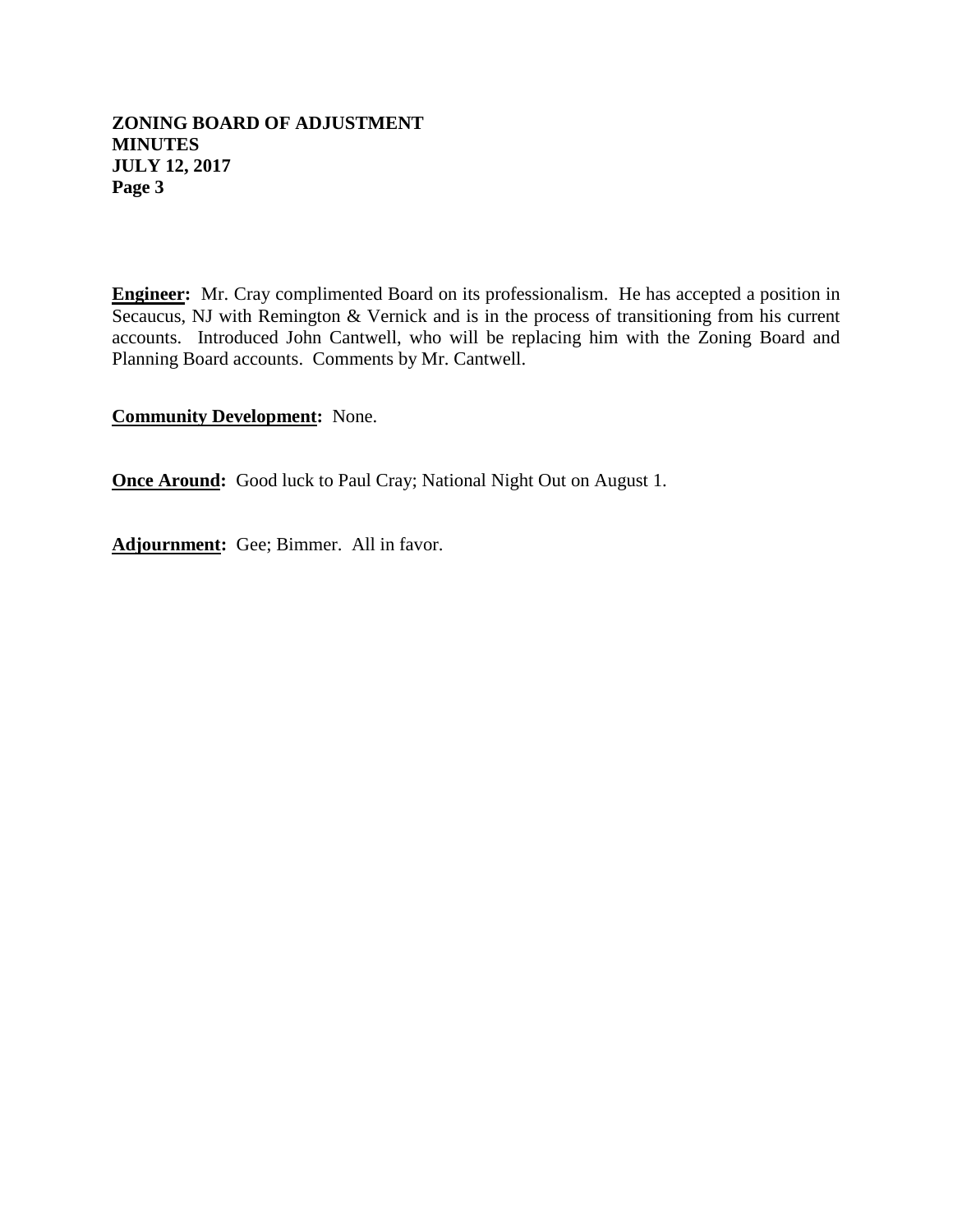## **ZONING BOARD OF ADJUSTMENT MINUTES AUGUST 9, 2017**

The regular meeting of the Zoning Board of Adjustment was called to order by John Gee, Jr., Chairman.

All rose for the Pledge of Allegiance.

Meeting has been advertised in accordance with the State Open Public Meetings Act.

### **Roll Call:**

| Present:      | Michael Bimmer, Deputy Chairman                                                                                               |
|---------------|-------------------------------------------------------------------------------------------------------------------------------|
|               | John Gee, Jr., Chairman                                                                                                       |
|               | Joe McCauley                                                                                                                  |
|               | Karen Radie                                                                                                                   |
|               | Steve Schmidt                                                                                                                 |
|               | Steven Steglik, Alt #2                                                                                                        |
| Absent:       | Angie Santori                                                                                                                 |
|               | John Zahradnick                                                                                                               |
|               | Paula Mullen, Alt #1                                                                                                          |
|               |                                                                                                                               |
| Also Present: | Robert Kingsbury, Esq., Attorney<br>John Cantwell, P.E., P.P., C.M.E., Engineer<br>Kevin Rijs, Community Development Director |
|               |                                                                                                                               |

#### **New Business:**

**2836 Rt.73 N. – Block 189.01; Lot 2.01, 2.06, 2.07, & 2.11; Jersey Premier Outdoor Zone: Business Development (BD) Advertising Billboards; Z-17-8 Existing Use: Clover Motel Proposed Use: New Doubled Sided Billboard Sign 14' x 48'; One side LED and the other side static. Application: D Variance with Site Plan** 

### **APPLICANT REQUESTED TO BE TAKEN OFF AGENDA**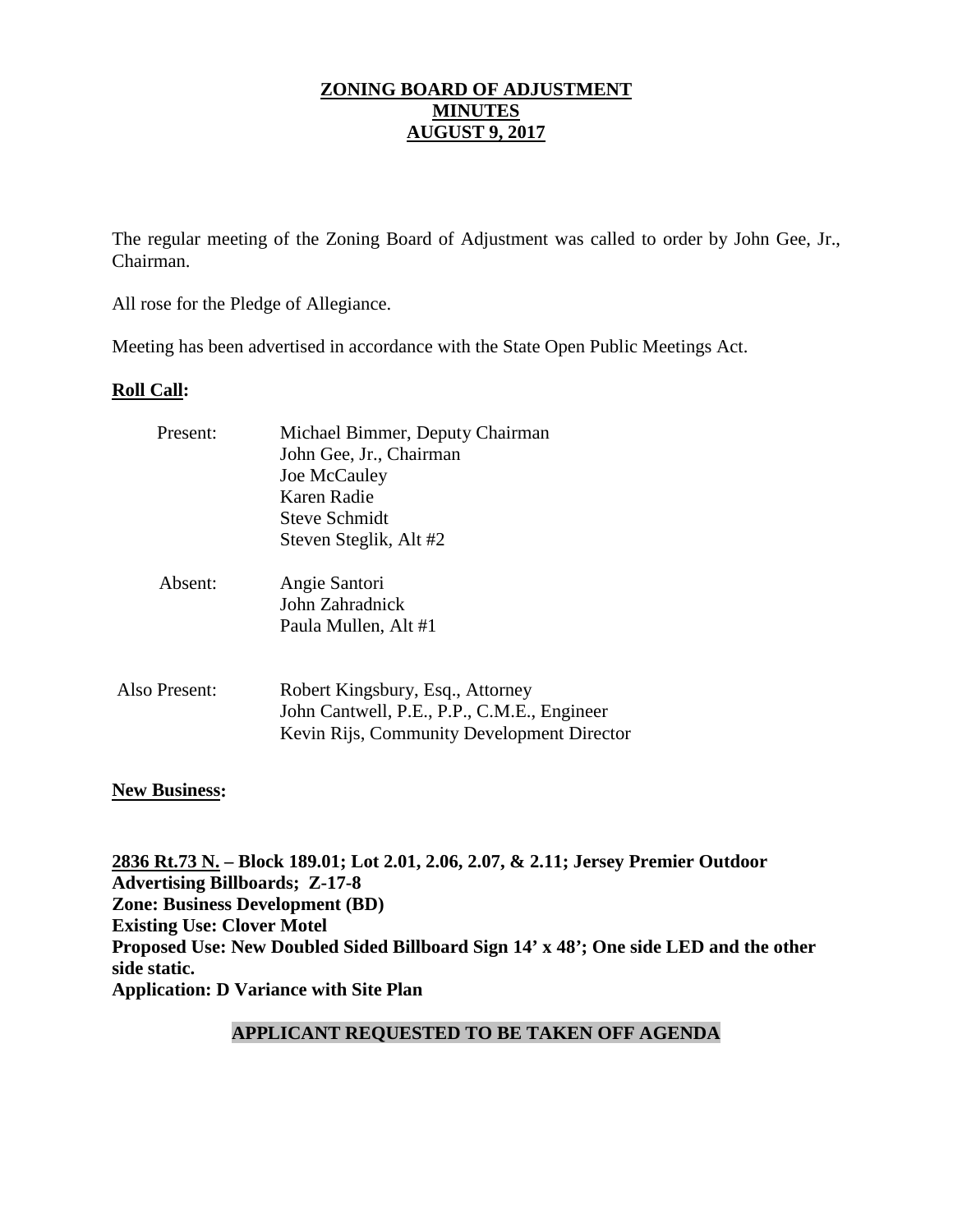### **ZONING BOARD OF ADJUSTMENT MINUTES AUGUST 9, 2017 Page 2**

**2860 Rt.73 N . – Block 174; Lot 2.03; Jersey Premier Outdoor Advertising Billboards; Z-Zone: Business Development (BD) 179 Existing Use: Retail Building Proposed Use: New Doubled Sided Billboard Sign 14' x 48' Application: D Variance with Site Plan; One side LED and the other side static.**

#### **APPLICANT REQUESTED TO BE TAKEN OFF AGENDA**

**491 Rt. 38 W . – Block 173; Lot 2.07 CSG Property Investors, LLC "Sammy's Express Car Zone: Planned Development (PD) Wash" Z-17-11 Existing Use: Vacant Building (formerly lawn mower repair) Proposed Use: Automatic Car Wash Application: D Variance**

Damien O. Del Duca, Esq.

Presented overview. Proposed car wash is in PD zone – westbound lane of Route 38 east of Rudderow Avenue intersection between Macy's and former Ethan Allen. Use is not permitted in a PD zone; requesting a use variance. Express car wash is state-of-the art – fast car wash, automated, and environmentally friendly. Distributed information and photos, explained architectural renderings, and discussed use variance standards. They will show special reason and satisfy the positive criteria; will present evidence that site is suitable for a car wash. Will return for Site Plan. They currently know of three bulk variances that may be needed: front bumper setback (20' required/proposing 10'), side bumper setback (15' required/proposing 3.3'), and parking variance (8 parking spaces for each of three stacking lanes which totals 24/proposing 21). Attorney Kingsbury recommended that bulk variances be deferred to Site Plan; Chairman Gee ageed.

Robert J. Giannone, Applicant, sworn in by Attorney Kingsbury. Mr. Giannone is the owner/operator of CSG Property Investors, and is a banker. Mr. Giannone sees a need in South Jersey to transform how cars are washed, and wants to launch the brand in Maple Shade, with the hope of growing into surrounding communities. Sammy's Express Car Wash will completely transform the car wash experience with speed of execution, high value, and a fair price. Mr. Giannone explained the customer's experience and the difference between a full-service car wash and the express car wash. Total time of 5 minutes or less from when a customer enters until he leaves car wash. Vacuum is central system – one vacuum with multiple hoses.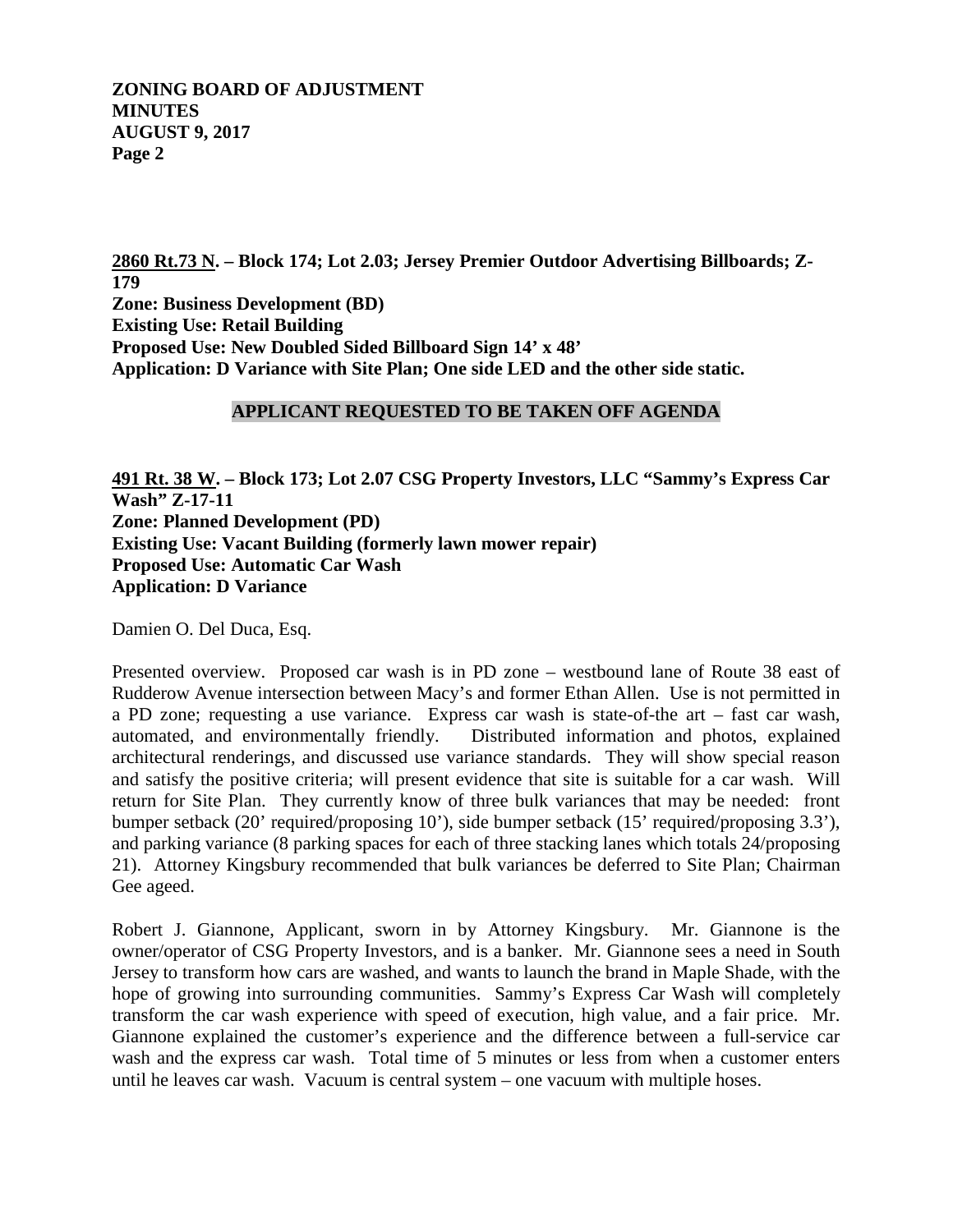### **ZONING BOARD OF ADJUSTMENT MINUTES AUGUST 9, 2017 Page 3**

Total labor force will be  $10 - 12$  employees;  $3 - 4$  employees working at one time. Hours of operation – 7 AM – 7 PM. Discussed water reclamation. Questions from Board regarding stacking, chemicals being environmentally safe, employees, and customer bypass. Mr. Giannone is designing Sammy's himself, it is not a franchise, and he will own any other future Sammy's car washes. No special permits are required by the State of New Jersey with regard to chemicals. For Site Plan, parking for employees on site and parking for vacuuming will be addressed.

Frank Lash, III, sworn in by Attorney Kingsbury. Mr. Lash is a professional and expert in car wash operations; is helping Mr. Giannone design Sammy's car wash. Per Mr. Lash, he agrees with Mr. Giannone's statements with regard to car wash operations; statements were very accurate and he was very well prepared for the meeting. Discussed stacking, merge, kiosks, and parking spaces. Chemicals used are regulated by Federal Government. Based on projections volume-wise, 21 parking spaces will be more than adequate.

Brian Cleary, P.E., Pettit Group, LLC, sworn in by Attorney Kingsbury. Gave overview of site plan flow. In addition to previously-mentioned bulk requirements, lot size should be included. Zone requires three acre lot; actual lot is .925 acre. Board question regarding entrance/exit. Question from Mr. Rijs regarding letter from CME.

Randall Barranger, P.E., Shropshire Associates, LLC, sworn in by Attorney Kingsbury. Expert traffic engineer. Traffic resulting from Sammy's car wash will have a minimal impact on Route 38 – less than 3% increase during peak hour volume. Comments regarding stacking. Mr. Cantwell is concerned with safety of exit/entrance drives; exit drive is in close proximity to the deceleration lane for Rudderow Avenue.

Tiffany Cuviello, P.P., sworn in by Attorney Kingsbury. Requesting approval for use variance component; believes that use and site are suitable to one another, therefore promoting the general welfare. Presentation.

Engineer's Report: Comments by Mr. Cantwell relating to site plan.

Board questions on Engineer's Report: None

Public: None

Board: Comment by Ms. Radie.

Per Attorney Kingsbury, motion to be contingent upon Site Plan approval. Any bulk variances are deferred to Site Plan approval. Recommendation that variance be good for one year. Motion to Approve: Radie/Bimmer. Roll Call: All Approve.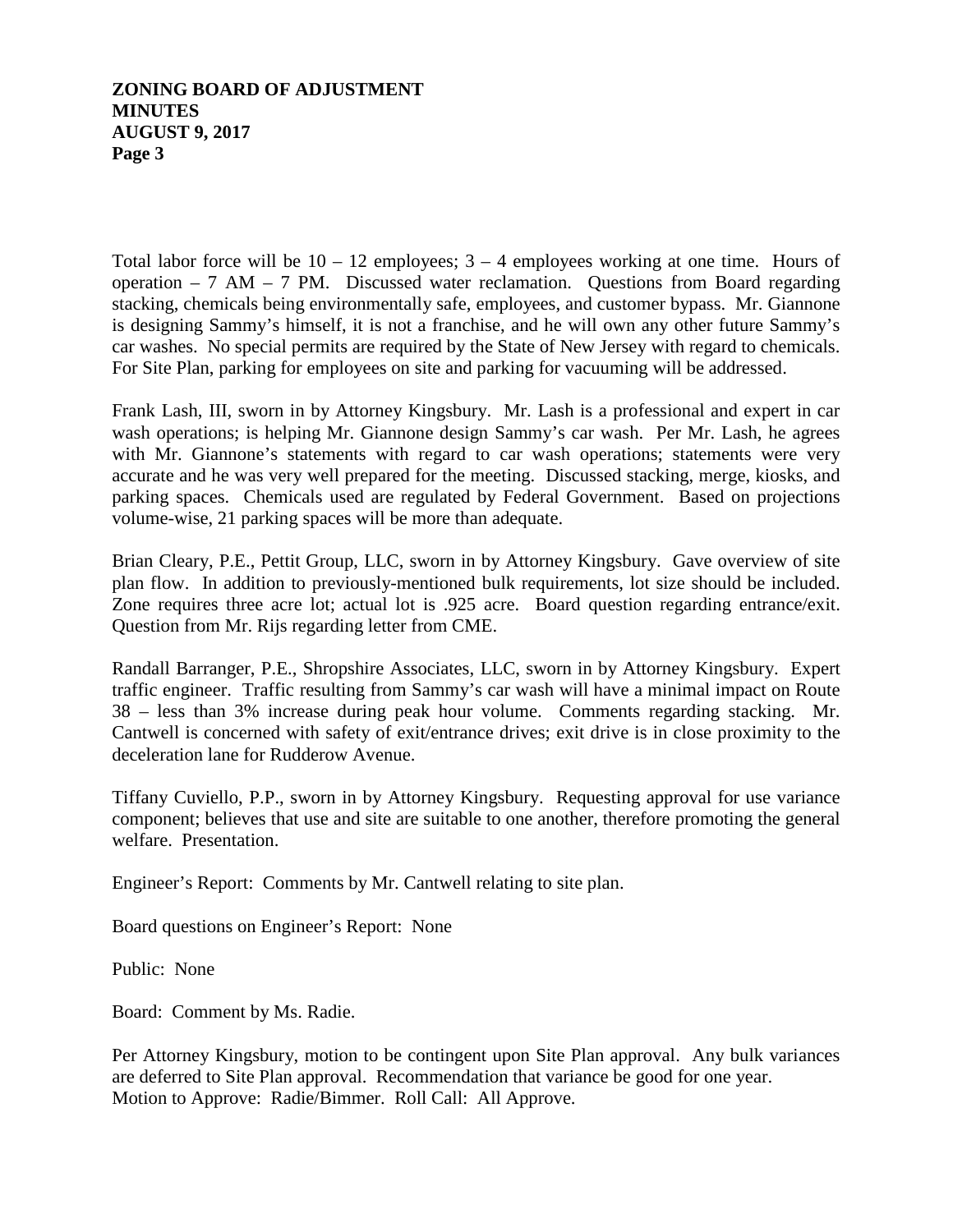**ZONING BOARD OF ADJUSTMENT MINUTES AUGUST 9, 2017 Page 4**

#### **Old Business:** None

### **Minutes:**

July 12, 2017

Motion to Approve: Bimmer/Schmidt. All approve.

### **Reports:**

**Solicitor – Resolutions:** None

**Engineer:** None

**Community Development:** None

**Once Around:** Interesting meeting; excellent presentation; applicant very well prepared.

**Adjournment:** Steglik/McCauley. All in favor.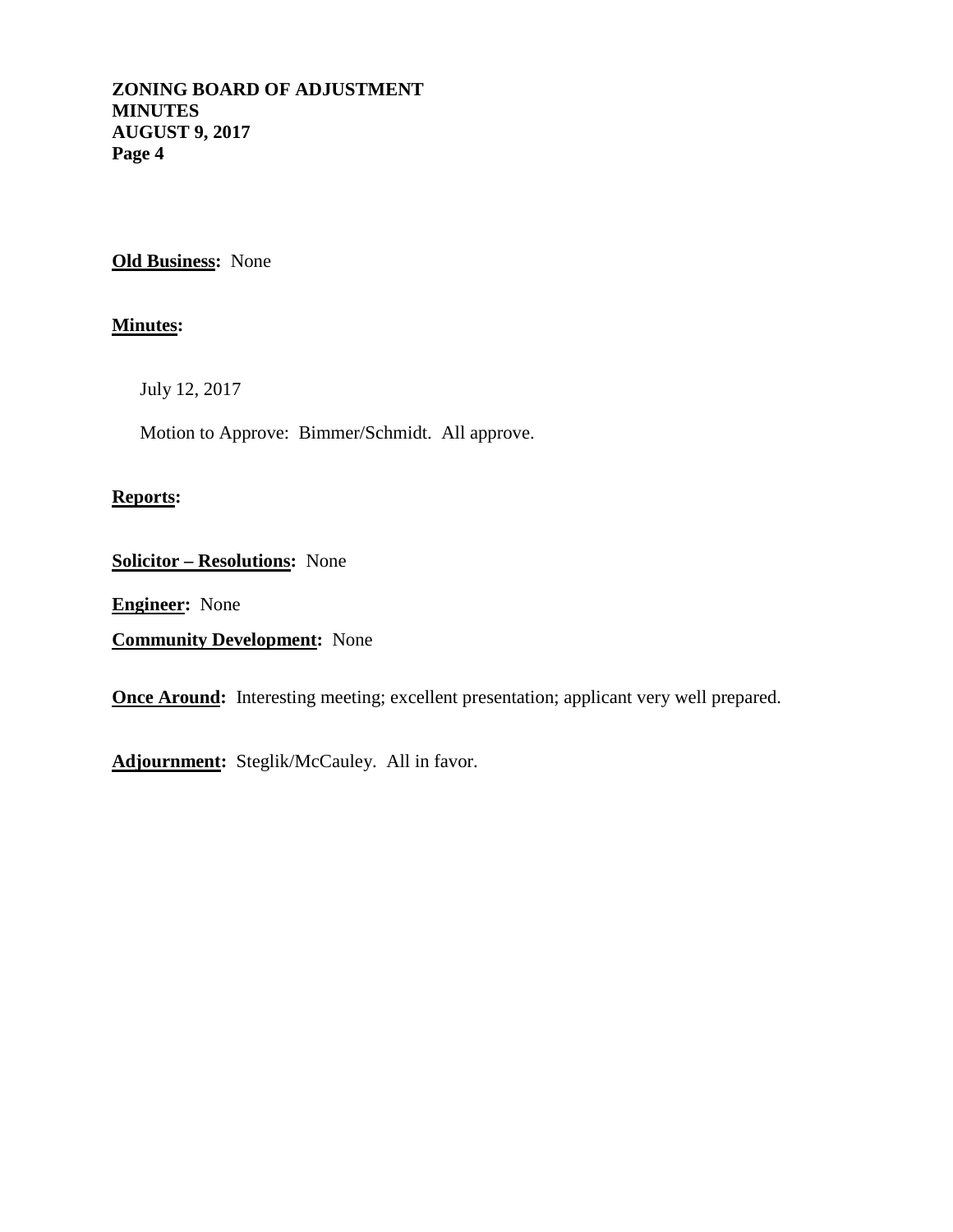The regular meeting of the Zoning Board of Adjustment was called to order by John Gee, Jr., Chairman.

All rose for the Pledge of Allegiance.

Meeting has been advertised in accordance with the State Open Public Meetings Act.

#### **Roll Call:**

| Present:      | Michael Bimmer, Deputy Chairman<br>John Gee, Jr., Chairman<br>Karen Radie<br>Angie Santori<br>Steve Schmidt<br>John Zahradnick<br>Paula Mullen, Alt #1 |
|---------------|--------------------------------------------------------------------------------------------------------------------------------------------------------|
| Absent:       | Joe McCauley<br>Steven Steglik, Alt #2                                                                                                                 |
| Also Present: | Robert Kingsbury, Esq., Attorney<br>John Cantwell, P.E., P.P., C.M.E., Engineer<br>Kevin Rijs, Community Development Director                          |

### **New Business:**

**552 S. Forklanding Rd. – Block 145; Lots 2 & 2.01; Steve Schaeffer; Z-17-5 Zone: Residence (RA) Existing Use: Residential Proposed Use: Residential & General contracting business Application: D Variance** 

### *Mr. Bimmer recused himself from application.*

Chairman Gee stated that applicant has the right to have seven people sitting, and there are six present. Five votes are need for approval of a use variance.

Erin E. Simone, Esq., Maley & Associates, representing applicant. Use variance because applicant is seeking to use a portion of the existing garage as a home office type of use; will run his general contracting business out of garage.

• Steven Schaeffer, applicant, sworn in by Attorney Kingsbury.

# **ZONING BOARD OF ADJUSTMENT**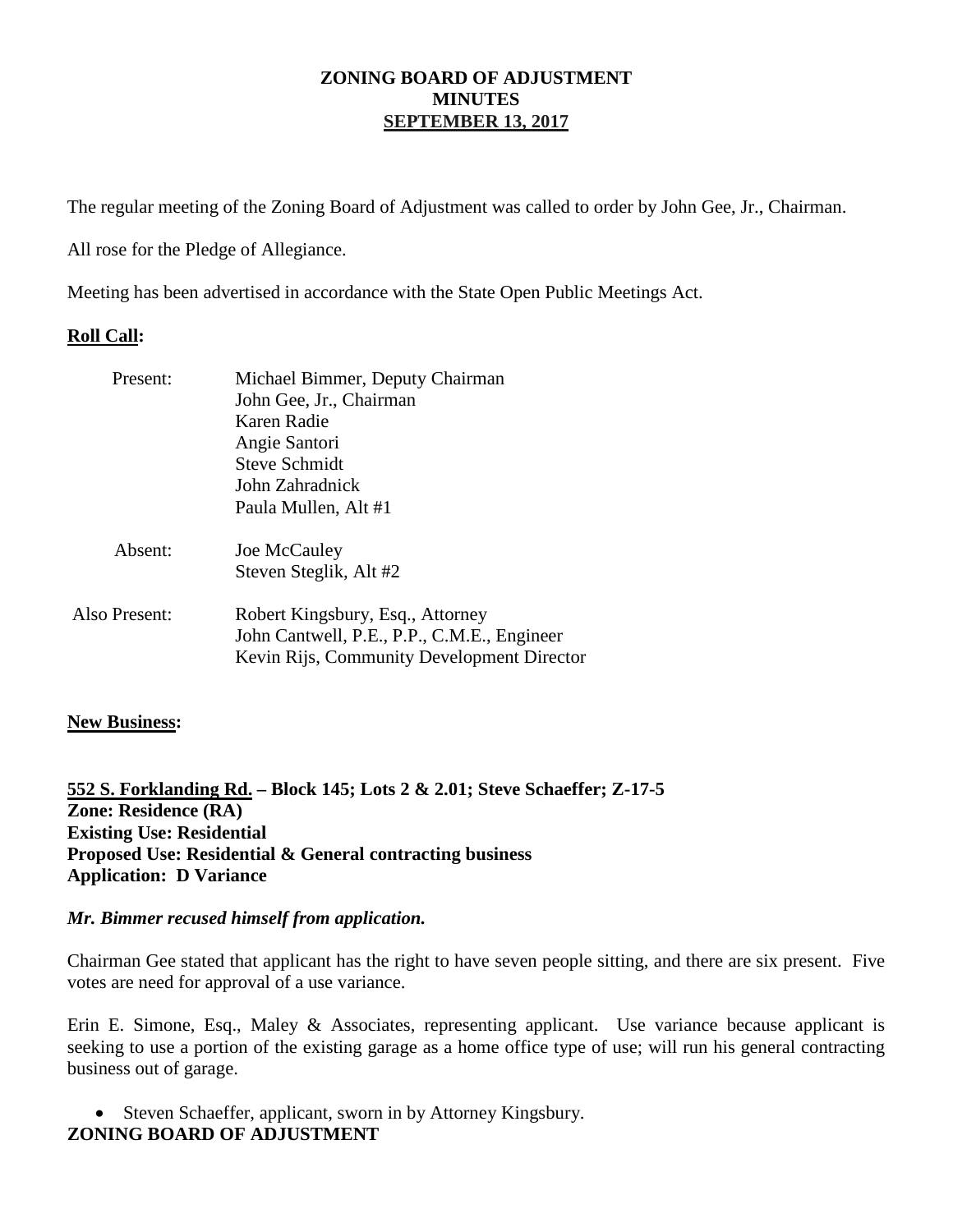## **MINUTES SEPTEMBER 13, 2017 Page 2**

2,400 sq. ft. pole barn; would like to section off a portion and build two offices. Dimensions: 60' wide X 40' deep; has two 12' wide X 14' high garage doors on the left side; on the right side is a 10' deep X 20' 5" lean-to front porch area. Change: On right side, separation wall between garage and two offices, roughly 18' off the right-hand wall, to separate 18' of the garage. Garage will be 42' wide by 40' deep, office size will be 18' wide X 38' deep with a separation wall between the two offices. Formerly had office in house; now needs extra space in house. Office area will be approximately 800 sq. ft. His business is mainly a GC company, and no materials will be stored there. There are two commercial vehicles on site; one employee's car (sister) at office. No deliveries; no customers; no signs; no noise; no construction waste. Fencing: 6' vinyl privacy fence with landscaping. May include a bathroom, kitchenette, and conference room in garage. Conference room will be on the second floor and will accommodate a drafting table for drawings. Applicant installed a 4" sanitary sewer line under concrete.

**Synopsis by Chairman Gee:** "Home" office will be in garage; no materials (other than typical items such as rakes and shovels) will be stored in the garage; there will be two offices; drafting table will be upstairs; bathroom upstairs; refrigerator and microwave somewhere in space referred to as office; no one will be living there; no deliveries other than what is normally delivered by FedEx and UPS; vehicle parking will be off-street.

**Board:** Mr. Zharadnick questioned drainage, sanitary line, and trailers on site.

**Engineer:** Mr. Cantwell reported. Applicant has to present both positive and negative criteria. Limit should be put on type of equipment that can be stored, particularly vehicles. Inquiry about lighting and driveway.

• Robert R. Stout, PE, PLS, Stout & Caldwell Engineers, sworn in by Attorney Kingsbury.

Mr. Rijs commented on grading plan and drainage. Mr. Stout stated that they worked with previous Board Engineer, Paul Cray. They did not update survey at that time, and created an underground system for all of the concrete presently at site. Concrete presently at site was the concrete considered when stormwater management plan was done. Design incorporated 40' X 60' garage; an open grate was installed on both the right and left hand sides. Stormwater management was designed in accordance with standards and installed properly. Future improvements for the property: in-ground pool.

• Tiffany Cuviello, PP, sworn in by Attorney Kingsbury.

Presentation of positive and negative criteria.

### **Public:**

Frank Troso, 621 South Forklanding Road, experiencing problems with parking on South Forklanding Road. Heather Talarico, 553 Cutler Avenue, experiencing drainage issues.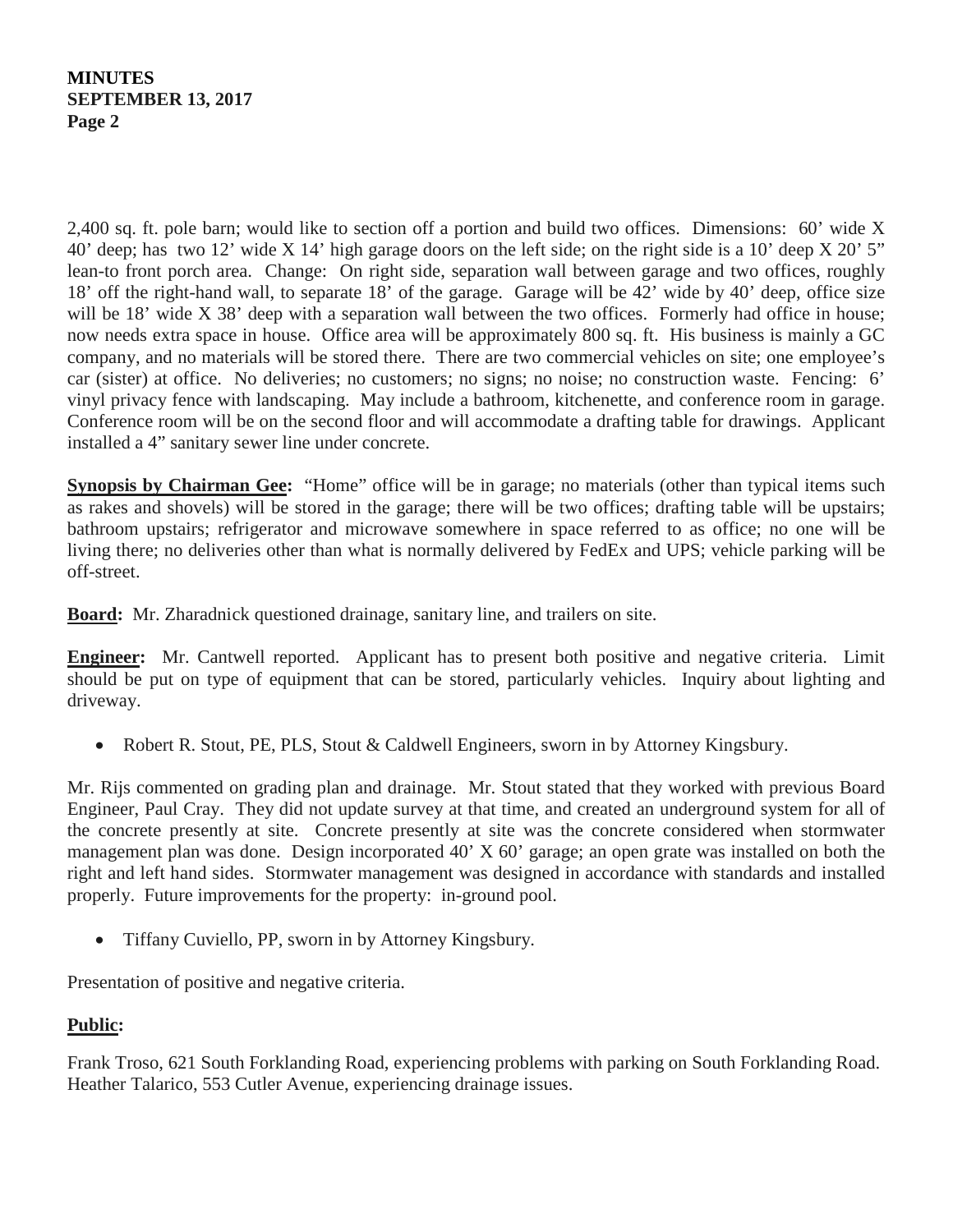John Leathy, 566 South Forklanding Road, complimented applicant. Carol Weiss, 546 South Forklanding Road, complimented applicant. Anthony Ratti, Cutler Avenue – concerns about applicant being a commercial contractor with a construction business.

Justin Bennett, 555 Cutler Avenue, commented on drainage and complimented applicant.

Per Mr. Rijs, there is a collapsed pipe on Cutler Avenue.

Mr. Schaeffer returned to answer Board questions. Offered to fix Heather Talarico's drainage problem. There is a storage container at site which Mr. Rijs requested be removed; applicant agreed to remove container.

Conditions for motion to approve: Garage will not be used as an apartment; no employees other than one employee (currently, sister); no outside store of construction materials; two business-related vehicles allowed at site (pick-up truck & landscaping dump truck, or similar type); no expansion on site without coming before Board; upstairs consists of two offices, drafting room, powder room; 800 sq. feet on first floor & 800 sq. feet on second floor; as-build will be provided.

Motion to approve with conditions: Radie/Santori. **Approved:** Gee/Radie/Santori/Schmidt/Mullen **Denied:** Zahradnick.

## **489 Rt. 38 W. – Block 173; Lot 2.05; Lexvana Properties of N.J., LLC; Z-17-10 Zone: Planned Development (PD) Existing Use: Vacant Building (formerly furniture store – Ethan Allen) Proposed Use: Auto Body/Collision Repair Center. Application: D Variance**

George W. Matteo, Jr., Esq., Matteo Wisniewski LLC, representing applicant.

• Jay Sims, PE, PP; Val Fichera, Operations Manager, Lexvana Properties; Bret Flory, Architect, sworn in by Attorney Kingsbury.

Vacant Ethan Allen building. Seeking use variance.

Presentation by Mr. Sims. Site is already built; there is adequate buffer, adequate lighting, and utilities on the site. Parking is available.

Presentation by Mr. Flory. Constructing office space and shop inside. Using existing footprint. New fence and gate across the front; existing fence on sides and back will be repaired. All bodywork/detailing is done inside building. No totaled vehicles will be located at this site.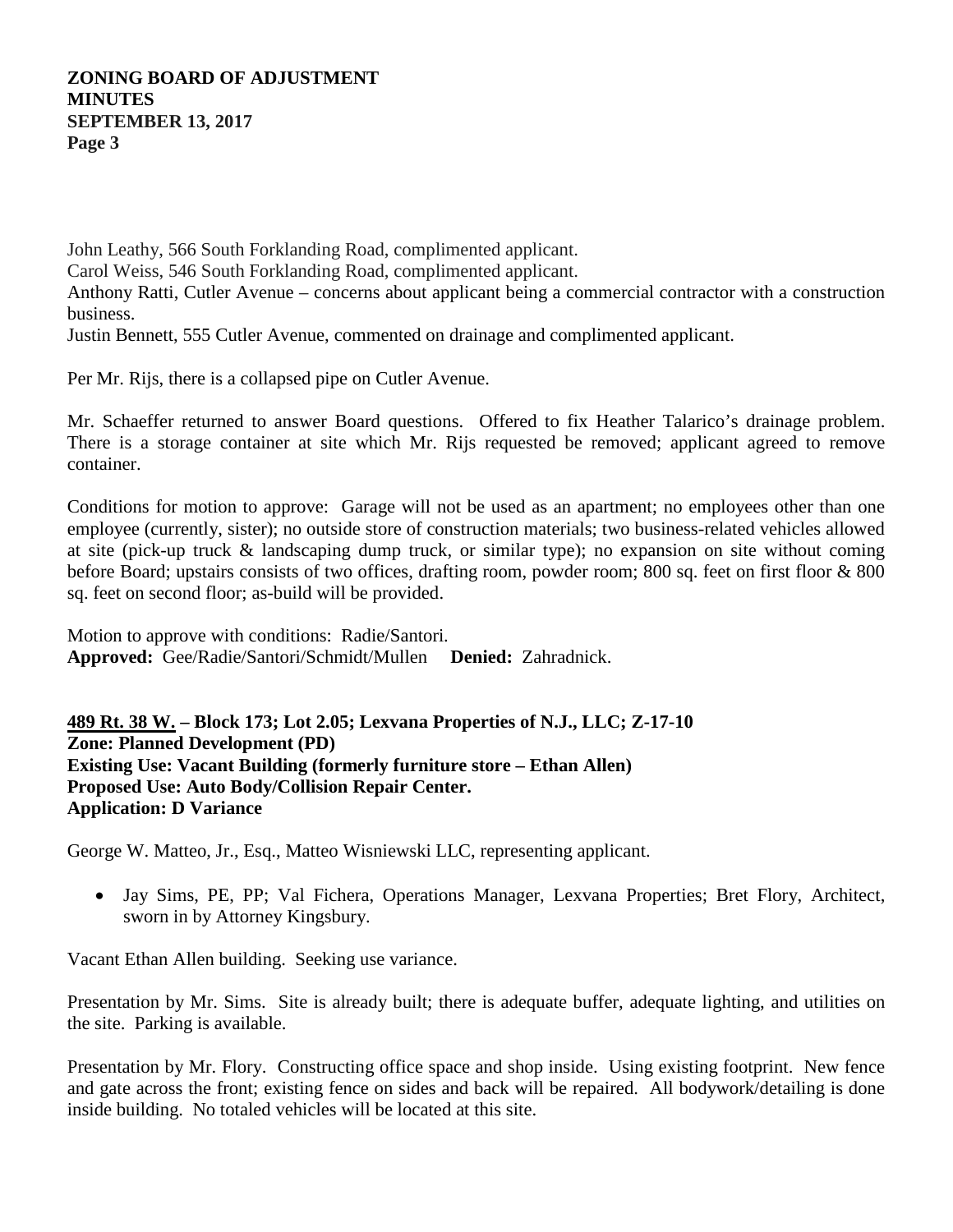Presentation by Mr. Fichera. Hours of operation: 7:30 AM – 5:30 PM, Monday – Friday; 9 AM – 12 PM, Saturday ; 12 – 15 employees. Employee parking and cars waiting to be picked up will be parked behind the fence. Parking in front would be for customers. They re-manufacture cars as opposed to repairing them. They are specific and segmented – if a vehicle requires special tooling which might take a couple of days, it is moved to a different facility; if a car is a total loss, it is moved to a total loss facility. Damaged parts will be put in dumpsters (2) outside; trash is picked up nightly.

**Board:** Question regarding fencing.

**Public:** None.

Motion to approve: Radie/Schmidt. All approve.

# **3090 Rt. 73 N. – Block 7.03; Lot 11.01; VIP Auto Outlet Inc.; Z-17-12**

**Zone: Business Development (BD)**

**Former & Existing Use: Borkon Truckarama; Lease & Sales of tractor trailer cabs (former use) & Sunbelt equipment rentals (existing use to remain).**

# **Proposed Use: Used Pickup Truck Sales (new use) & Sunbelt equipment rentals (to remain onsite). Application: Interpretation or D Variance**

Melanie M. Levan, Esq. representing applicant.

Mark Szopa, owner, VIP Auto, Jerry Borkon, owner of property applicant will be renting, and Richard McGuire, PE, PLS, PP sworn in by Attorney Kingsbury.

Borkon Truckerama is winding down operations on site. Mr. Borkon had been operating site since 1974 renting and reselling truck cabs; in 2015, Ray's Truck Sales, Inc., as a tenant and applicant, conducting a business which was essentially the same business as conducted by Borkon Truckerama, came before the Board for an interpretation that it was a pre-existing, non-conforming use (granted). Currently before Board for a second interpretation that a use variance is not required for VIP Auto Outlet to sell used cars and trucks on property. If the Board does not grant interpretation, they are requesting a use variance.

Presentation by Mr. Szopa. Hours: 9 AM – 8 PM, Monday – Friday, 9 AM – 7 PM, Saturday. Employees: 2 (alternating). No physical changes to site proposed. Not proposing installation of any dumpsters (will use those already on site). VIP will be selling passenger trucks (32 spaces). Anticipates  $2 - 3$  customers per day.

Ms. Levan: In 1999, site approved for two primary uses (truck site and Sunbelt Tools & Rentals). Mr. Borkon was selling passenger trucks at this location in the 70's.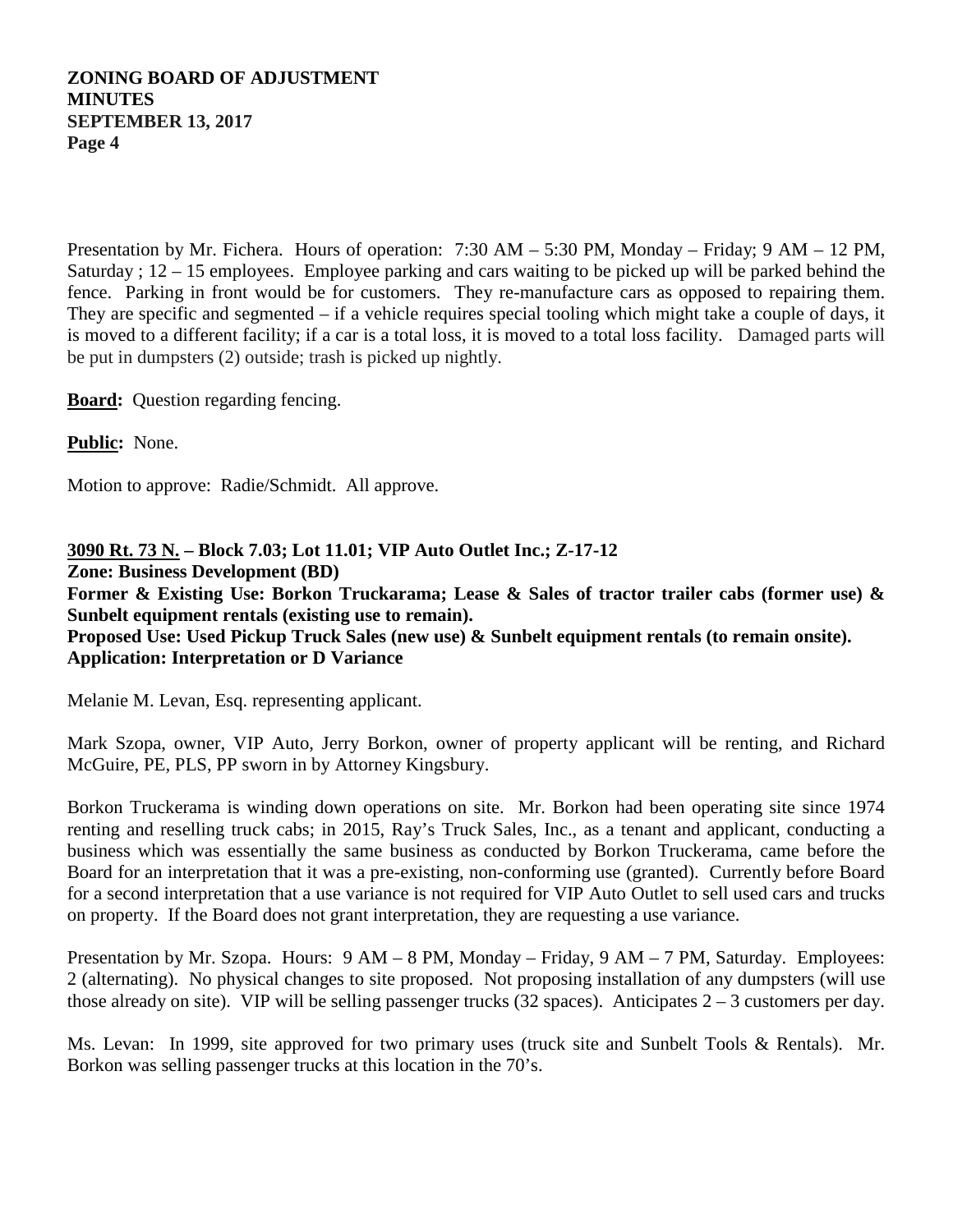Comments by Mr. Cantwell (letter dated August 30, 2017). Would like to see Site Plan.

Comments by Chairman Gee: Site Plan is needed. Mr. Gee's interpretation is that a use variance is needed.

Board comments by Mr. Schmidt, Ms. Radie, Mr. Zahradnick.

Presentation by Mr. McGuire: Fencing/parking spots.

Ms. Levan: Regarding parking variance, ordinance requires 12 spaces. They are providing 7, and variance is needed for 5 spaces. Sign will be performing.

Motion of interpretation that use variance is not required: Radie/Zahradnick Approve: Bimmer/Radie/Santori/Schmidt/Zahradnick/Mullen **Denied:** Gee.

### **Public:** None

Motion on Site Plan exhibit with conditions: Selling trucks only; DOT letter of non-interest; variance for 7 parking spaces instead of 12; inventory – 38 trucks; buffer not needed as suggested; fence in front comes down/barbed wire on sides come down/fence is painted or repaired on the side; sign is re-skinned; pole is painted; vehicles delivered to the site will not be brought in by carrier; waiver of loading area. Bimmer/Santori. All approve.

### **Old Business:**

#### **Minutes:**

August 9, 2017

Motion to Aprove: Gee/Schmidt. All in Favor.

#### **Reports:**

#### Solicitor – Resolutions

2017-ZB-10: 491 Rt. 38 W. – Block 173; Lot 2.07 CSG Property Investors, LLC "Sammy's Express Car Wash" Z-17-11

Motion to Approve: Bimmer/Schmidt. All Approve.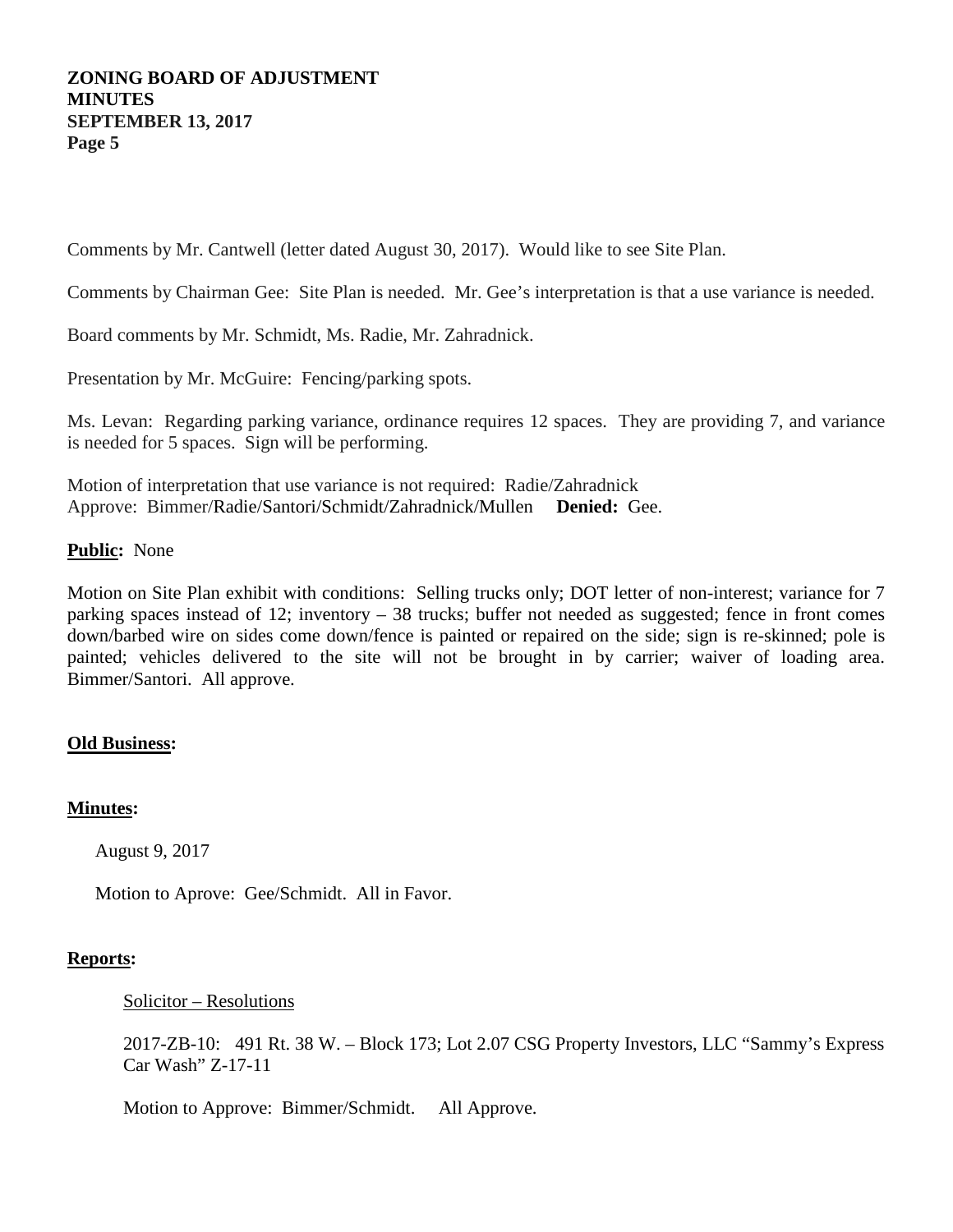Eligible to Approve: Michael Bimmer John Gee, Jr. Joe McCauley Karen Radie Steve Schmidt Steven Steglik

Once Around: No Comments.

Engineer: None

Community Development: Correspondence – Mr. Rijs

Adjournment

Motion to Adjourn: Schmidt/Gee. All in Favor.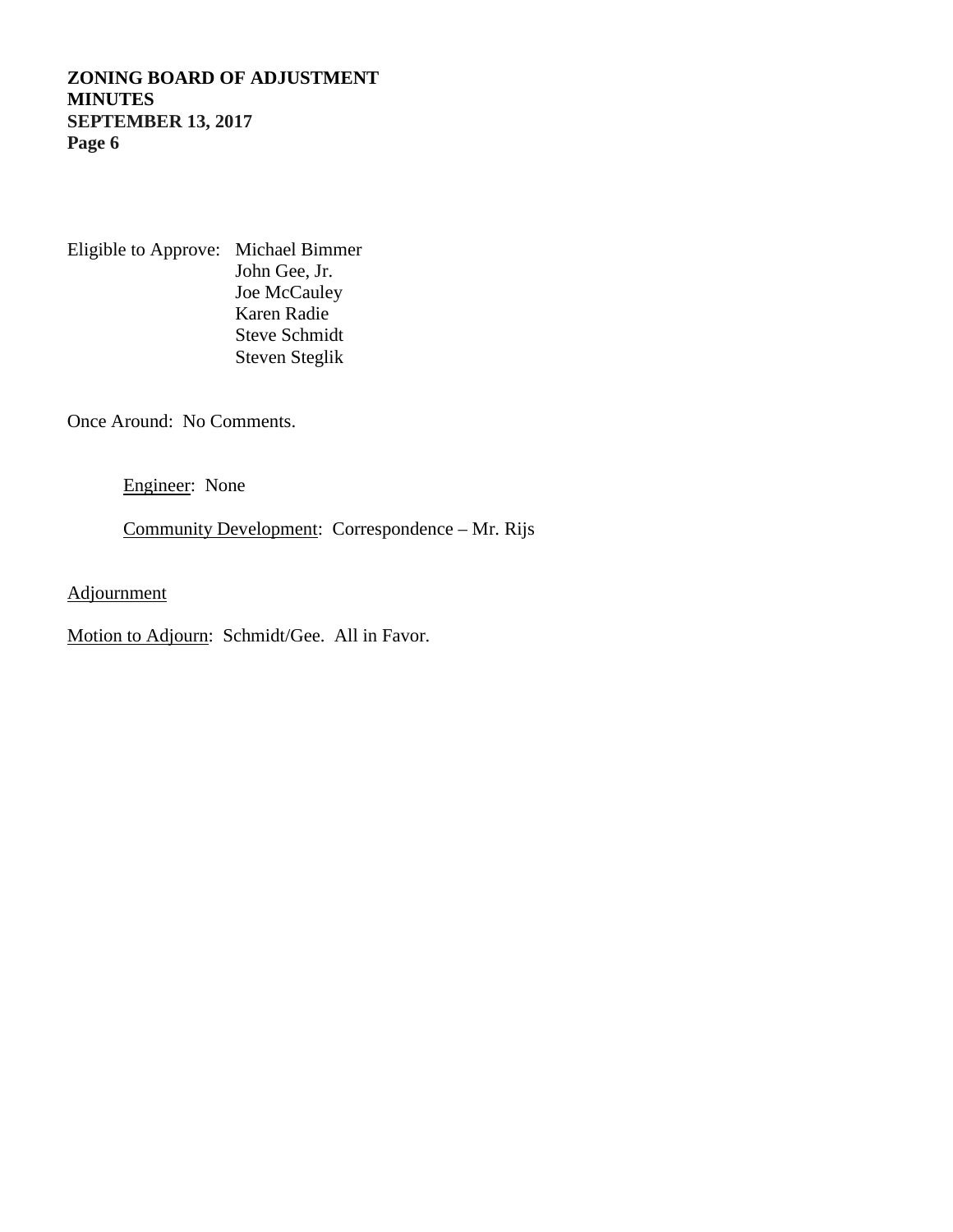# **ZONING BOARD OF ADJUSTMENT MINUTES OCTOBER 11, 2017**

The regular meeting of the Zoning Board of Adjustment was called to order by John Gee, Jr., Chairman.

All rose for the Pledge of Allegiance.

Meeting has been advertised in accordance with the State Open Public Meetings Act.

### **Roll Call:**

| Present:      | John Gee, Jr., Chairman                     |
|---------------|---------------------------------------------|
|               | Joe McCauley                                |
|               | Karen Radie                                 |
|               | Steve Schmidt                               |
|               | John Zahradnick                             |
| Absent:       | Michael Bimmer, Deputy Chairman             |
|               | Angie Santori                               |
|               | Paula Mullen, Alt #1                        |
|               | Steven Steglik, Alt #2                      |
| Also Present: | Robert Kingsbury, Esq., Attorney            |
|               | John Cantwell, P.E., P.P., C.M.E., Engineer |
|               | Kevin Rijs, Community Development Director  |
|               |                                             |

#### **New Business:**

**10 N. Chestnut Ave & Main St. – Block 55 Lot 23; Nelson Wiest, Z-17-13 Zone: Downtown Business (DB) Existing Use: Residential Proposed Use: No change "C" Variance Application: Oversized Garage for personal use. Permitted: 32' Width x 24' Depth Proposed: 40' Width x 30' Depth**

Nelson Wiest and Linda Marryott Wiest sworn in by Attorney Kingsbury.

**Presentation by Mr. Wiest:** Requesting variance – residential garage larger than permitted. Has collector cars and muscle antiques that need to be kept inside, protected from the weather. Current home has no garage or shed. Garage will be used for vehicles, tools, lawnmower, snowblower, etc. Plans to put heat in building. During the summer, cars are at shows, races, and competitions; during the winter, Mr. Wiest does work on the cars. Also plans to install a bathroom (toilet and sink) and laundry machine; garage will also be used for storage.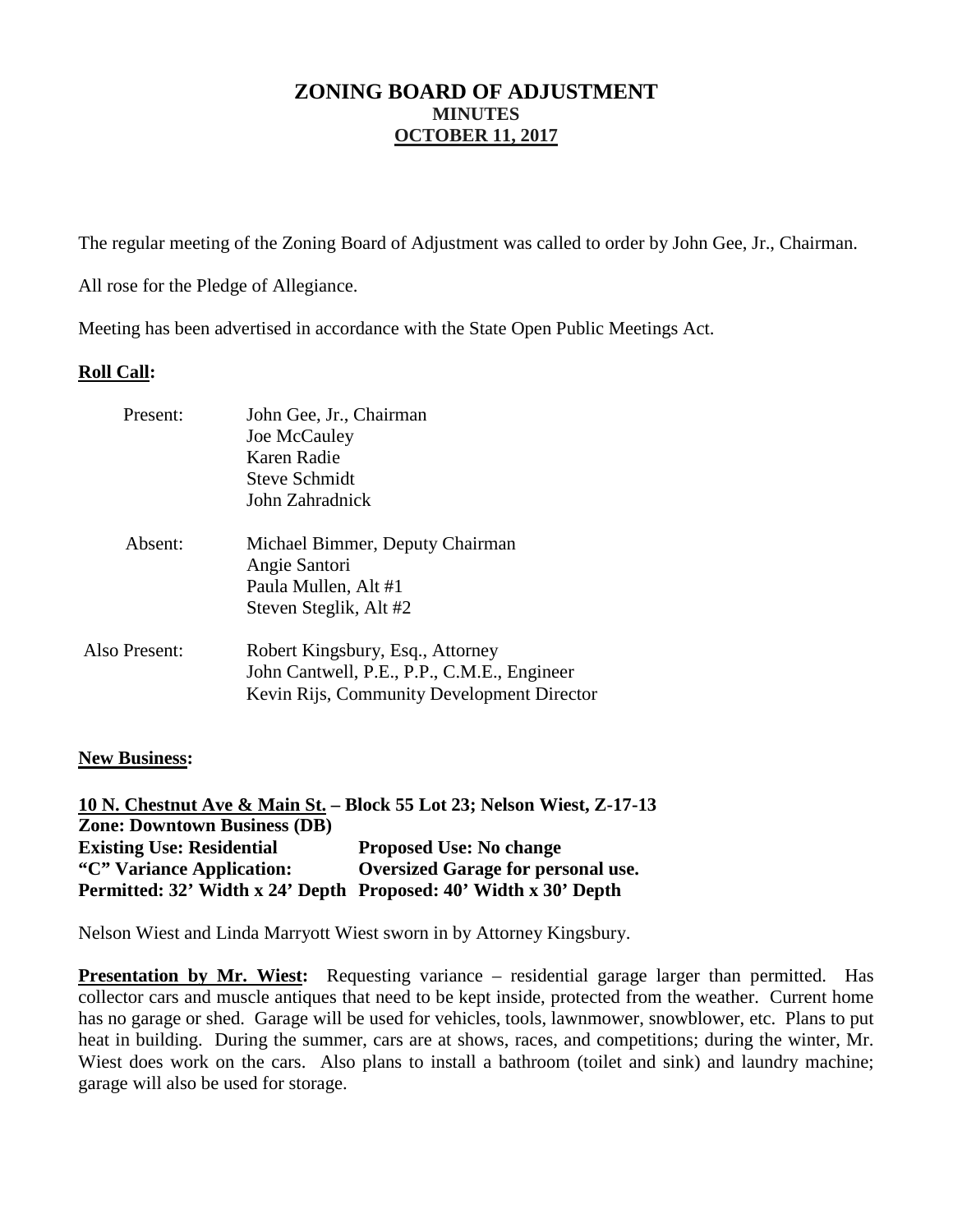Garage will be rectangle,  $30'$  X 40' with 12' ceiling. No one will be living in the garage and no business will be conducted out of the garage. Outside will match brick tone on home, and garage will have windows. Home has a slate roof; garage will have a shingle slate roof to tie garage into home. Has three cars; garage will have an electric lift. Mr. Wiest listed examples of other over-sized garages in Maple Shade. One tree needs to be removed; shrubbery will be planted on side of building. Two trailers on site – one is full of tools and tool boxes from business, which will go into the garage (trailer has already been sold); second trailer is for towing car, and will be parked facing backyard. Garage doors will be woodlook made to look like a barn door. Down-lights will be installed on dimmable switches.

**Board:** Questions: (1) type of lift; (2) Concern about bathroom; (3) trailer parking.

Engineer's report by Mr. Cantwell.

#### **Public:** None.

Conditions for Approval – Attorney Kingsbury: Building may not be occupied for business purpose or a residential purpose; it will meet all set-back requirements and height requirements; one of the trailers will be removed; allowed to have heat inside and a bathroom with toilet and wash sink. Per Chairman Gee, one tree will be removed and decorative shrubbery (i.e., crepe myrtle) will be installed; remaining trailer will be parked on the driveway between house and garage.

Motion to Approve: Radie/Schmidt. Roll Call: All Approve.

**702 Stiles Ave. – Block 72, Lot 1.01; Oliviera Builders: Z-17-14 Zone: Business Development (BD) Existing Use: Residential Proposed Use: Residential (New Dwelling) Application: C Variances (Setback)**

*Incomplete Notice – Re-notice – November Agenda*

**Reports:**

**Solicitor – Resolutions**

**2017-ZB-11: 552 S. Forklanding Rd. – Block 145; Lots 2 & 2.01; Steve Schaeffer; Z-17-5** Motion to Approve: Schmidt/Radie Roll Call: All Approve.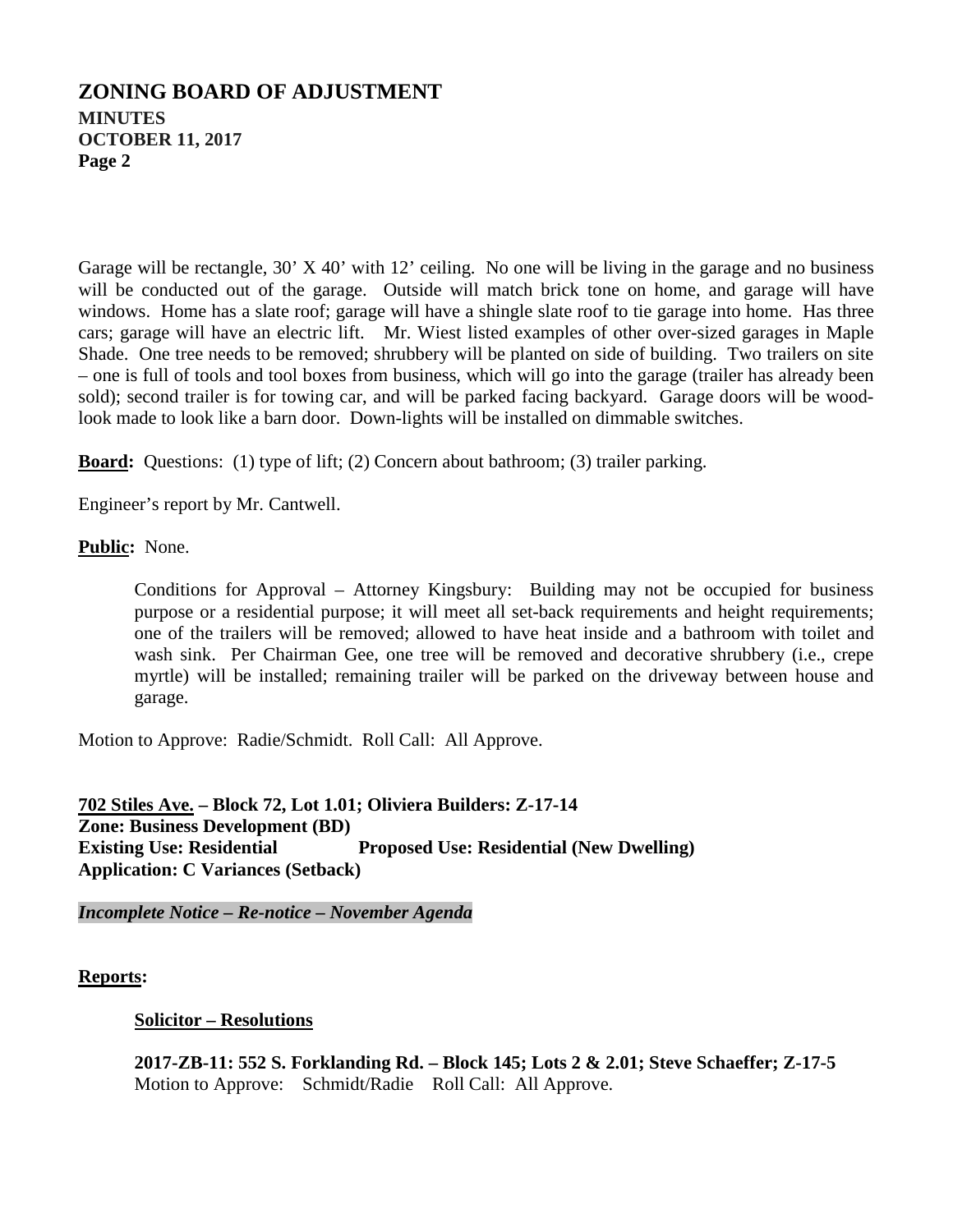Eligible to Approve: John Gee, Jr. Karen Radie Angie Santori Steve Schmidt Paula Mullen

#### **2017-ZB-13: 3090 Rt. 73 N. – Block 7.03; Lot 11.01; VIP Auto Outlet Inc.; Z-17-12**

Motion to Approve: Radie/Zahradnick Roll Call: All Approve.

Eligible to Approve: Michael Bimmer Karen Radie Angie Santori Steve Schmidt John Zahradnick Paula Mullen

**2017-ZB-12: 489 Rt. 38 W. – Block 173; Lot 2.05; Lexvana Properties of N.J., LLC; Z-17-10** Motion to Approve: Schmidt/Zahradnick Roll Call: All Approve.

Eligible to Approve: Michael Bimmer John Gee, Jr. Karen Radie Angie Santori Steve Schmidt John Zahradnick Paula Mullen

**Engineer:** None

**Community Development:** None

#### **Old Business:**

**Minutes :**

September 13, 2017 Motion to Approve: McCauley/Gee All Approve.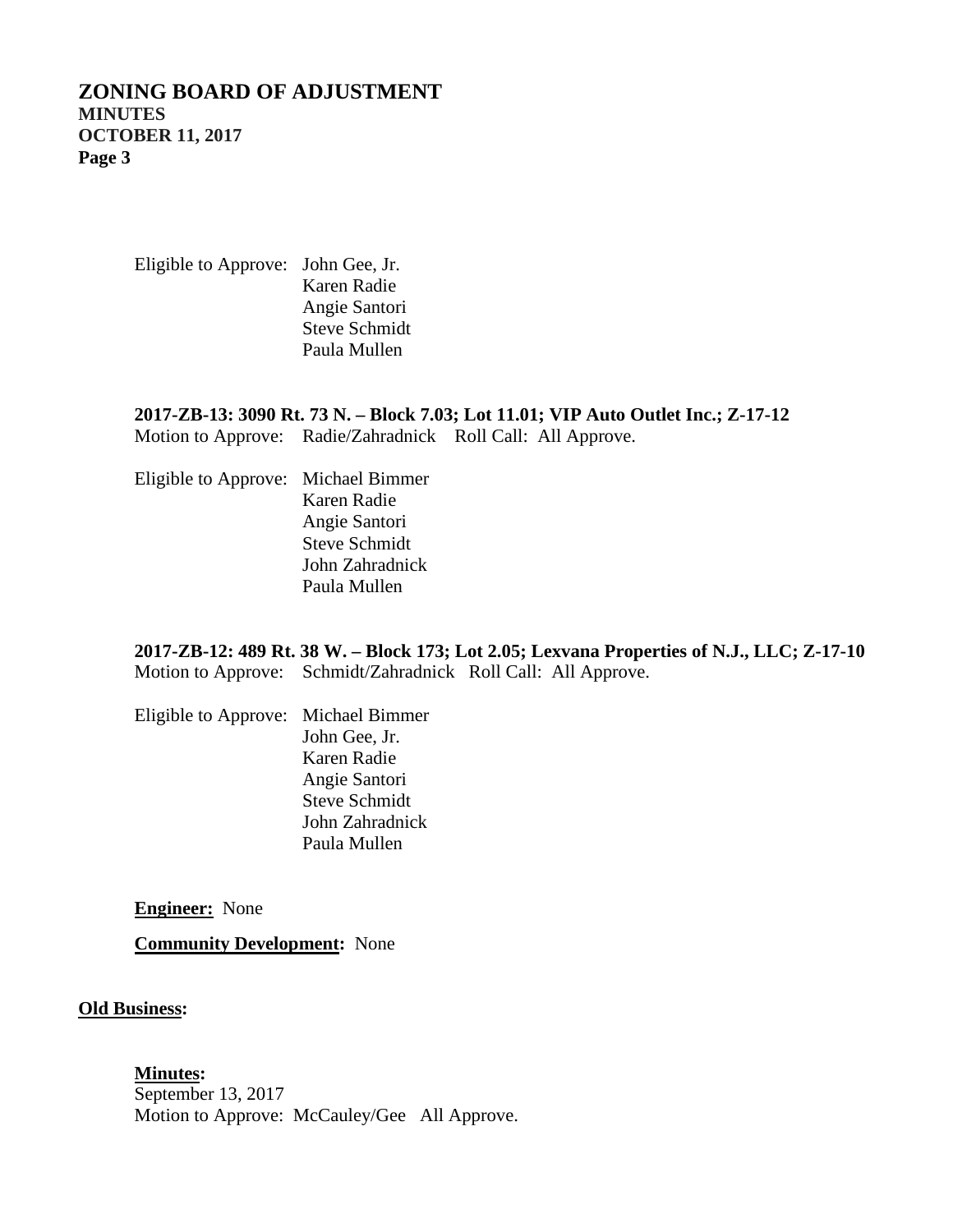**Once Around:** None.

#### **Adjournment :**

Motion to Adjourn: Schmidt/McCauley All in Favor.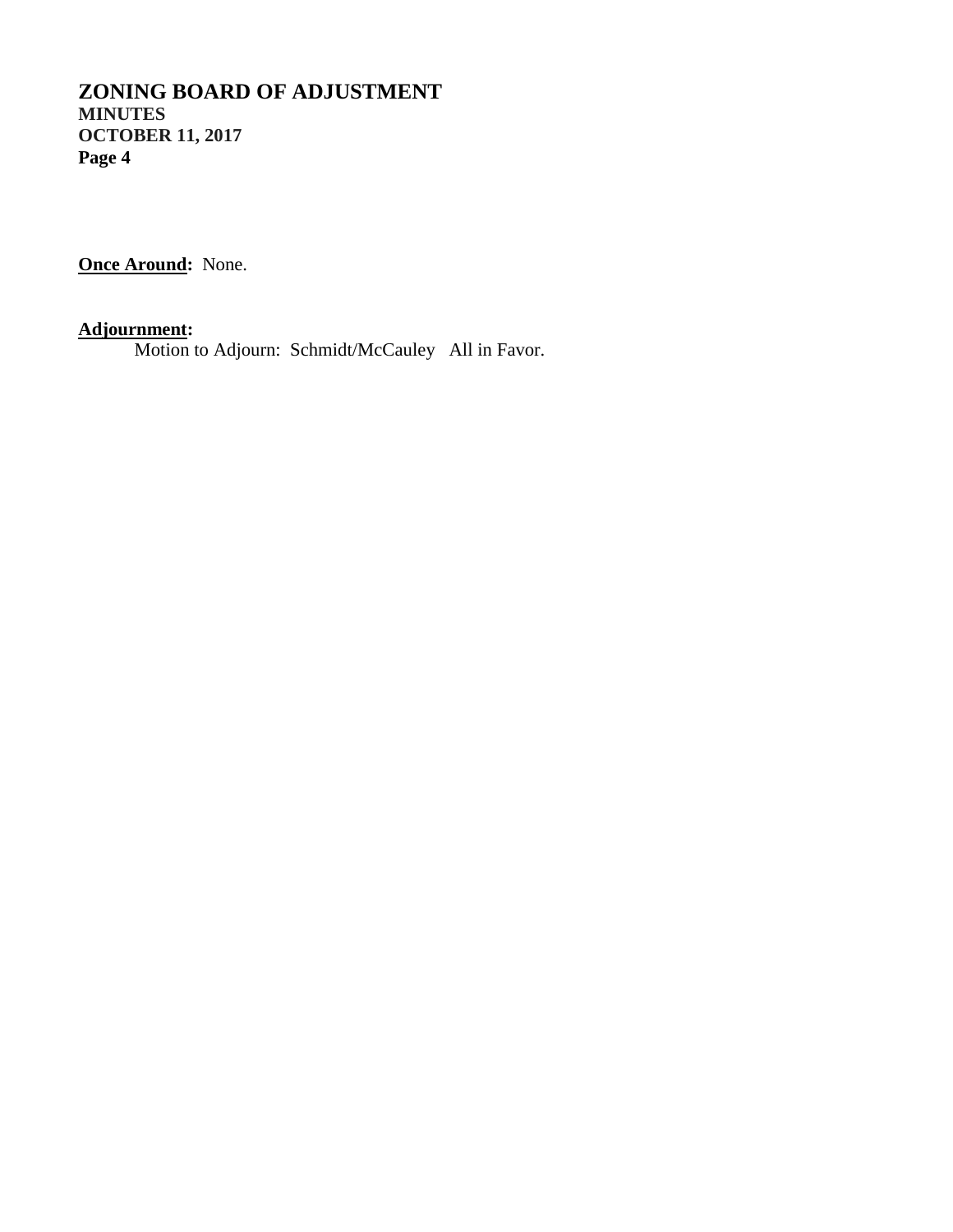### **ZONING BOARD OF ADJUSTMENT MINUTES NOVEMBER 8, 2017**

The regular meeting of the Zoning Board of Adjustment was called to order by John Gee, Jr., Chairman.

All rose for the Pledge of Allegiance.

Meeting has been advertised in accordance with the State Open Public Meetings Act.

#### **Roll Call:**

| Present:             | Michael Bimmer, Deputy Chairman<br>John Gee, Jr., Chairman<br>Joe McCauley<br>Karen Radie<br>Angie Santori |
|----------------------|------------------------------------------------------------------------------------------------------------|
| Absent:              | Steve Schmidt<br>John Zahradnick<br>Paula Mullen, Alt #1<br>Vacant, Alt #2                                 |
| Also Present:        | Robert Kingsbury, Esq., Attorney<br>Kevin Rijs, Community Development Director                             |
| Absent:              | John Cantwell, P.E., P.P., C.M.E., Engineer                                                                |
| <b>New Business:</b> | None                                                                                                       |
| <b>Old Business:</b> | None                                                                                                       |

#### **Reports:**

#### **Solicitor – Resolutions**

**2017-ZB-14: 10 N. Chestnut Ave & Main St. – Block 55 Lot 23; Nelson Wiest, Z-17-13** Motion to Approve: Radie/McCauley. Roll Call: All Approve.

Eligible to Approve: John Gee, Jr., Chairman Joe McCauley Karen Radie Steve Schmidt John Zahradnick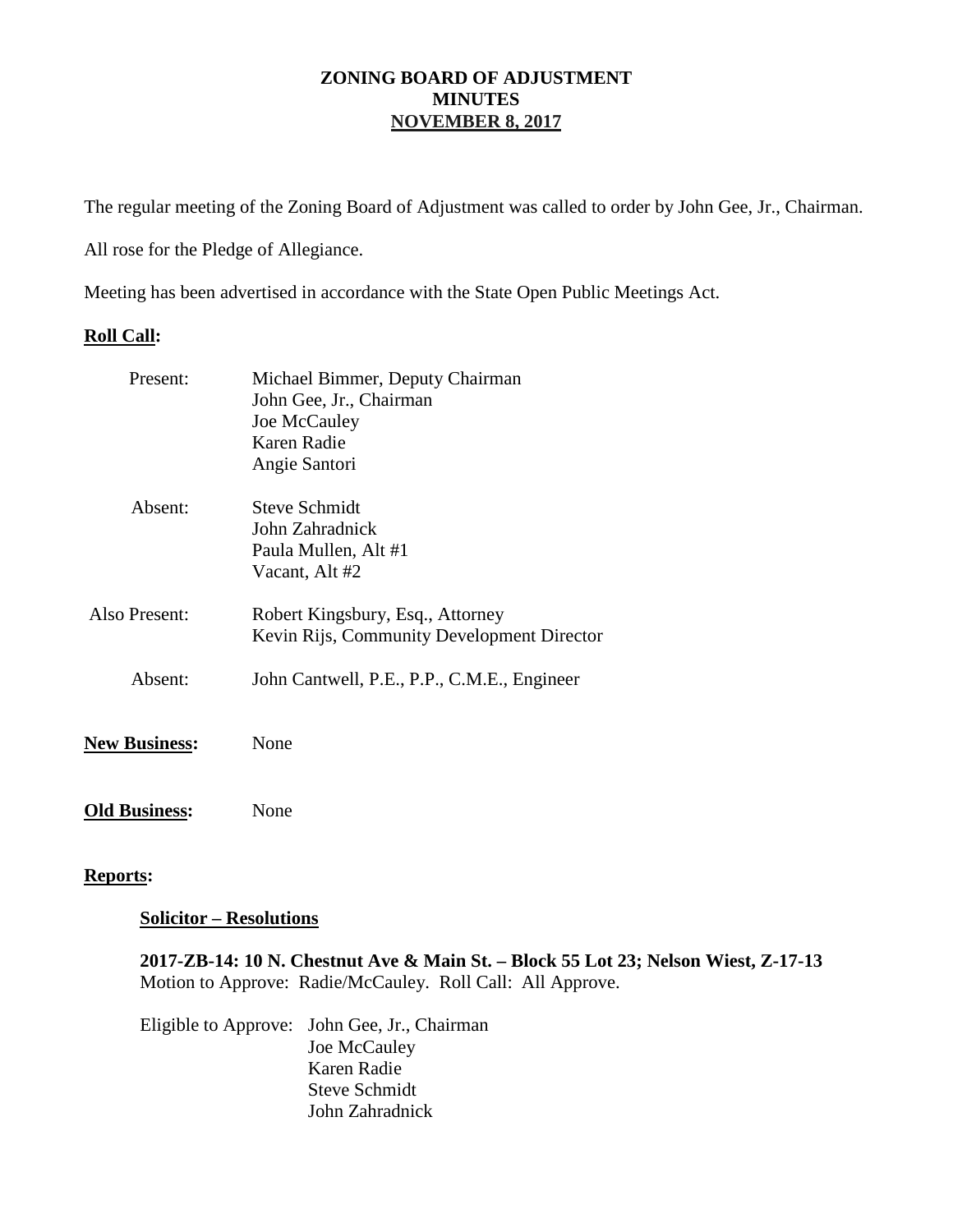### **Engineer:** None

### **Community Development:** None

#### **Minutes:**

October 11, 2017 Motion to Approve: Gee/McCauley. All in Favor.

**Once Around:** Happy Thanksgiving. Attorney Kingsbury asked about notification and posting date of December 25**.** Mr. Gee invited members to outing at Carrabba's in December.

#### **Adjournment :**

Motion to Adjourn: Bimmer/Santori. All in Favor.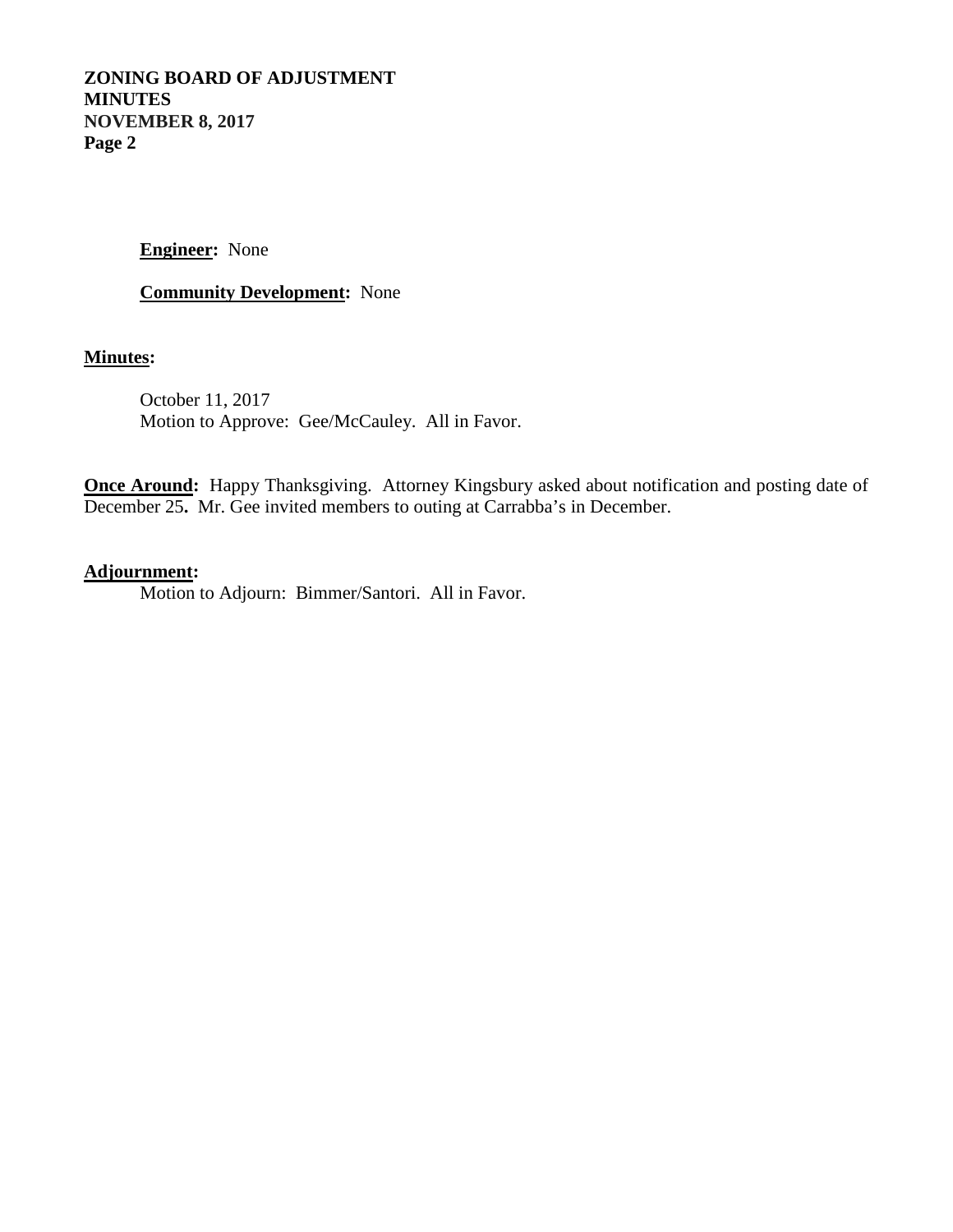### **ZONING BOARD OF ADJUSTMENT MINUTES DECEMBER 13, 2017**

The regular meeting of the Zoning Board of Adjustment was called to order by John Gee, Jr., Chairman.

All rose for the Pledge of Allegiance.

Meeting has been advertised in accordance with the State Open Public Meetings Act.

#### **Roll Call:**

| Present:      | Michael Bimmer, Deputy Chairman                                                                                               |
|---------------|-------------------------------------------------------------------------------------------------------------------------------|
|               | John Gee, Jr., Chairman                                                                                                       |
|               | Karen Radie                                                                                                                   |
|               | Angie Santori                                                                                                                 |
|               | <b>Steve Schmidt</b>                                                                                                          |
|               | Paula Mullen, Alt #1                                                                                                          |
|               | Vacant, Alt #2                                                                                                                |
| Absent:       | Joe McCauley                                                                                                                  |
|               | John Zahradnick                                                                                                               |
| Also Present: | Robert Kingsbury, Esq., Attorney<br>John Cantwell, P.E., P.P., C.M.E., Engineer<br>Kevin Rijs, Community Development Director |
|               |                                                                                                                               |

#### **New Business:**

**702 Stiles Ave. – Block 72, Lot 1.01; Oliviera Builders: Z-17-14 Zone: Business Development (BD) Existing Use: Residential Proposed Use: Residential (New Dwelling) Application: C Variances (Setback)**

Representative from Oliviera Builders sworn in by Attorney Kingsbury.

Mr. Rijs gave background information on residence. Residence was damaged beyond repair; condition of use variance approval (January 11, 2017 meeting) was that applicant would return to Board once he had an actual footprint layout for where new home was going to be placed on site.

Engineer's Report – Mr. Cantwell. Memo dated October 9. Requesting bulk variances: front yard setback – 20 ft. required/9 ft. proposed off of Woodlawn Avenue; rear yard setback – 20 ft. required/10½ ft. proposed along Stiles Avenue side (existing setback is 10.1 ft.).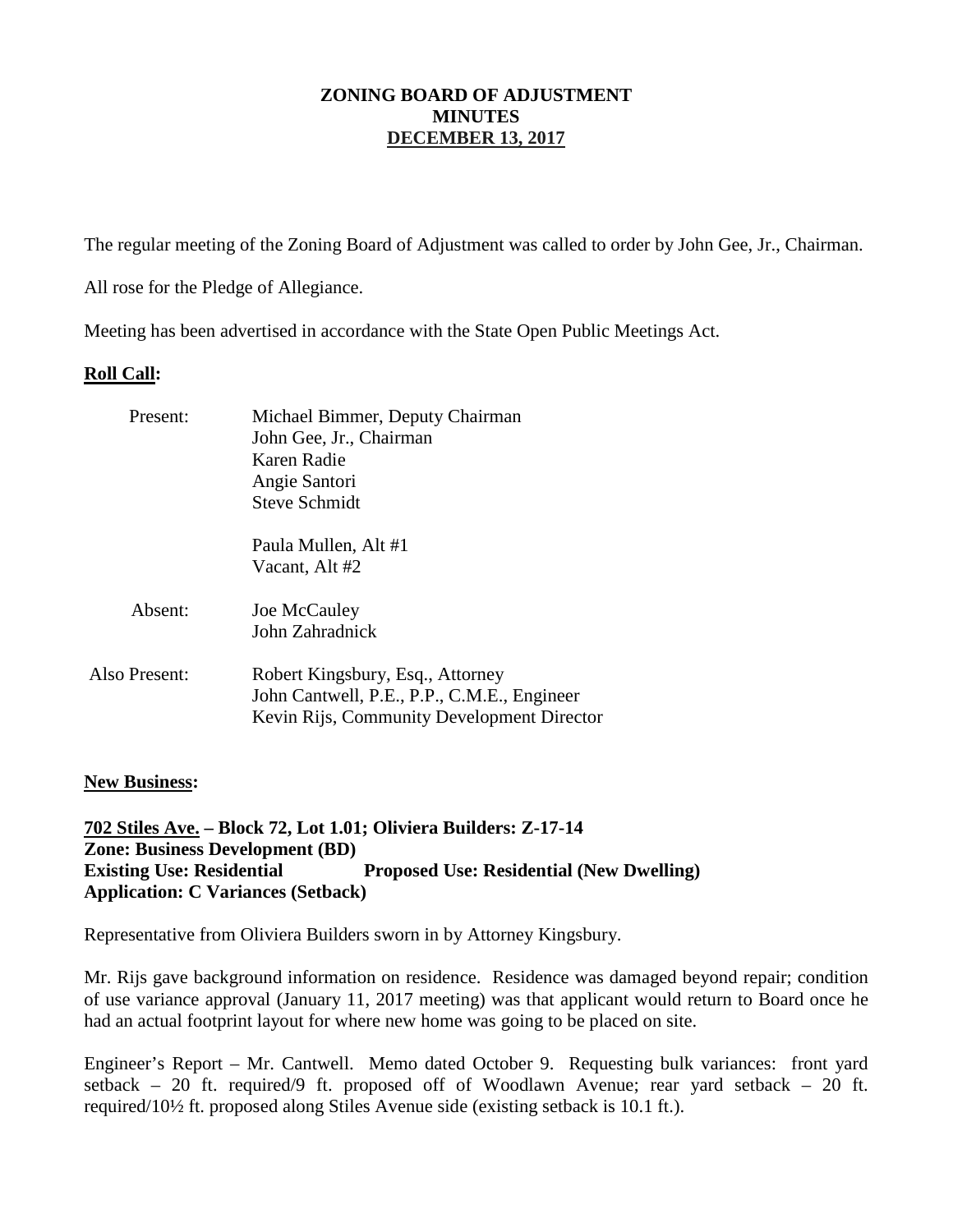Grade along rear yard is being raised  $5 - 10$  inches. Mr. Cantwell is concerned about additional runoff, and recommends that drainage be designed to direct all rooftop runoff to streets. There is a swale along backside that is proposed to drain down to Stiles Avenue/goes by two existing large evergreen trees. Is the applicant going to take the trees down or modify the swale so the trees are protected and the roots are not damaged? **Applicant:** As of now, they are not taking down trees and will take measures to protect the roots. They will also ensure that the rooftop runoff will not drain on to lot 2.01.

There is shown a concrete walkway from the house to Woodlawn Avenue. Woodlawn Avenue is part of the DOT right-of-way, and this would require a permit from the DOT. Mr. Cantwell suggested that they reconsider, and applicant will change walkway to run it out to Stiles Avenue. Existing wood fence is in bad shape, and applicant stated that they will replace the fence.

Chairman Gee reiterated Engineer's comments, and asked for any Board questions. Attorney Kingsbury asked if existing house has been removed. Per applicant, house is still on site/has not been removed.

#### **Public:** None

Motion to Approve: Radie/Schmidt Roll Call: All Approve

Per Chairman Gee, they have six months to begin; otherwise, they will have to appear back before the Board. There is a 45-day right-of-appeal.

### **2836 Rt.73 N. – Block 6; Lot 5; Fast Signs; Z-17-15 Zone: Business Development (BD) Existing Use: Sign Company (Fast Signs) Application: "C" Variance; Proposed Freestanding LED Sign**

Jeffrey Chudoff, Applicant, sworn in by Attorney Kingsbury. Per Mr. Chudoff, correct address is 3121 Route 73 South. Requesting a variance for the installation/updating of current sign. Sign ordinance says that a pylon sign may be no greater than 50 sq. ft. Initially, he took over the existing sign which is 6' tall and 8' wide. They are looking to update the current sign: keeping the upper panel (2' X 8') and updating the lower portion (4' X 8') to a digital board. Mr. Chudoff formerly testified on behalf of the Maple Shade Board of Education when they appeared before the Board regarding their digital sign, and will address the three concerns. (1) That the message not change any faster than 15 seconds; (2) no animation; (3) that the sign would not be as equally bright after dark. Mr. Chudoff explained that there is software in the circuitry that automatically dims, and stated that they will be in compliance with all three concerns.

**Board:** Questions from Mr. Cantwell. Chairman Gee questioned additional signage at bottom of sign. Per Mr. Chudoff, this is temporary signage and ability to go digital will stop the necessity for this. There will be no supplemental signage attached to the new sign.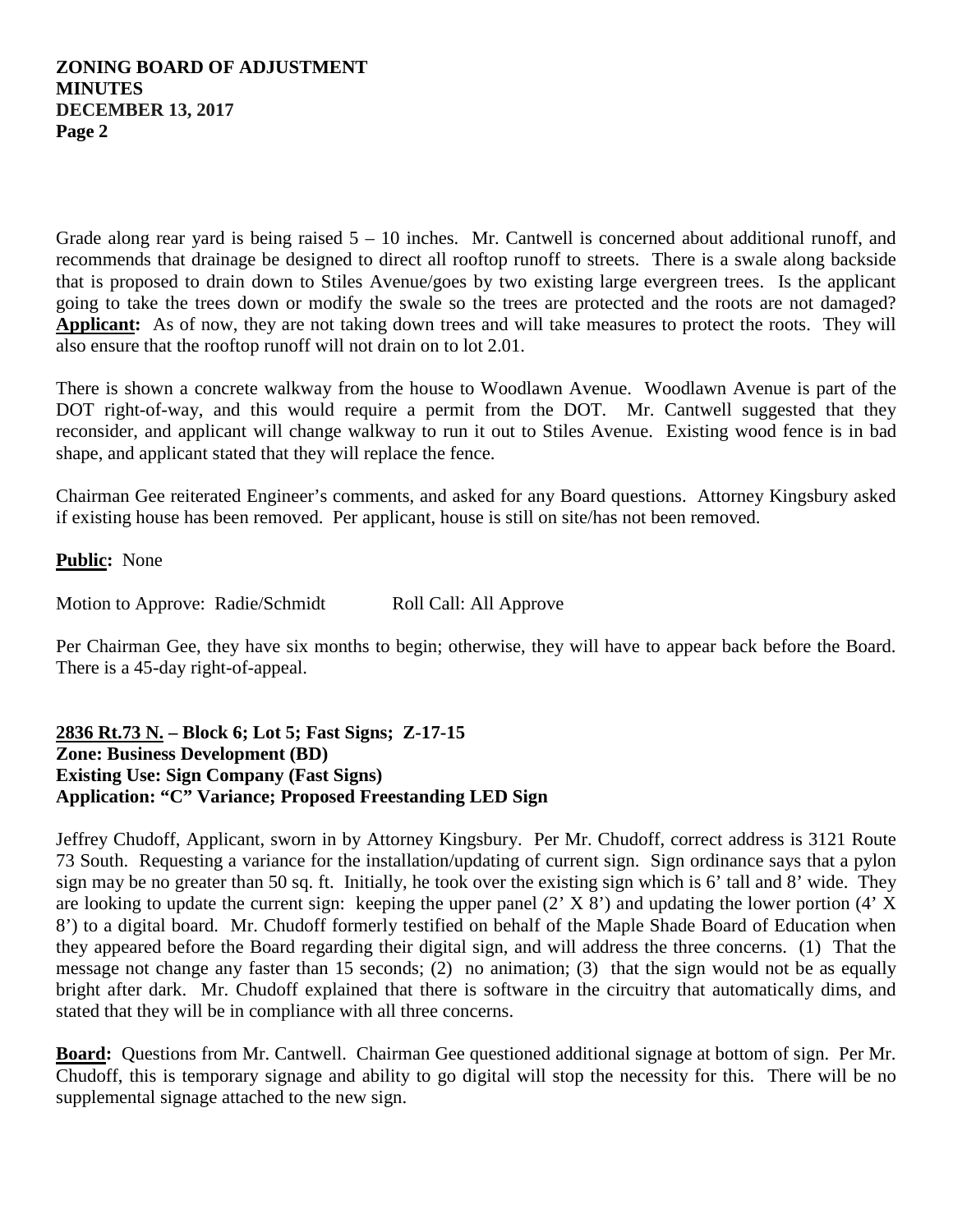**Public:** None

Motion to Approve: Schmidt/Radie Roll Call: All Approve

Per Chairman Gee, they have six months to begin; otherwise, they will have to appear back before the Board. There is a 45-day right-of-appeal.

**919 E. Main St . – Block 82 Lot 9.01; Eric Scheid, Z-17-16 Zone: Downtown Business (DB) Existing Use: Residential & Landscaping Business (Prior Approval/s 2016ZB12 & 2016ZB14) Proposed Use: Residential & Landscaping Business (Expansion) Application: "D" Variance & Site Plan**

*Continuance Requested. At Site Plan meeting, decided that they will apply for a Major (rather than Minor) site plan; as a result, applicant will appear at January 10, 2018 Zoning Board meeting.* 

Motion to Approve: Radie/Santori Roll Call: All Approve

**205 W. Mill St. & Buttonwood Ave . – Block 139 Lot 6.03; Robert Shawn-Warner, Z-17-17 Zone: Residential -1 (R-1) Existing Use: Vacant Residential Lot Proposed Use: Single Family Home Application: "C" Variance –Front Yard Setback Minimum 30'; Proposed 17'**

*Notice Defective. Applicant did not properly serve notice (no newspaper notice).* 

**Old Business:** None

**Reports: Solicitor – Resolutions:** None

**Engineer:** None

**Community Development:** None